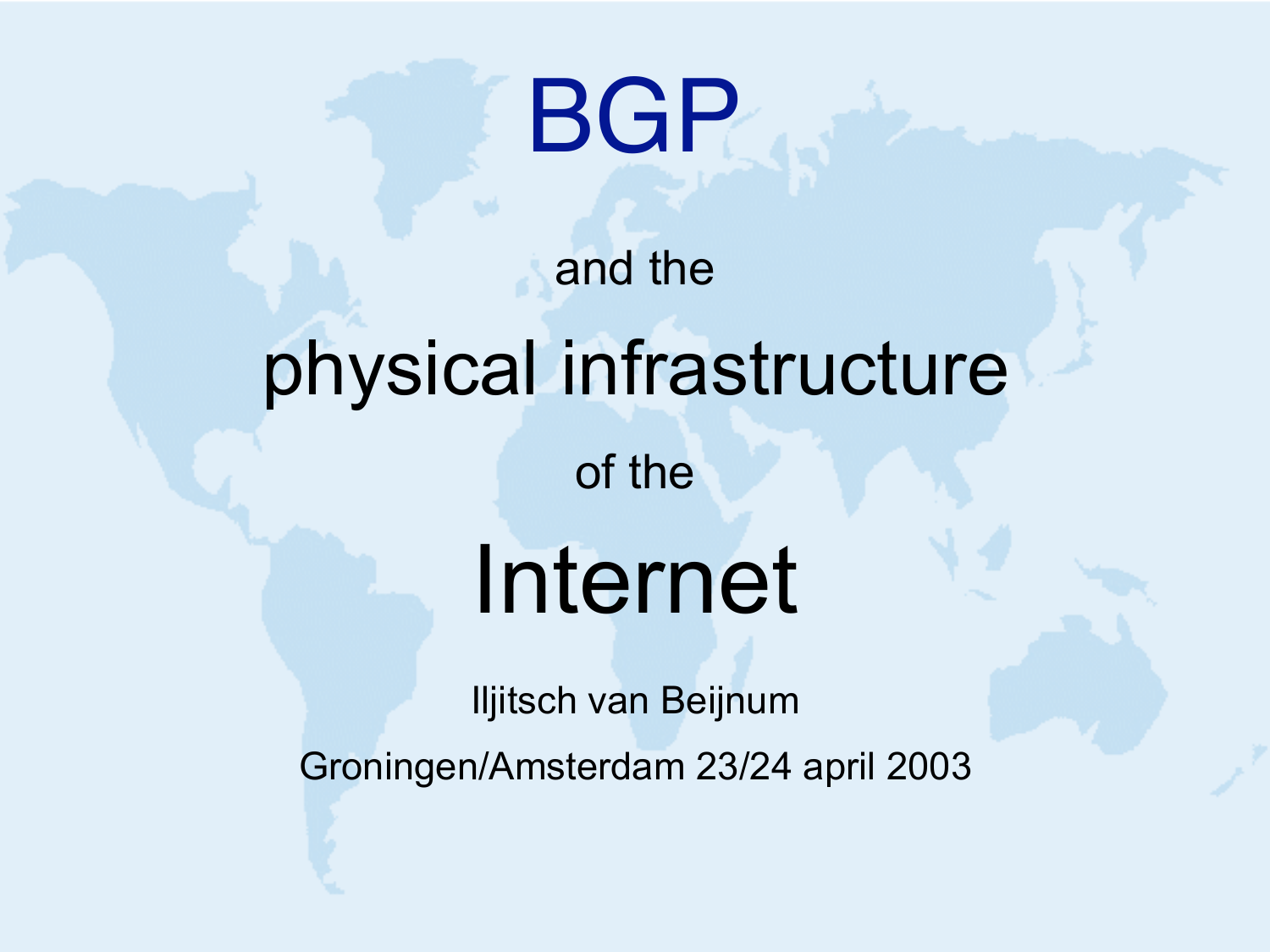#### In telephony land

- 1903: already 3.2 million subscribers in the US! Distance limited to around 2000 km (1250 mi)
- 1915: vacuum tube amplifiers, now also long distance over phone wires on poles
- 1950s: long distance circuits multiplexed over microwave radio and coaxial cable (analog!)
- Starting in the early 1960s: transistor amplifiers and digital communication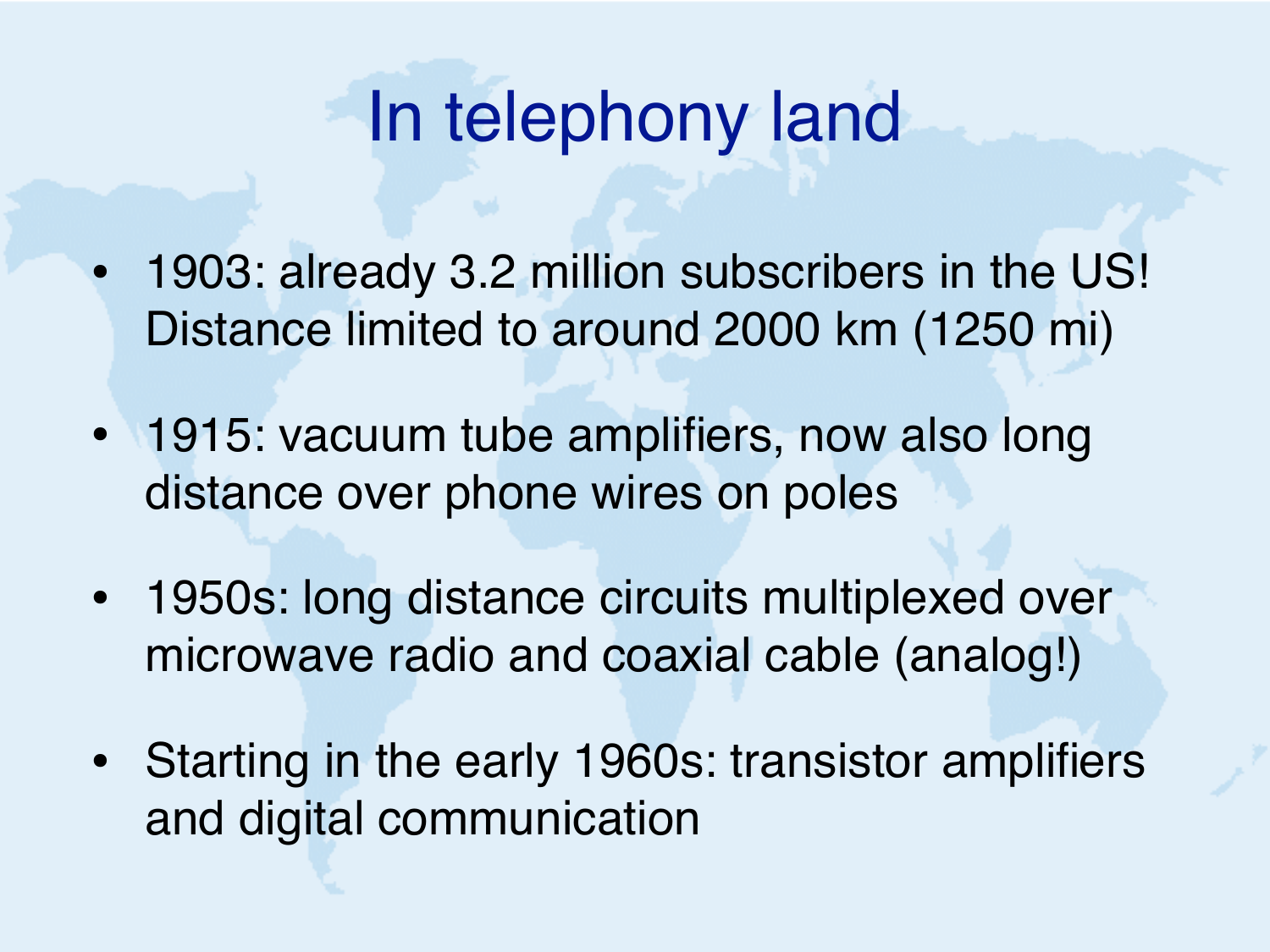#### Digital telephony (or data)

- DS0 or "B channel": 64 kbps, 1 conversation, 8 kHz sampling rate and 8 bits: not CD quality!
- T1 of DS1: 1544 kbps, 24 DS0s (but usually one of those is the "D channel" used for signalling)
- T2: huh? (6312 kbps, rarely used)
- T3 or DS3: 44736 kbps, 28 T1s or 672 DS0s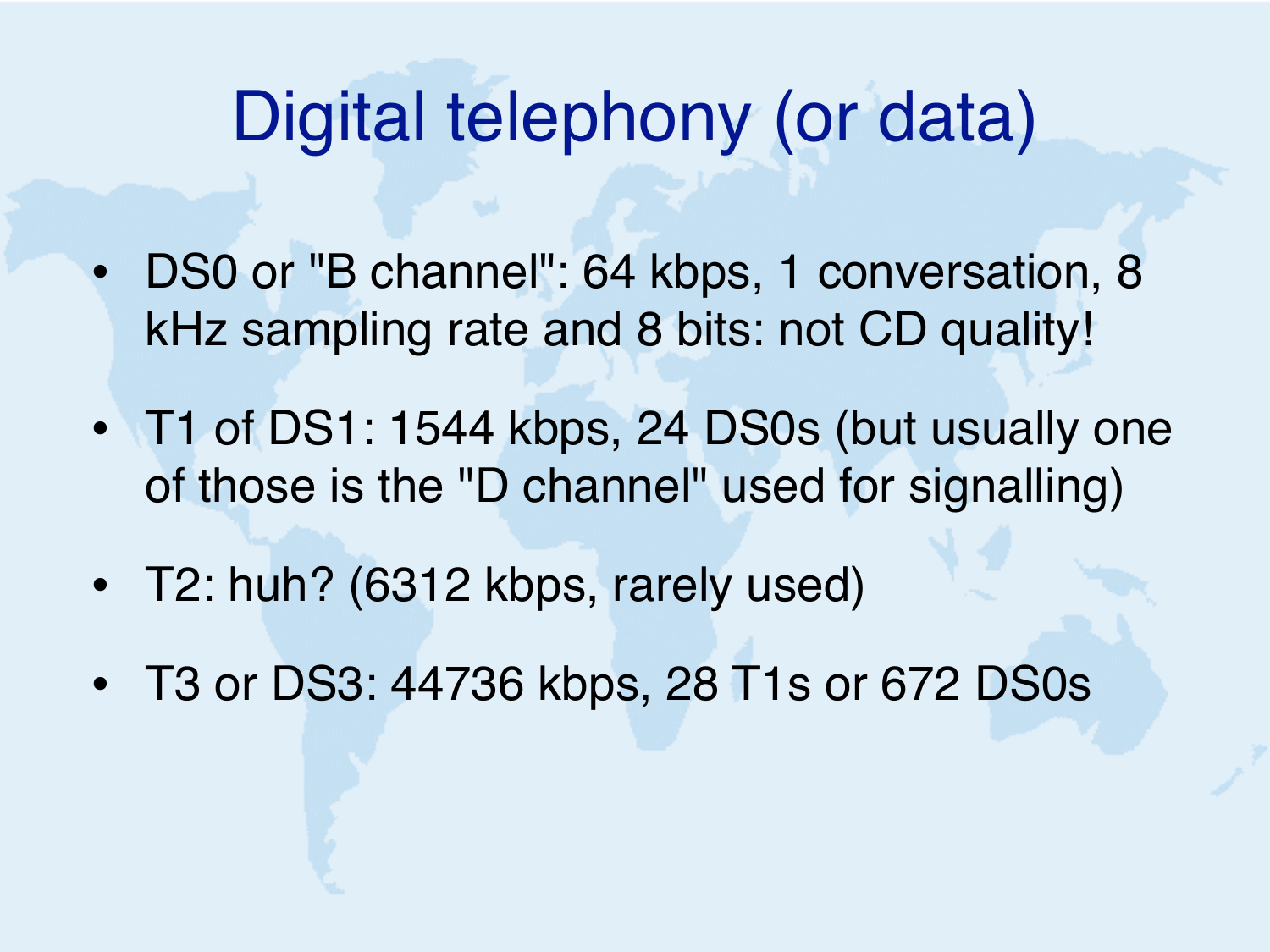#### European standards

- DS0: 64 kbps, no difference
- E1: 2048 kbps, 31 DS0s or 30B+D
- E2: huh? (8448 kbps, also rare)
- E3: 34368 kbps, 16 E1s, 480/496 DS0s
- E4: 139264 kbps, 4 E3s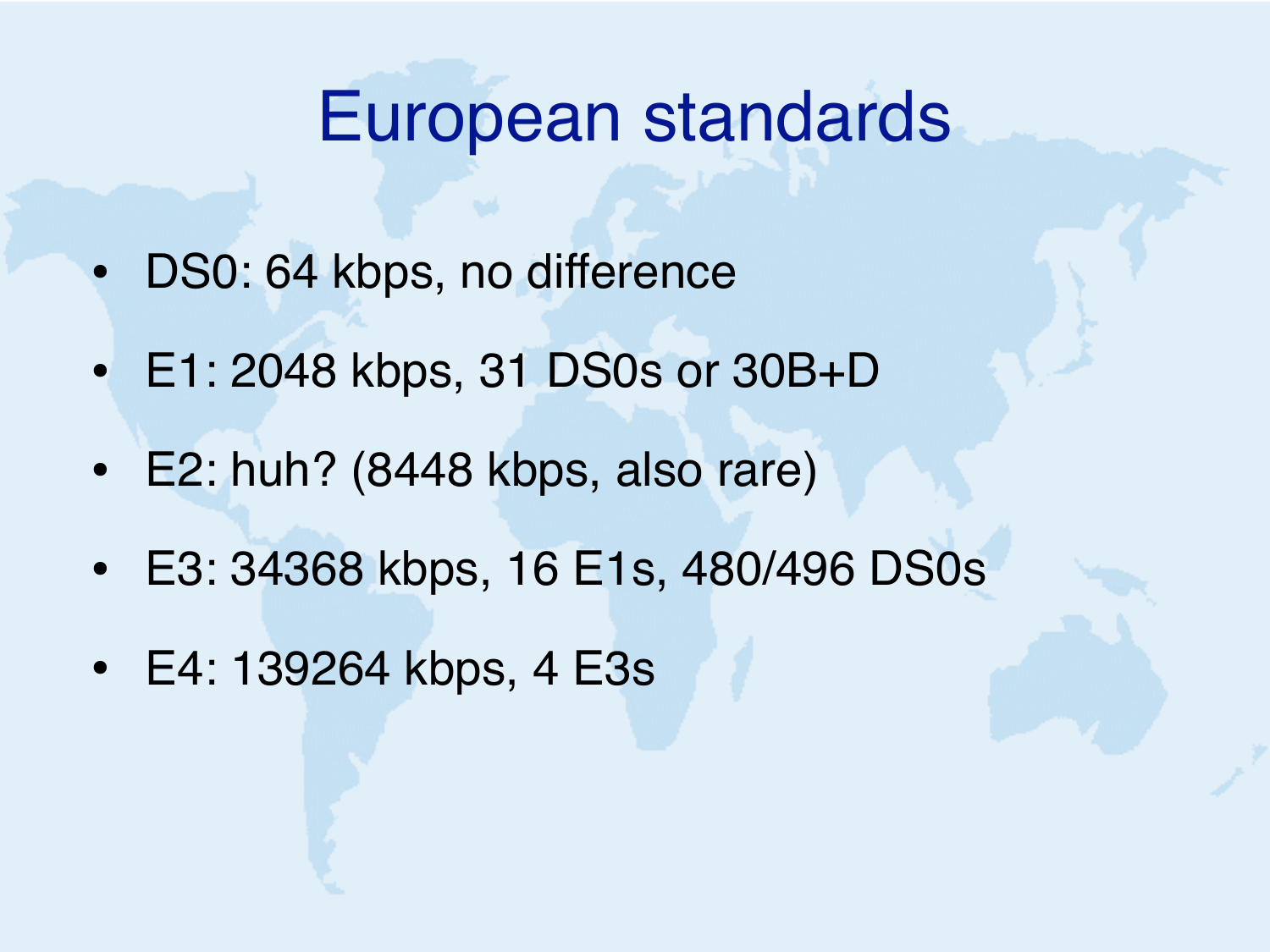

- Phone wire: unshielded twisted pair (UTP) copper wire (analog)
- T1/E1: shielded copper wire (coaxial) or UTP
- T3/E3: coaxial
- Higher speeds: SONET/SDH 155, 622, 2488 or 9952 Mbps over optical (glass) fiber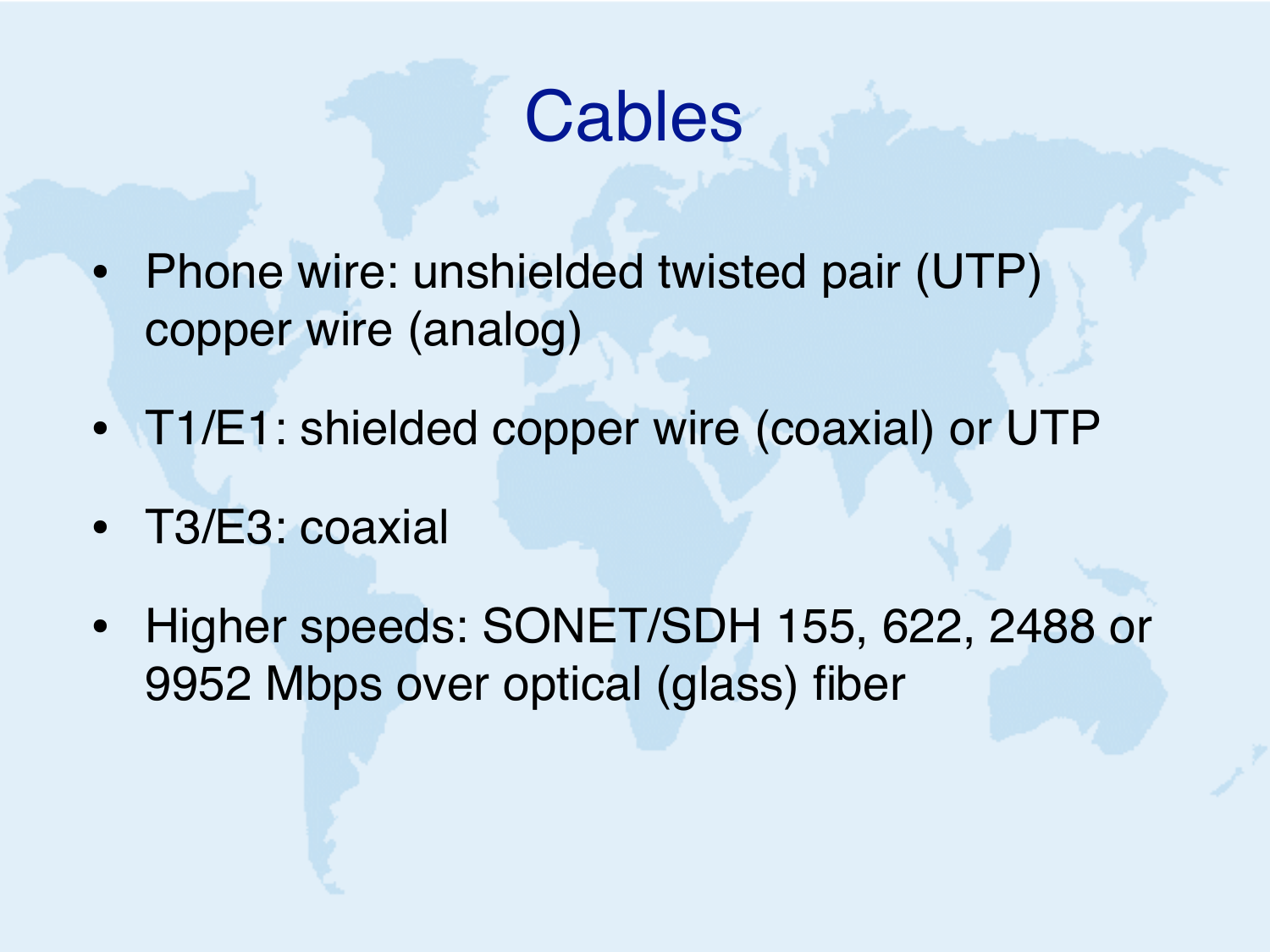## SONET/SDH

- Base is an "optical carrier" of 51.84 Mbps
- OC3/STM-1: 155 Mbps
- OC12/STM-4: 622 Mbps
- OC48/STM-16: 2488 Mbps
- OC192/STM-64: 9952 Mbps (129000 DS0s!)
- $c$  is "concatenated":  $OC3c = 155$ ,  $OC3 = 3 \times 51$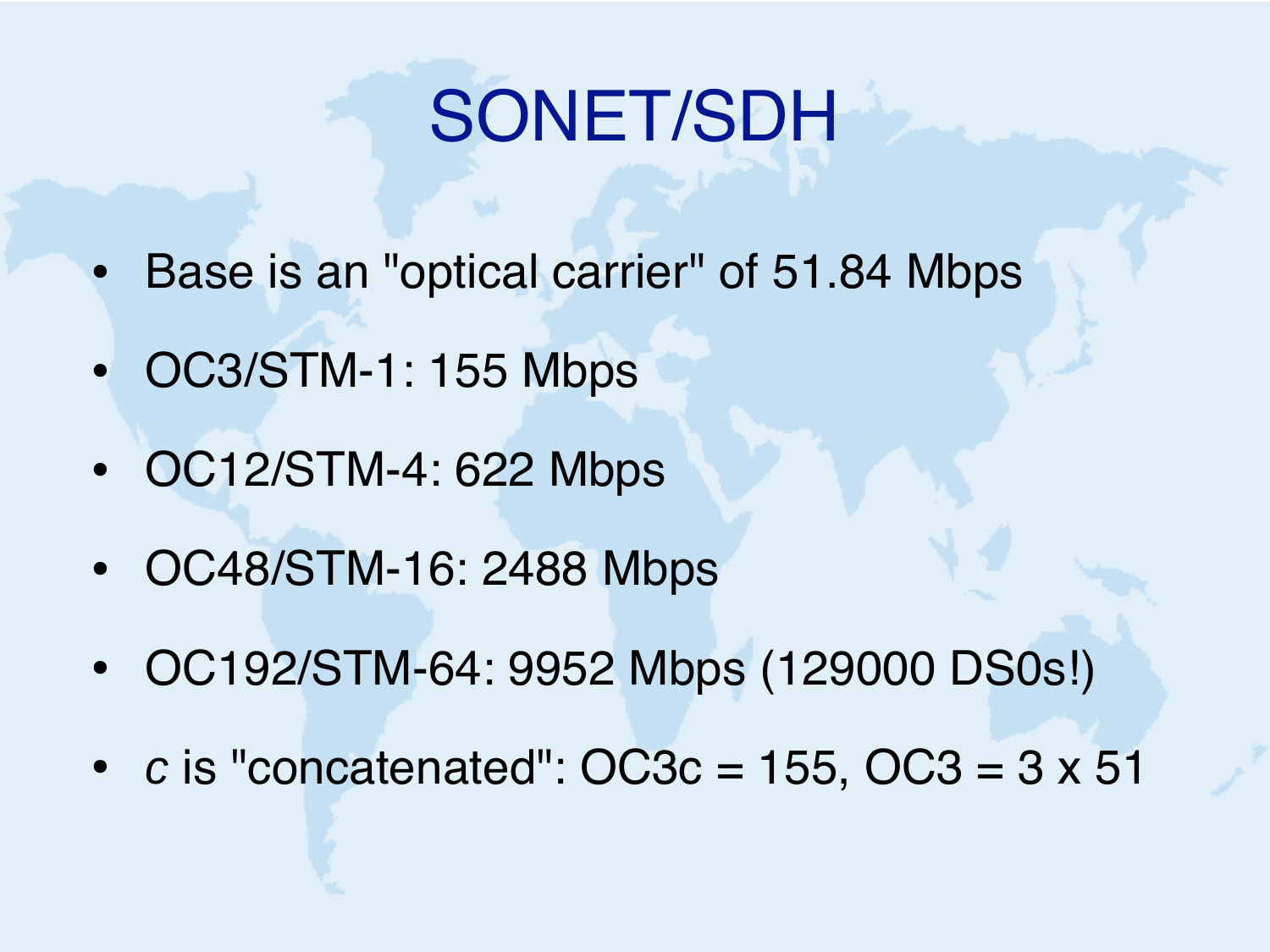## Protected SONET/SDH ring

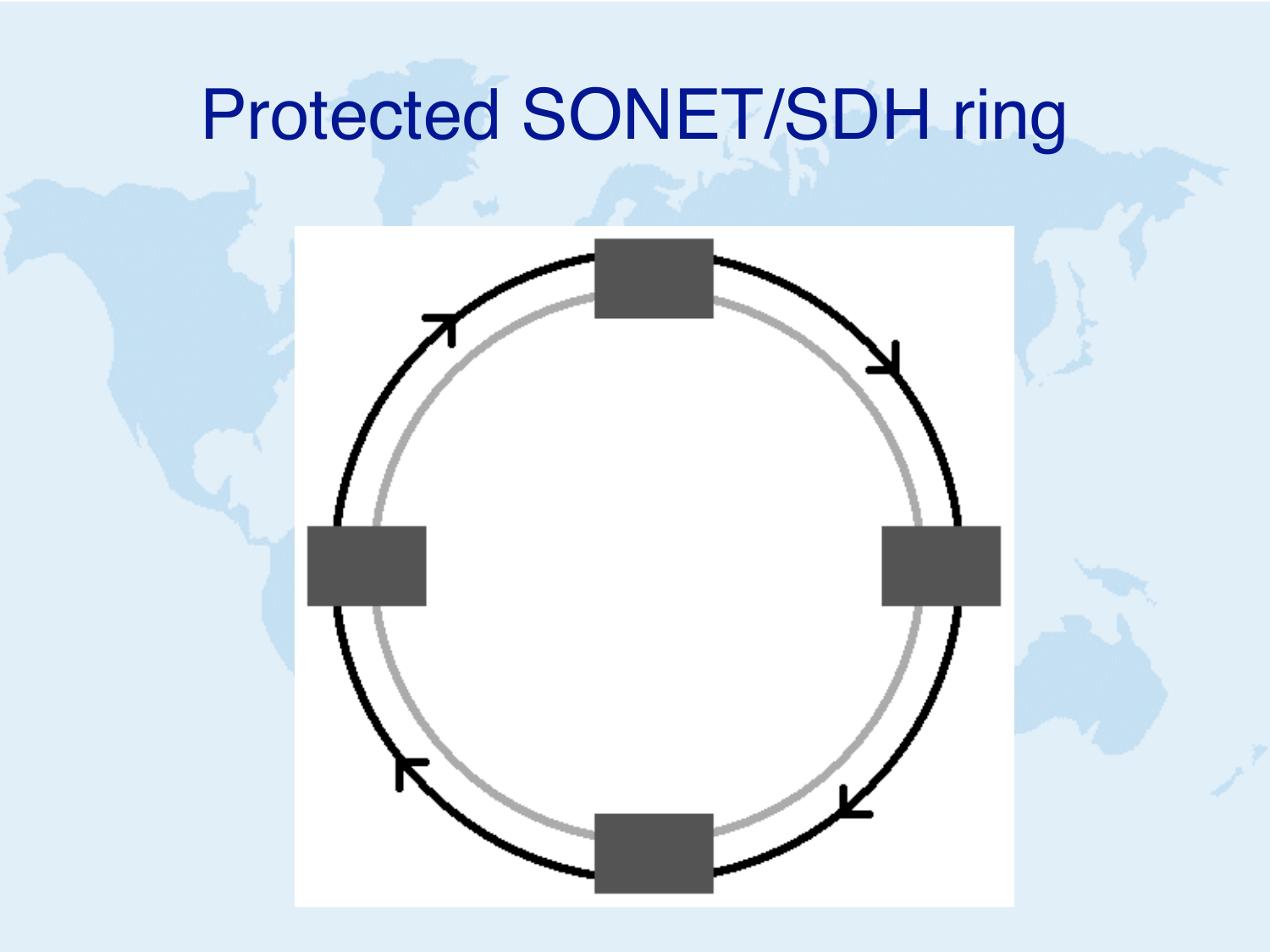#### "Autorepair" when fiber breaks

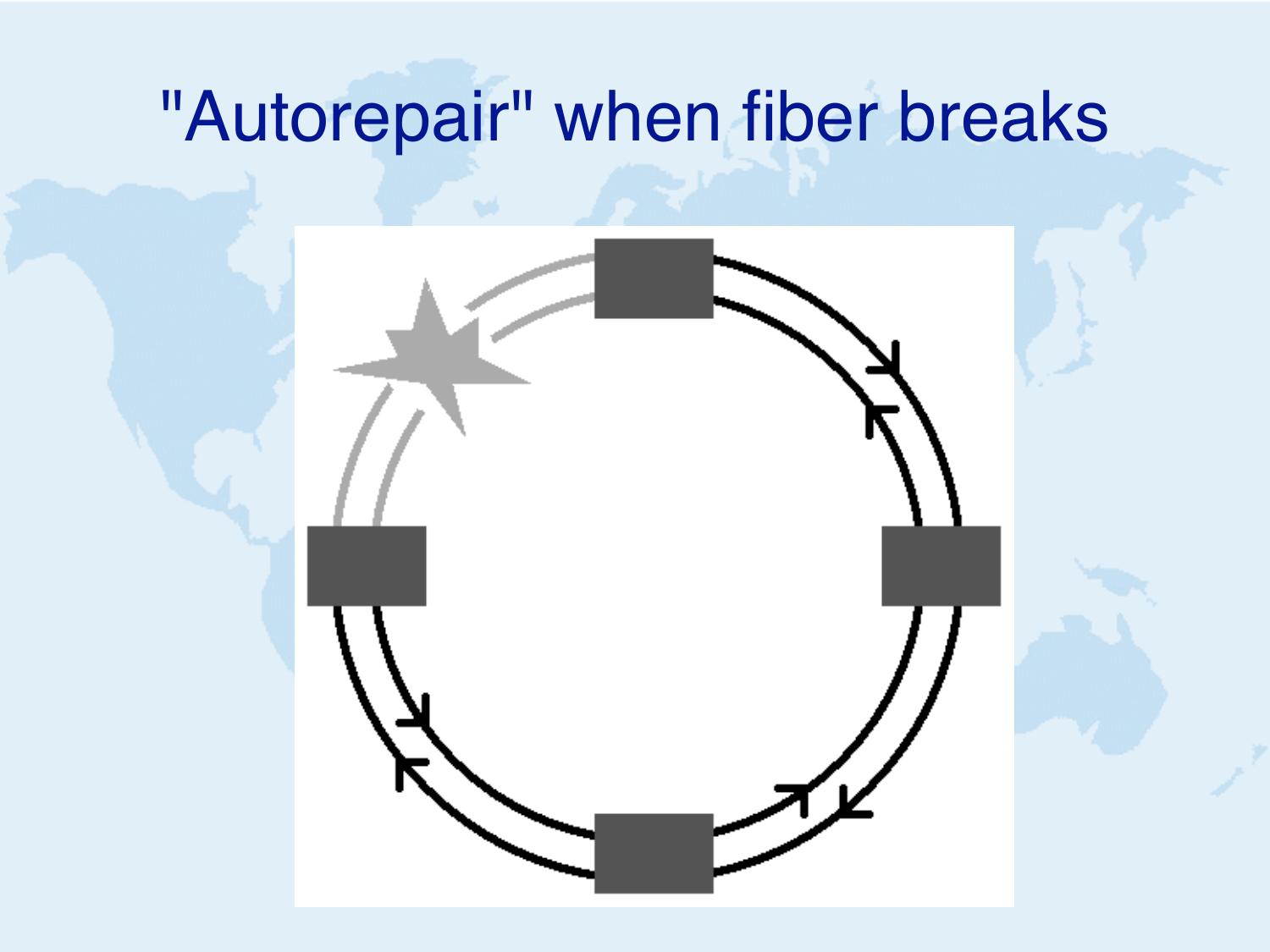# DWDM

- Until now:
	- Analog: Frequency Devision Multiplexing (FDM)
	- Digital: Time Devision Multiplexing (TDM)
- On fiber: (Dense) Wavelength Devision Multiplexing
- Different colors laser light through a single fiber
- 160 x 10 Gbps ??? (20 million DS0s)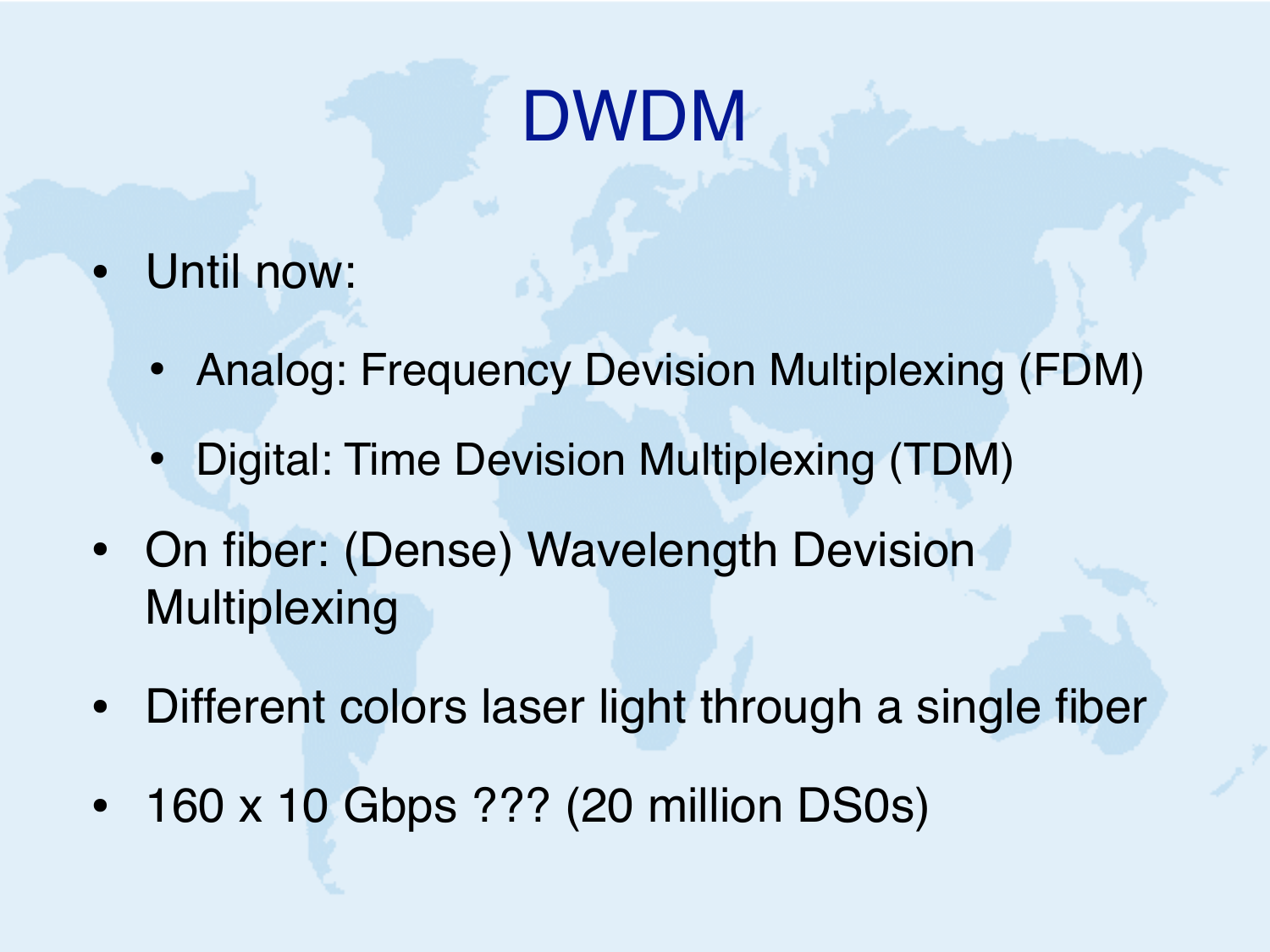#### We need fiber!

- Upto around 144 fibers in a single cable (1.5 billon DS0s)
- 8 of more ducts in a trench (12 billion DS0s)

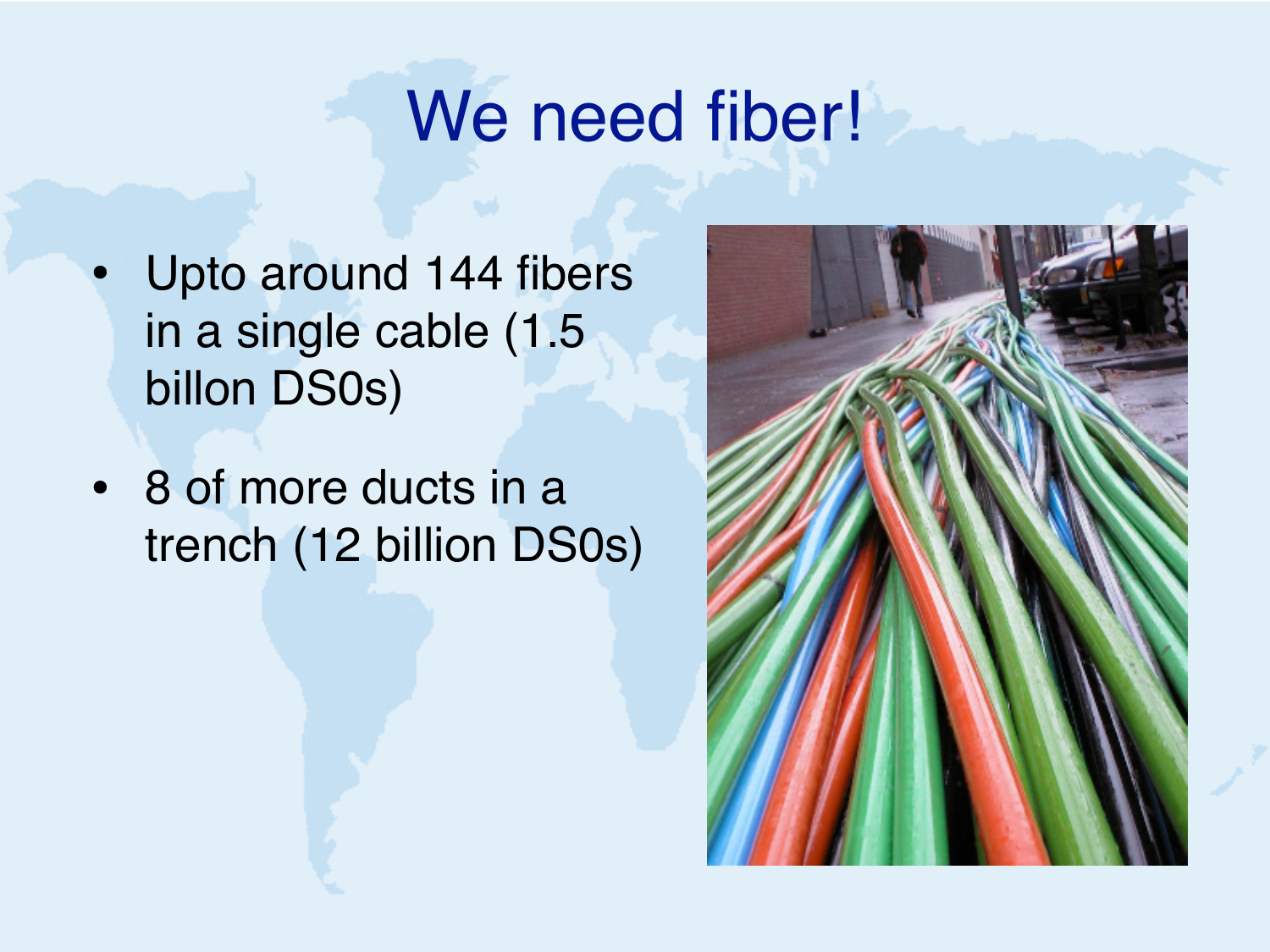#### The beginning: ARPANET

- ARPA: Defense Advanced Research Projects Agency
- Leased lines with 50 kbps modems (the size of a refrigirator), 4 locations in 1969
- Not for military use but for logging in to remote computers in different locations
- Packet switching and computer-to-computer rater than computer-to-terminal communication: revolutionary!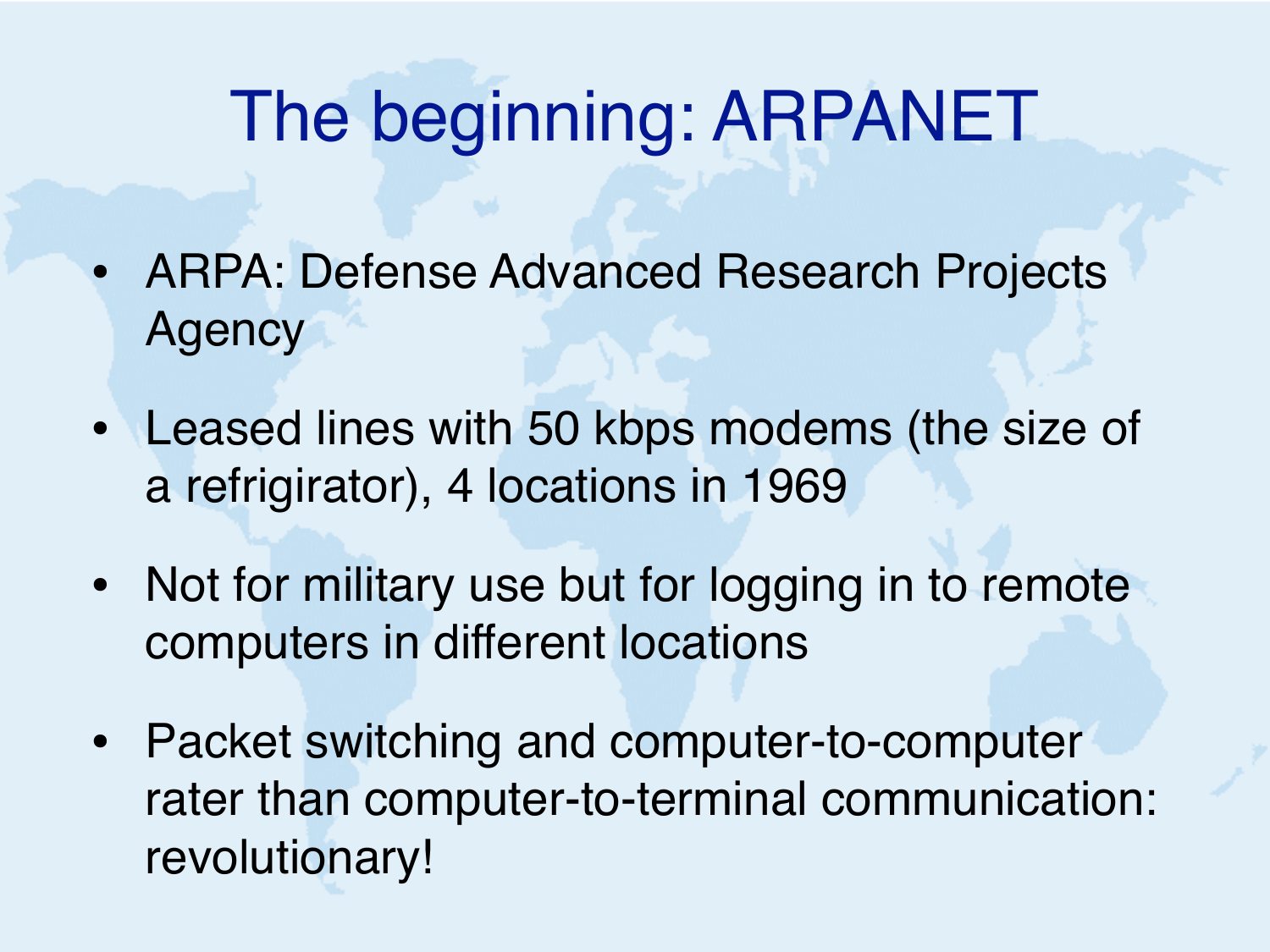#### Packet switching

- Chop all forms of communication into small packets of about 1000 bytes
- Every packet contains destination address
- Paul Baran of the RAND Corporation "On Distributed Communications" memoranda
- Donald Watts Davies, National Physical Laboratory: "packet switching"
- AT&T: no way this is going to work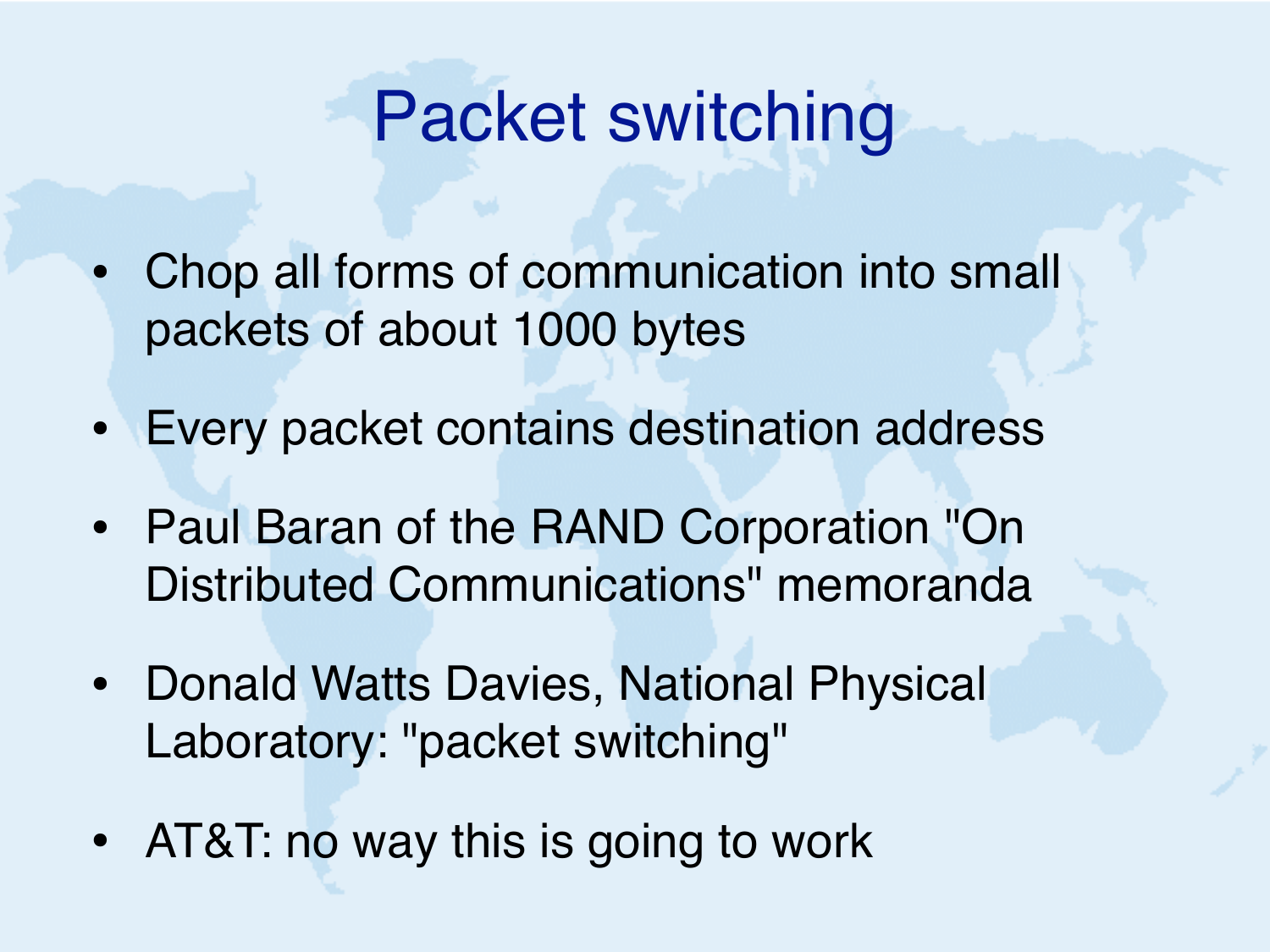#### Growth!

- Enormous growth of the ARPANET in the 1970s
- Applications: at first only remote login (telnet) and file transfer (FTP), later also email
- Early 1980s: split Network Control Protocol into TCP (end-to-end) and IP (hop-by-hop)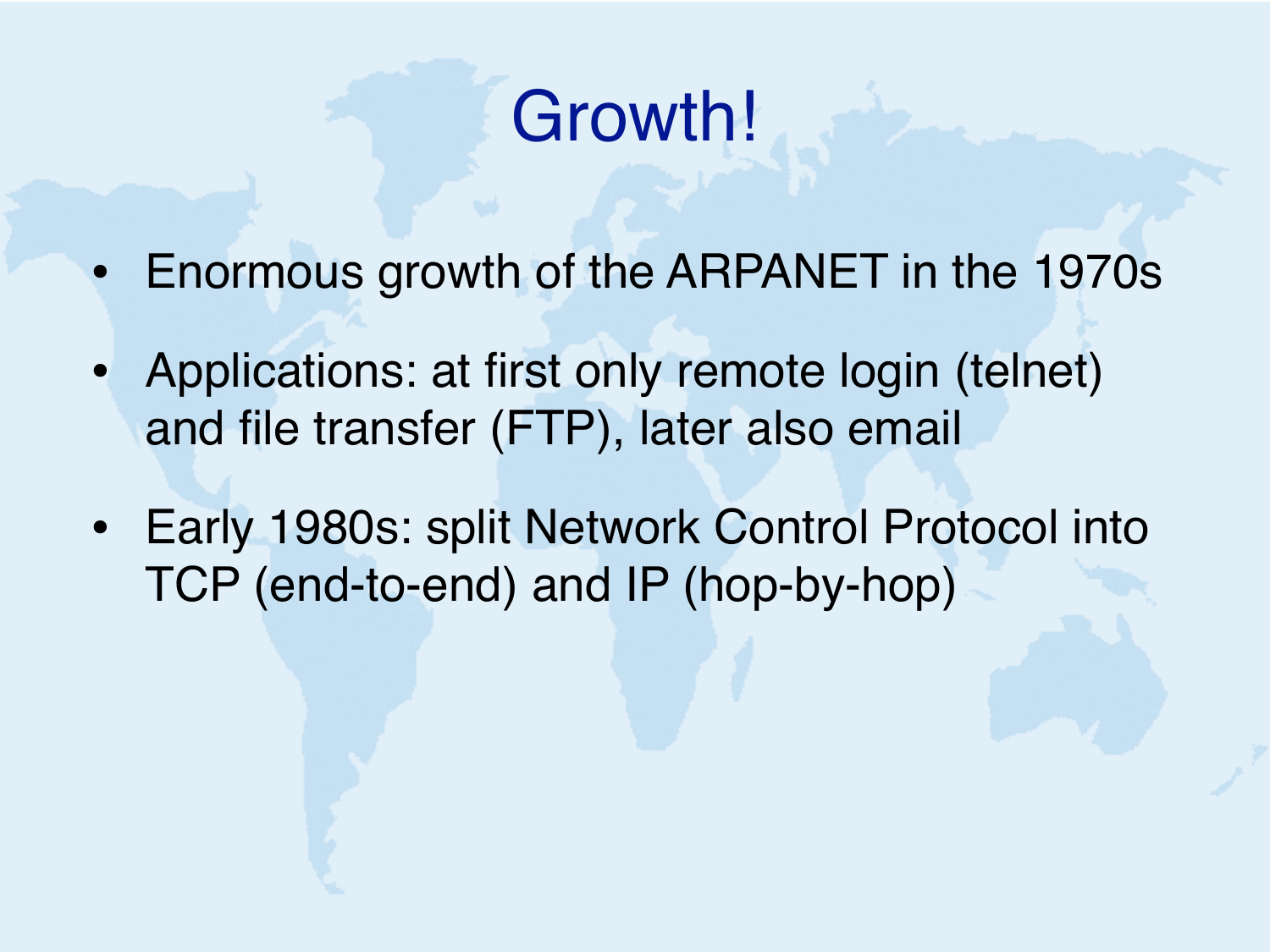#### ARPANET too successful...

- New network: National Science Foundation: 1544 kbps, between super computer locations
- In 1989 Federal Internet Exchanges to facilitate migration from ARPANET to NSFNET backbone
- NSFNET backbone Acceptable Use Policy: "no for-profit activities"
- Commercial Internet Exchange (CIX) and later MAE East were used by commercial networks to exchange traffic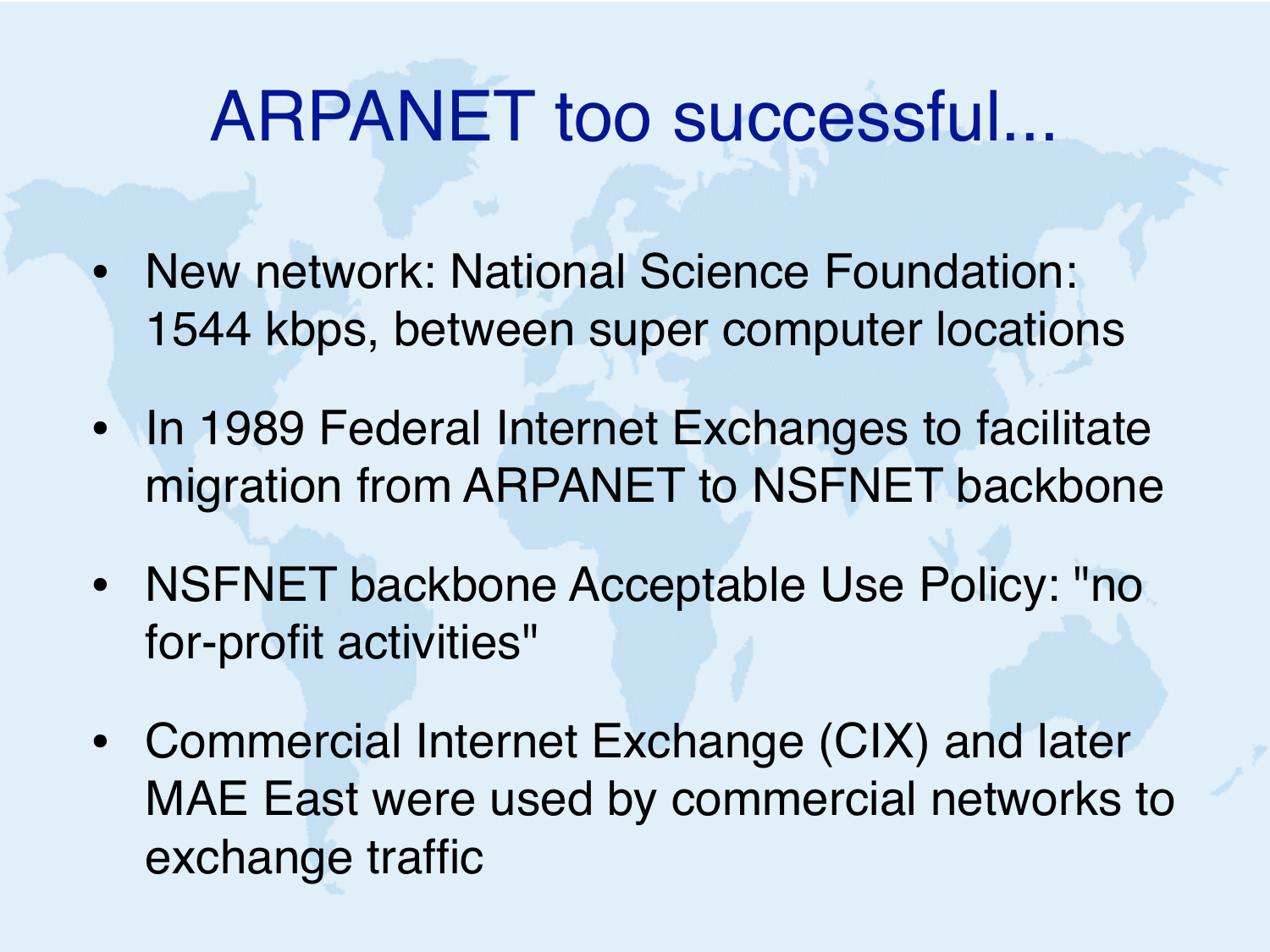#### 1995: commercial backbones

- Congestion in NSFNET backbone, just like what happened to the ARPANET
- No longer government role to run backbone networks: commercial backbones + very high speed Backbone Network Service for research
- 4 Network Access Points interconnect backbones: MAE East (Washington), Sprint NAP (New Jersey), PacBell NAP (Palo Alto) and Ameritech NAP (Chicago)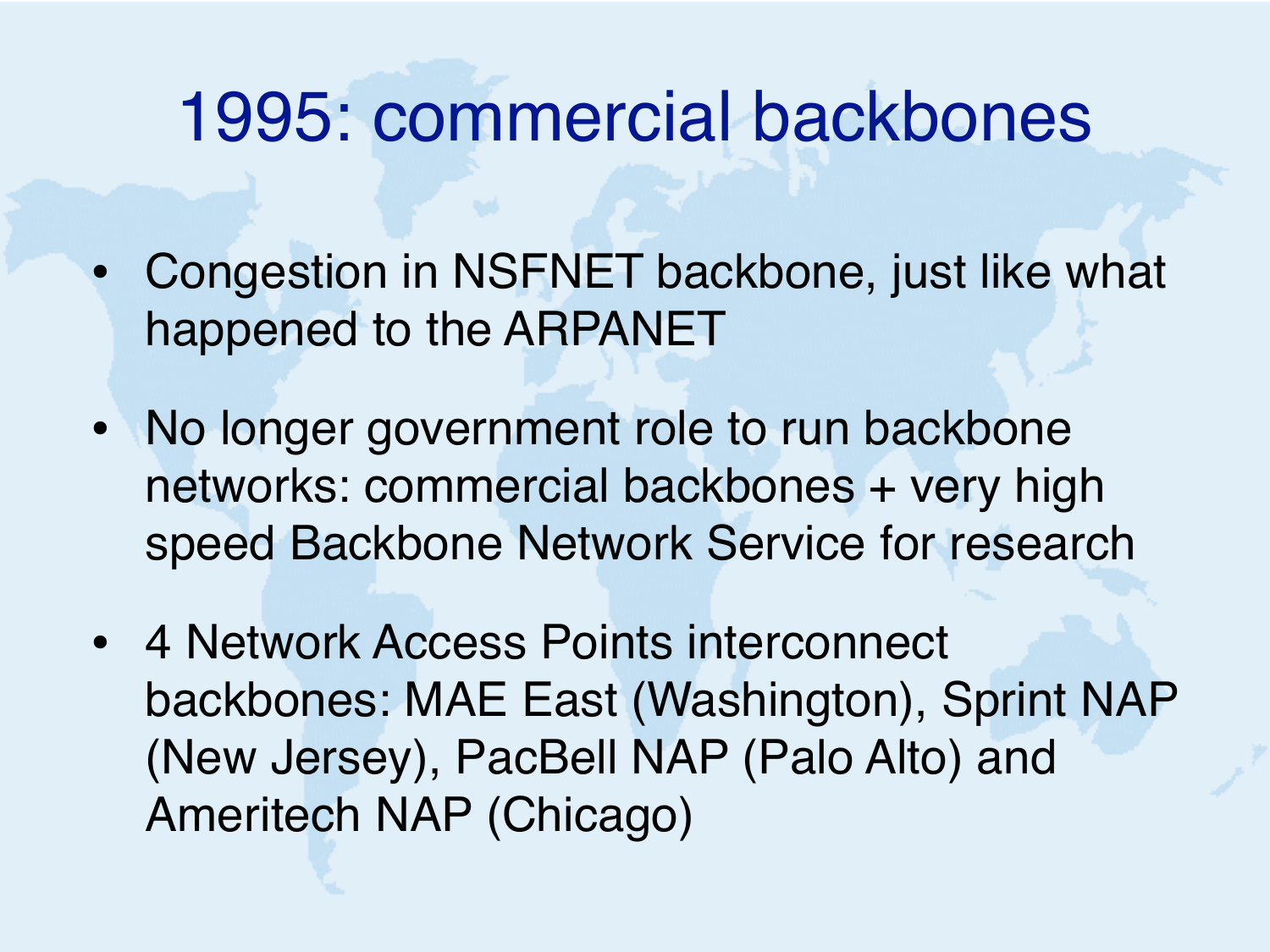#### Relationship voice/data

- Until around 1990: data "on top of" voice infrastructure, data bandwidth limited compared to voice
- Around 1995: data and voice equal: bandwidth is similar
- From around 2000: voice dwarfed by data: voice bandwidth limited compared to data
- Future: exit voice infrastructure, everything over IP?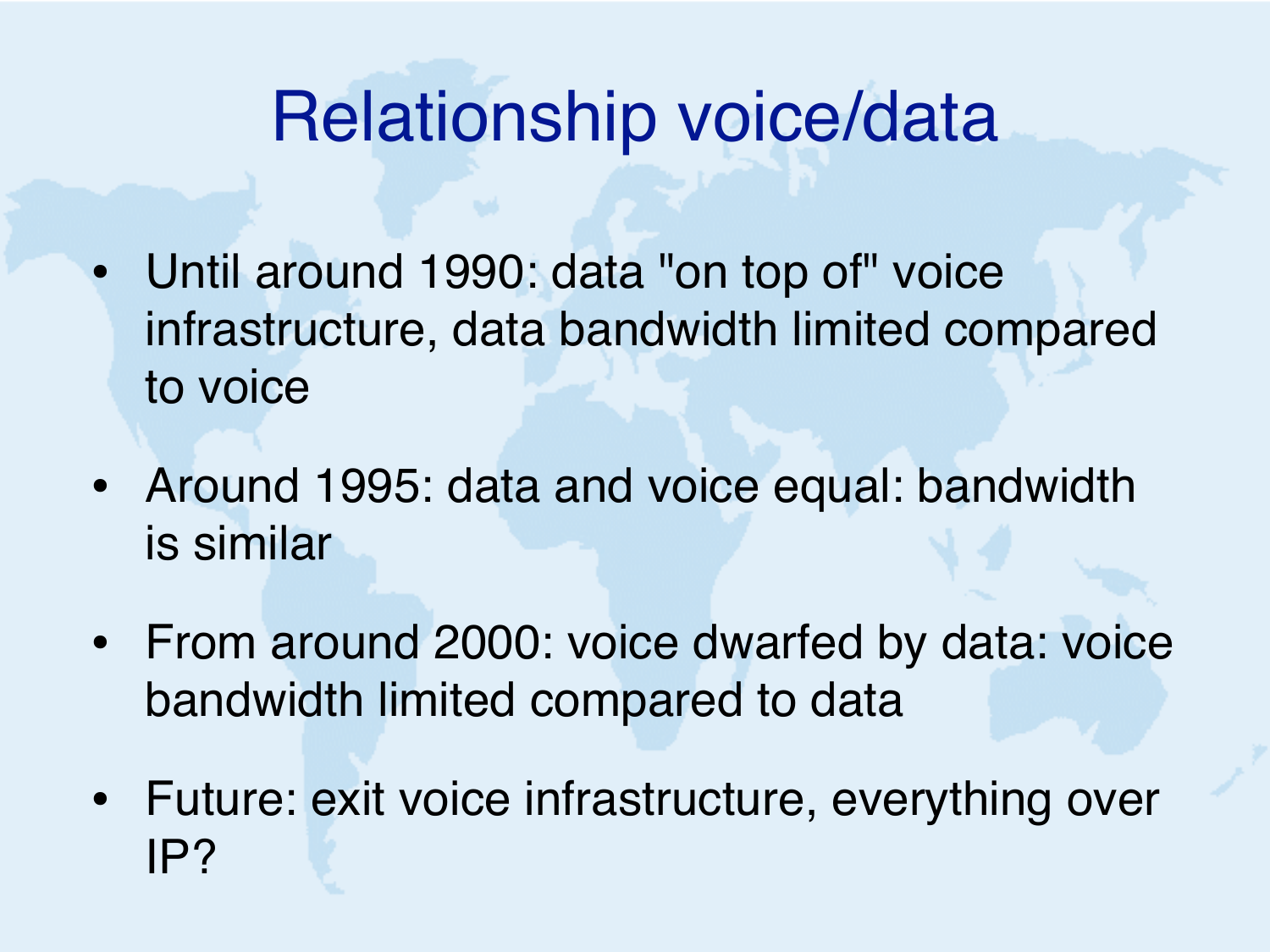## Fiber rings vs IP

- Of course IP can run over "protected" fiber rings
- But: two fibers in the ground while you only get to use one: waste of resources
- And: what if the SDH/SONET equipment breaks down? Still out in the cold despite fiber resiliency
- So: we'd rather have two less reliable, but independent links, routing protocols will take care of rerouting when there are failures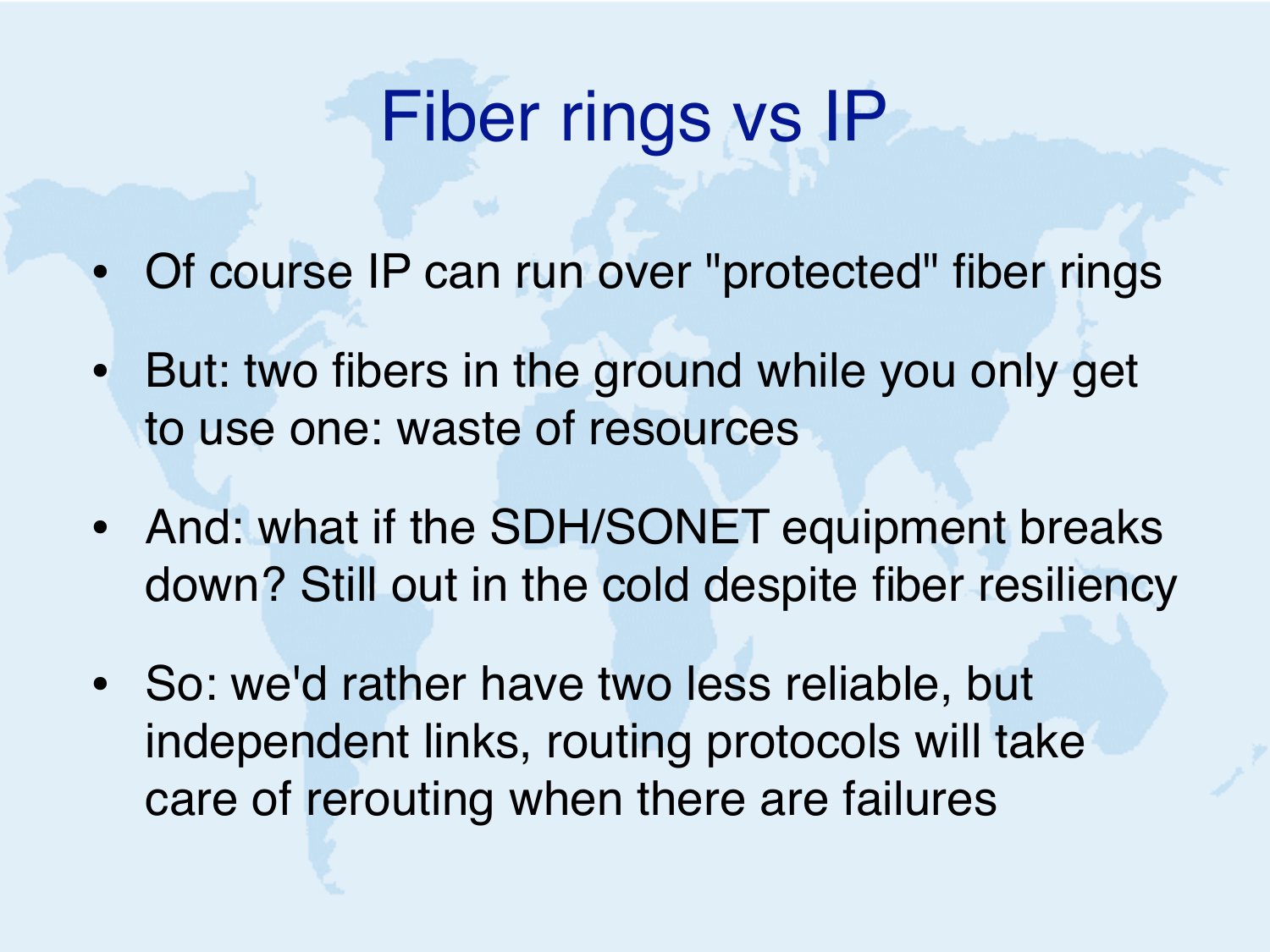#### In the mean time in computerland

- Token Ring: 4 Mbps ring (mid 1970s)
- Ethernet: 10 Mbps shared medium (late 1970s)
- FDDI: 100 Mbps ring (mid 1980s)
- ATM: 155 Mbps point-to-point (early 1990s)
- Fast Ethernet: 100 Mbps shared (mid 1990s)
- Switched Ethernet: 10/100 star/p2p (late 1990s)
- Gigabit Ethernet: 1 Gbps star/p2p (late 1990s)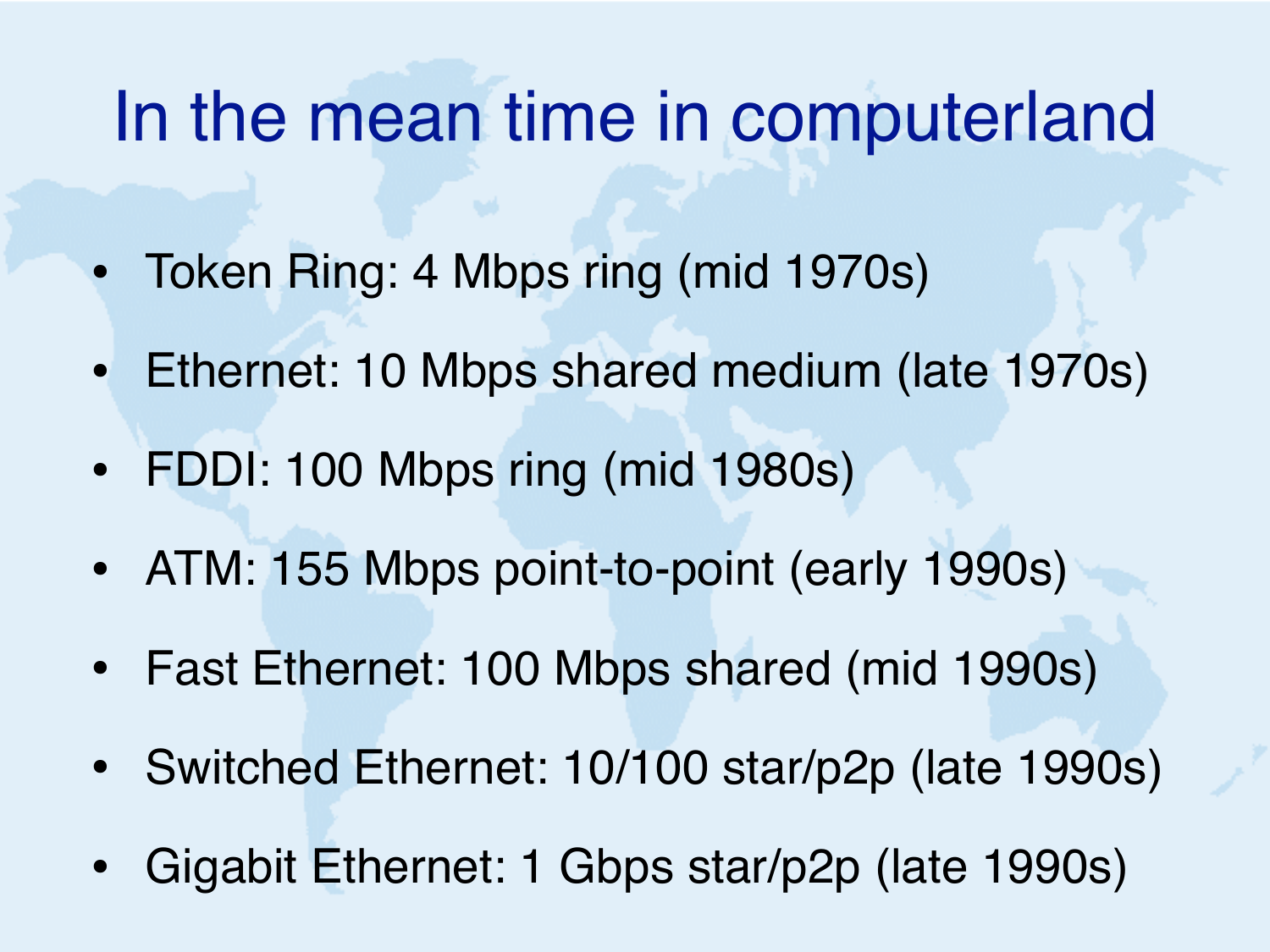#### Bandwidth growth

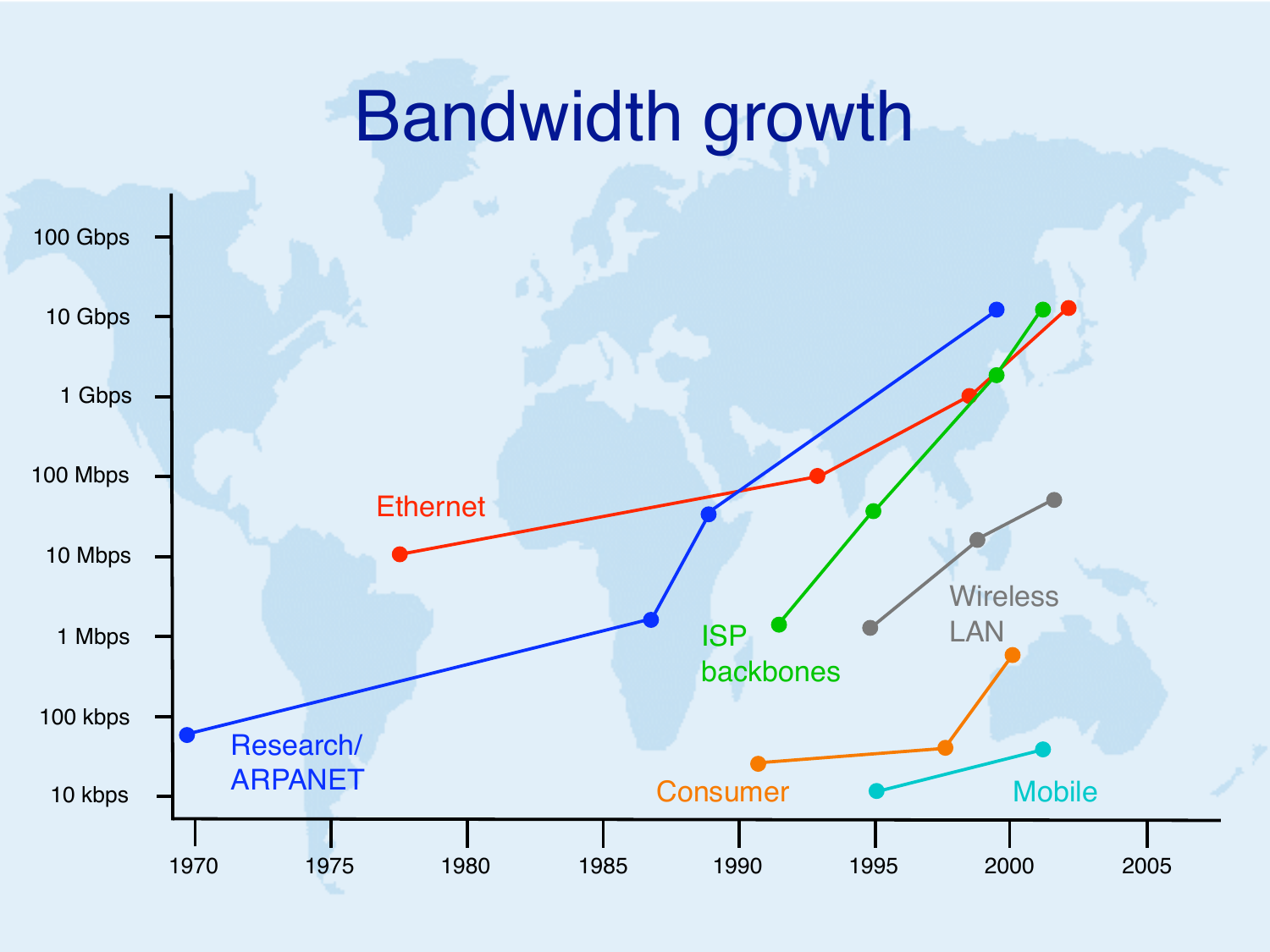#### In the mean time in homes

- New cabling infrastructure too expensive for residential use
- Phone network: point to point, no limitations on ISP choice, but bandwidth limited by phone infrastructure
- Cable TV networks: at first LAN paradigm but now virtual point to point network
- Asymmetric Digital Subscriber Line: boils down to leased line but again virtual p2p network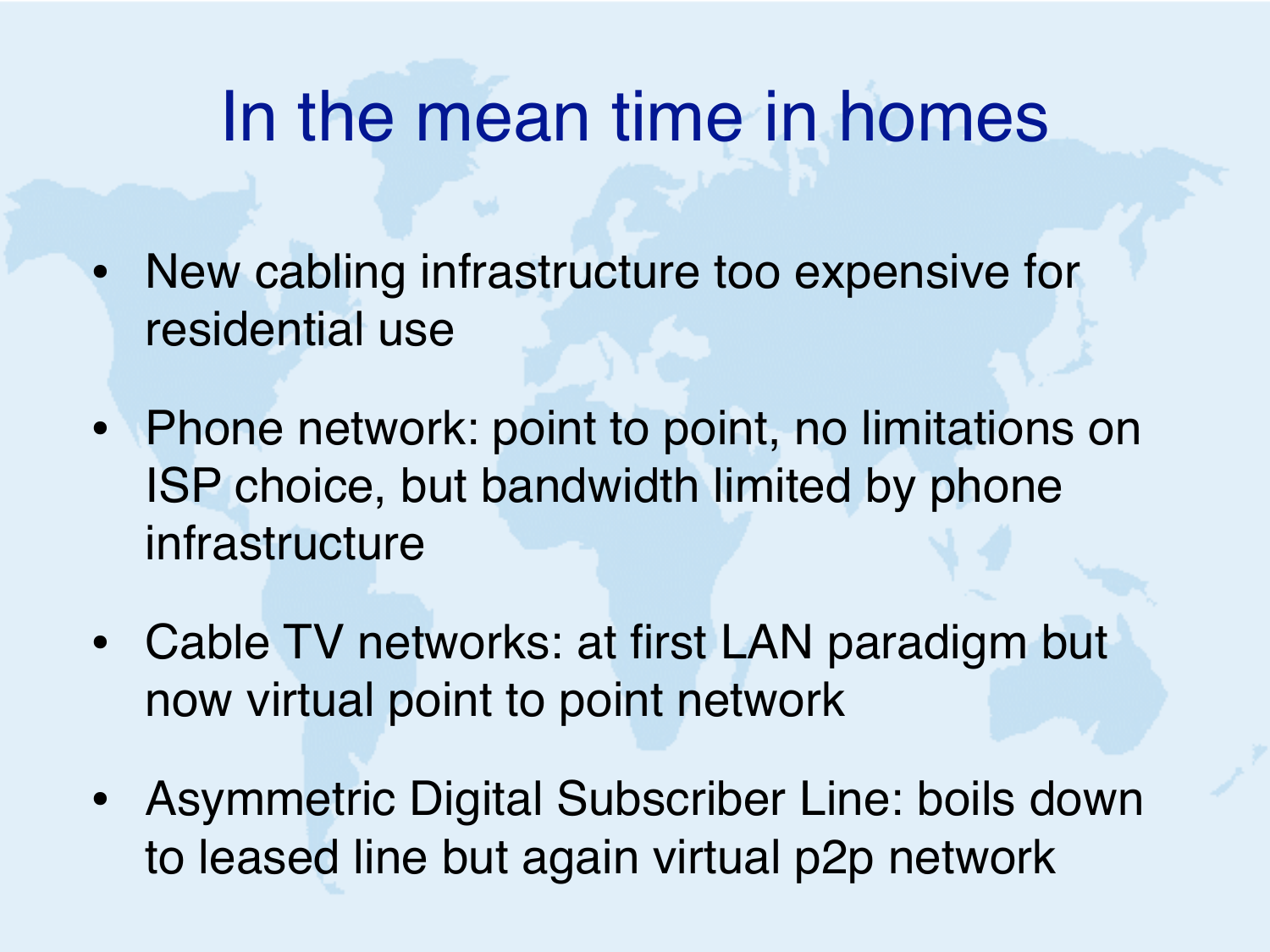#### Wireless last mile?

- GSM/cell modems: too expensive, slow
- GPRS: a little faster, but often even more expensive!?!
- UMTS: isn't here yet, still relatively slow and expensive???
- Wifi: frequencies are free, everyone gets to play, getting faster all the time but limited range
- WLL (wireless local loop): where and when???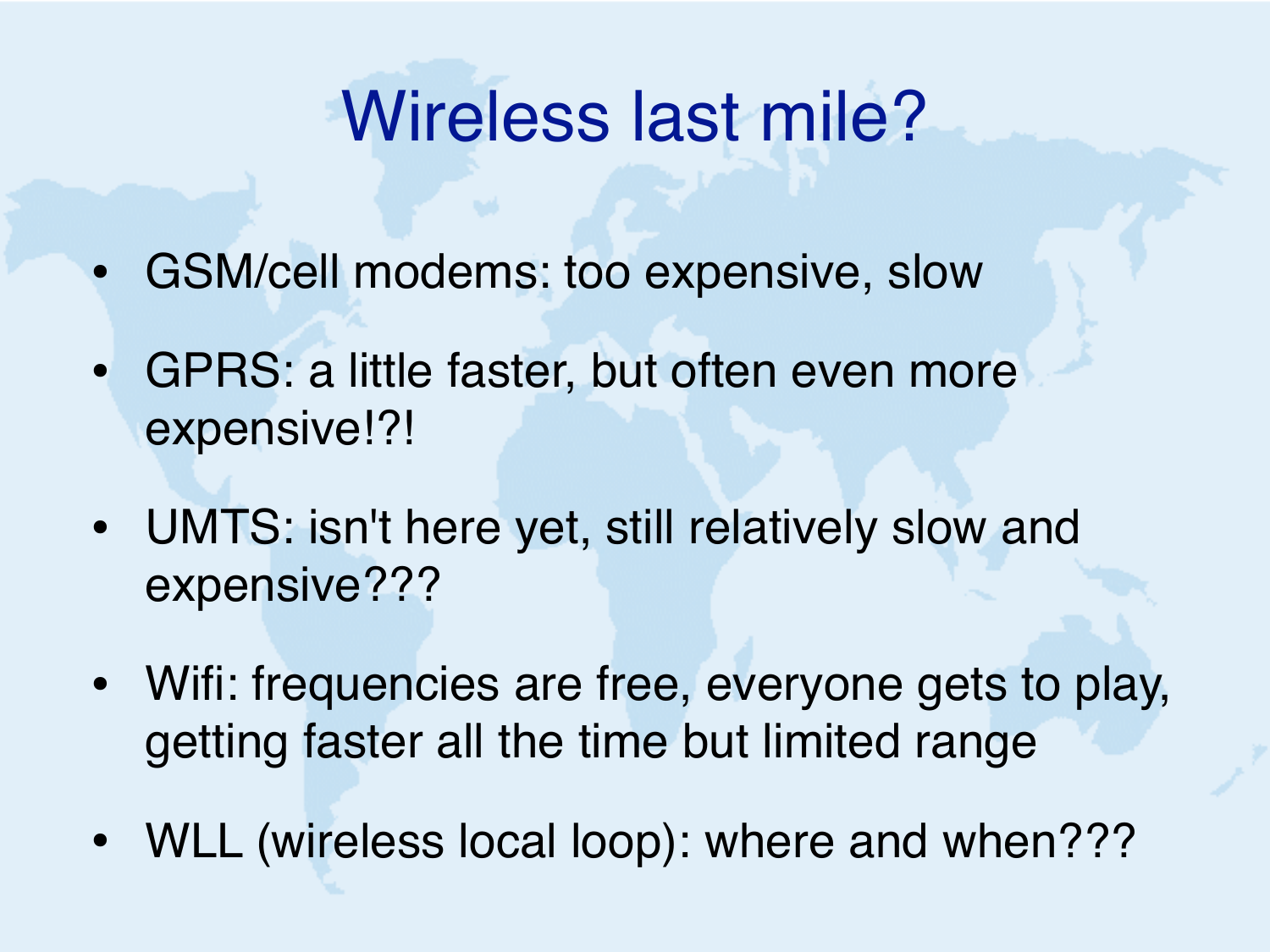#### Fiber to the home

- Must be newly installed everywhere. Easy in high-rise apartment buildings?
- Only affordable if it also replaces cable TV and voice infrastructure
- Fiber not easy to handle
- Do we have enough capacity in backbone networks? Now at around 10 Gbps, that's equal to the aggregate capacity of 100 100 Mbps customers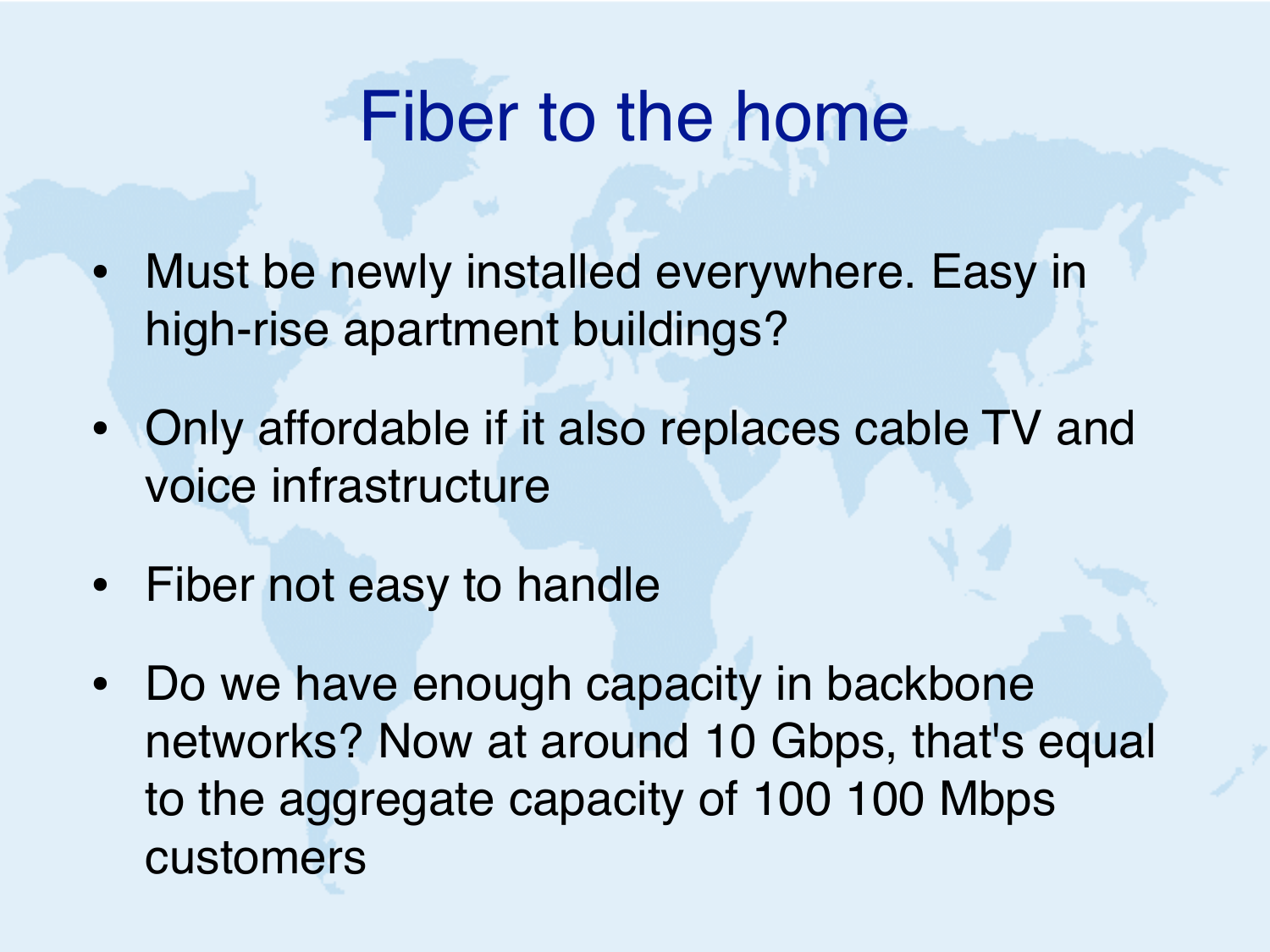

- **ISP backbones now largely free of voice** inheritance, running directly on top of fiber
- But end user infrastructure only gets more complex: IP over PPP over ATM or IP over PPP over Ethernet (over ATM...), IP over IP
- Complexity makes networks more expensive and less reliable, but often necessary for security and billing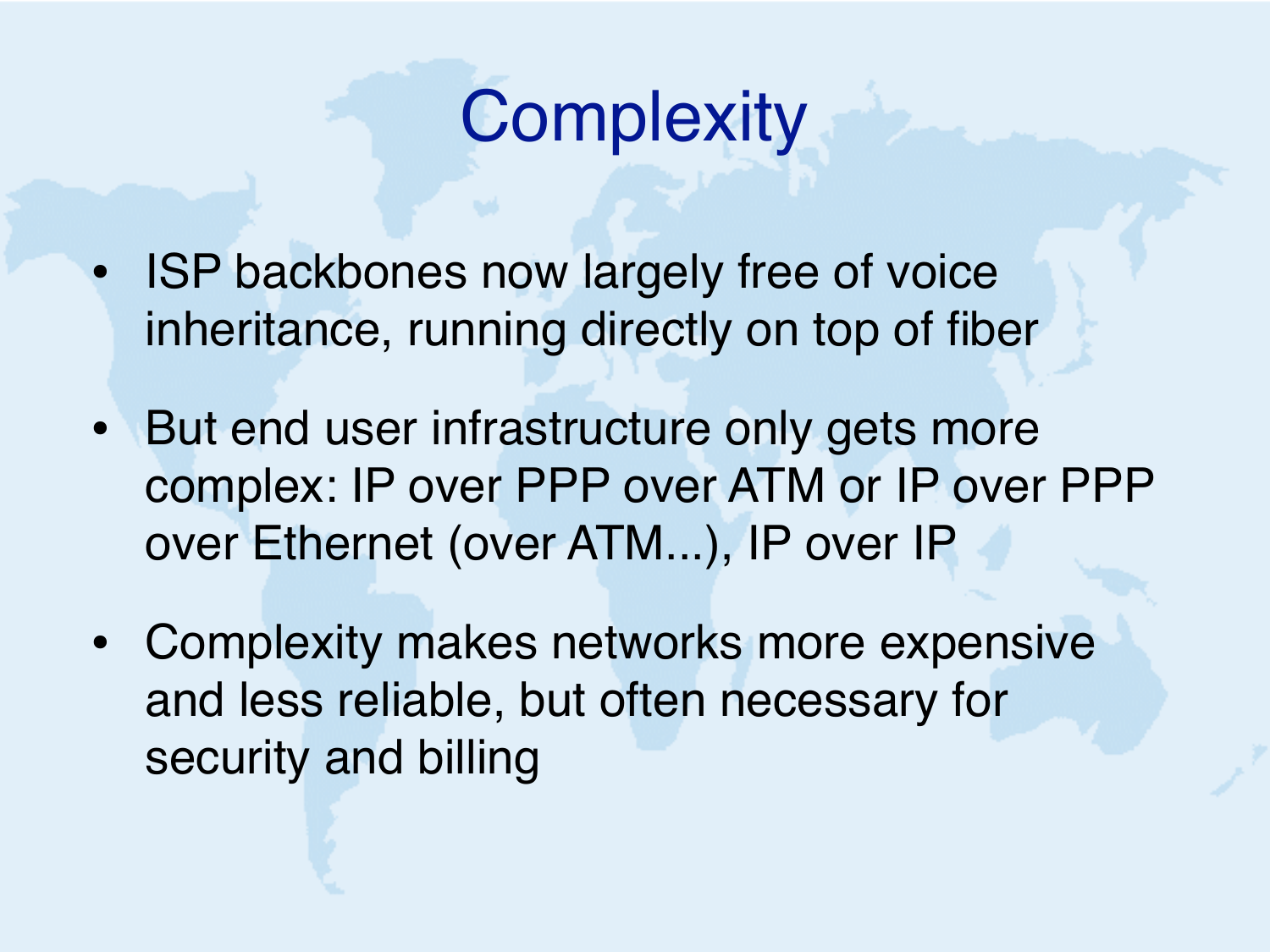#### Networks on top of networks

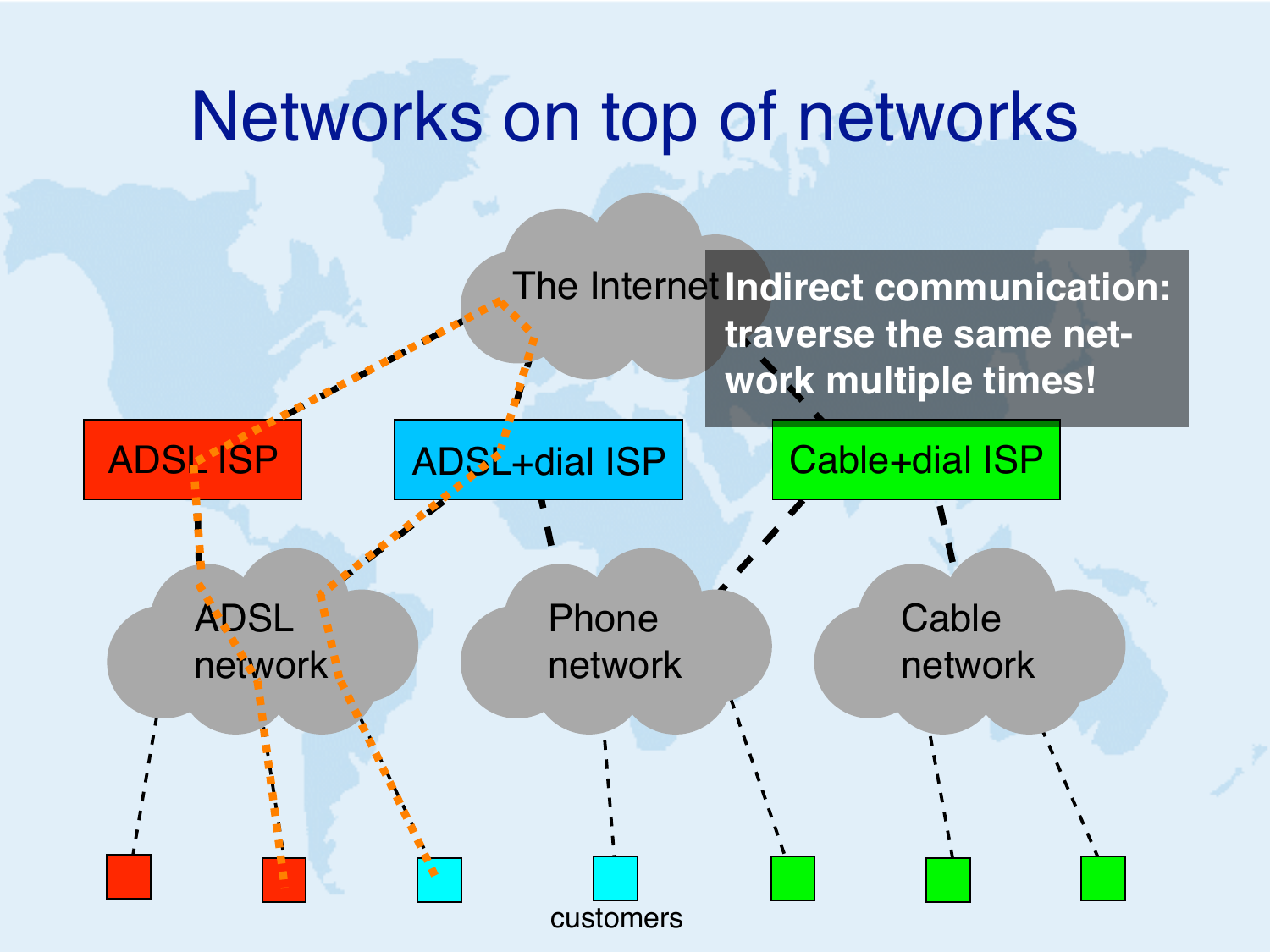#### Internal routing protocols

- Within a clearly demarcated network (for instance, an enterprise or ISP network)
- Lets routers automatically find each other
- Each router tells others the IP address ranges it knows (because those are directly connected)
- Exchange information about "cost" of network links and determine cheapest/fastest path
- Choice of protocols: OSPF, RIP, EIGRP, IS-IS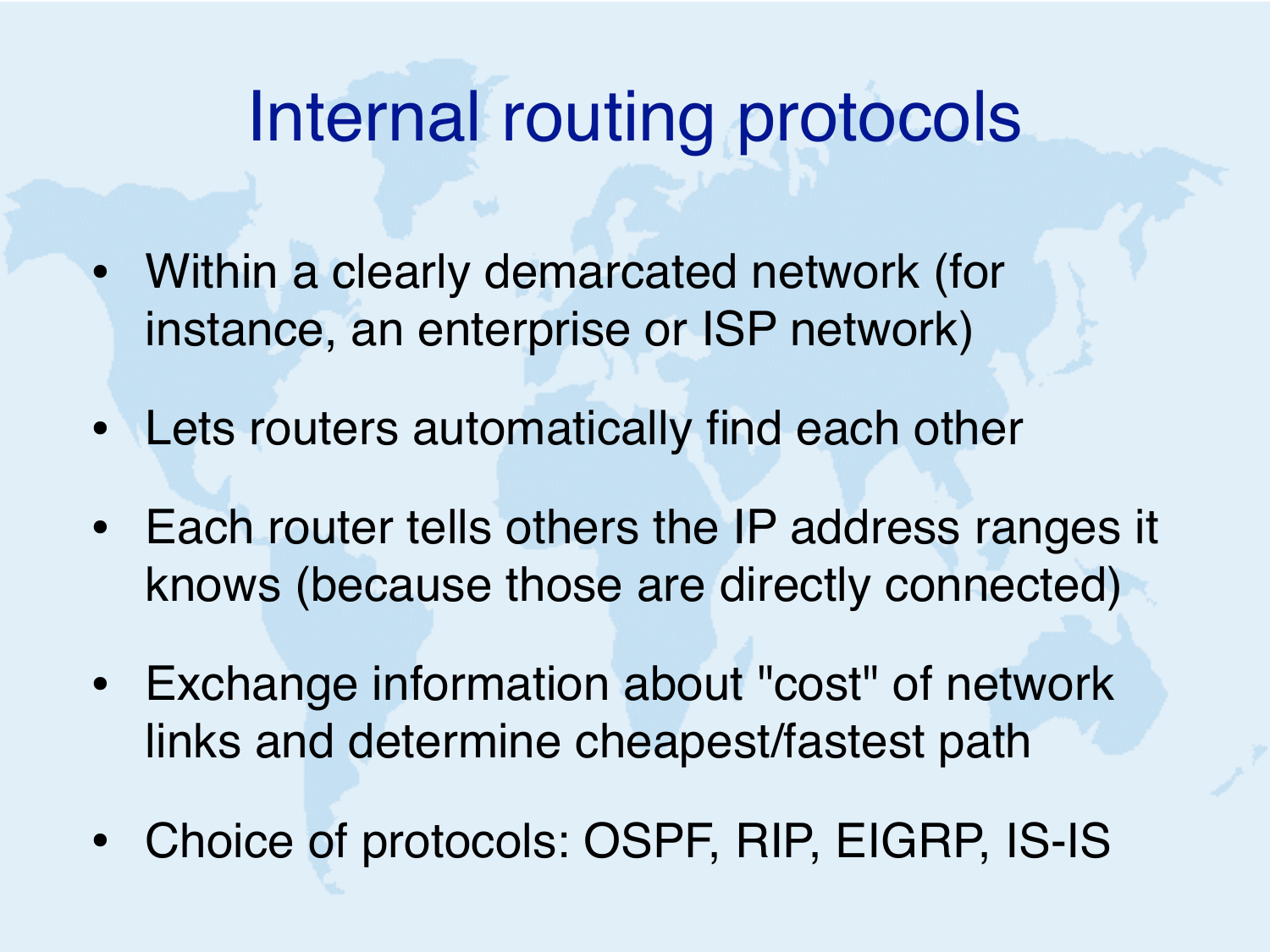#### Between networks

- The Internet: network of networks
- So traffic must flow from one network to another
- ISPs interconnect through direct links (private interconnect) or internet exchanges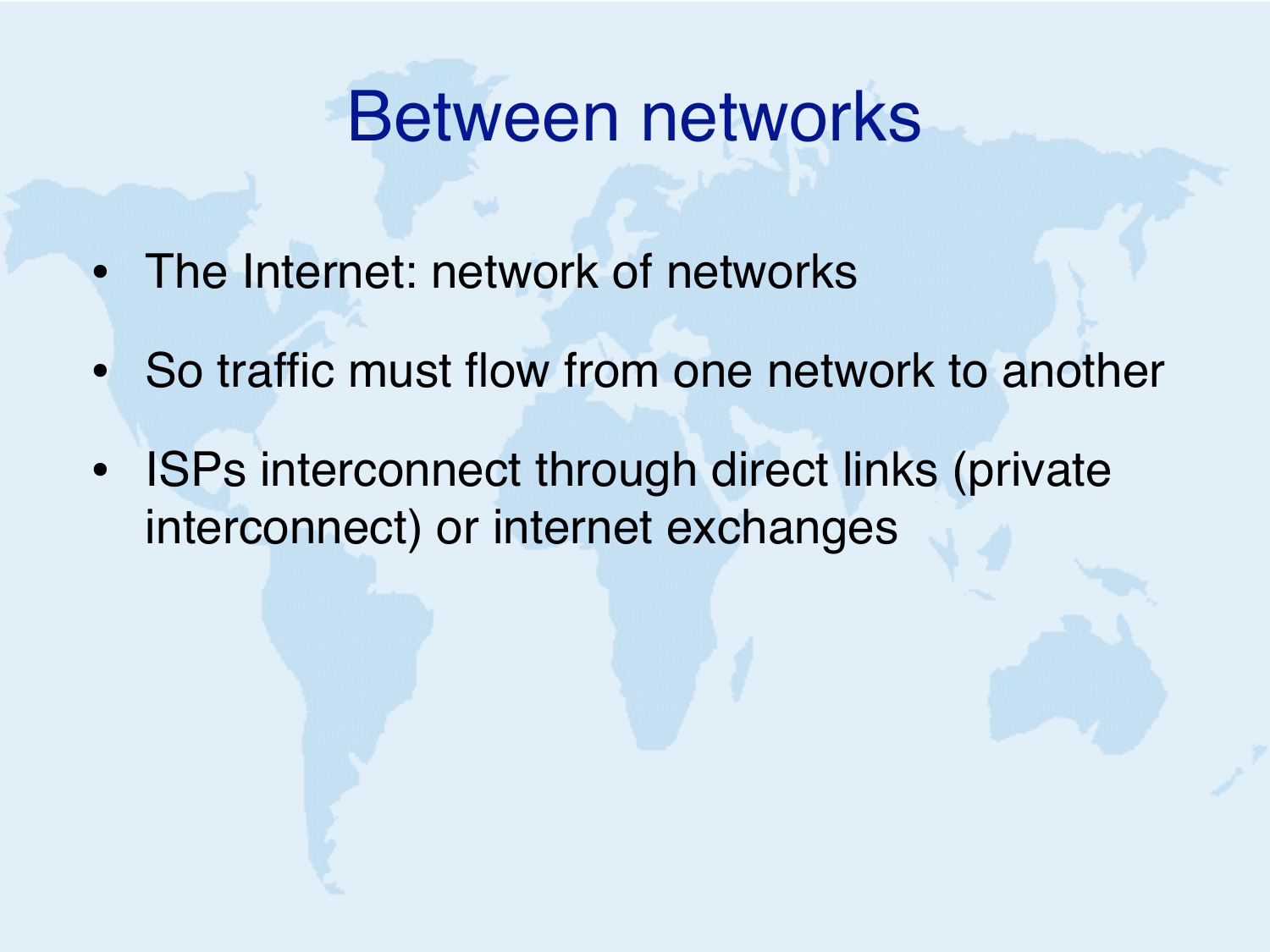#### Internet exchanges

- Often a big Ethernet switch, sometimes ATM or something different
- In the US: many private interconnects, apart from that exchanges run by companies such as Worldcom, Equinix en PAIX and some small independent ones
- In Europe: pretty much every country has its own internet exchange, the big ones are independent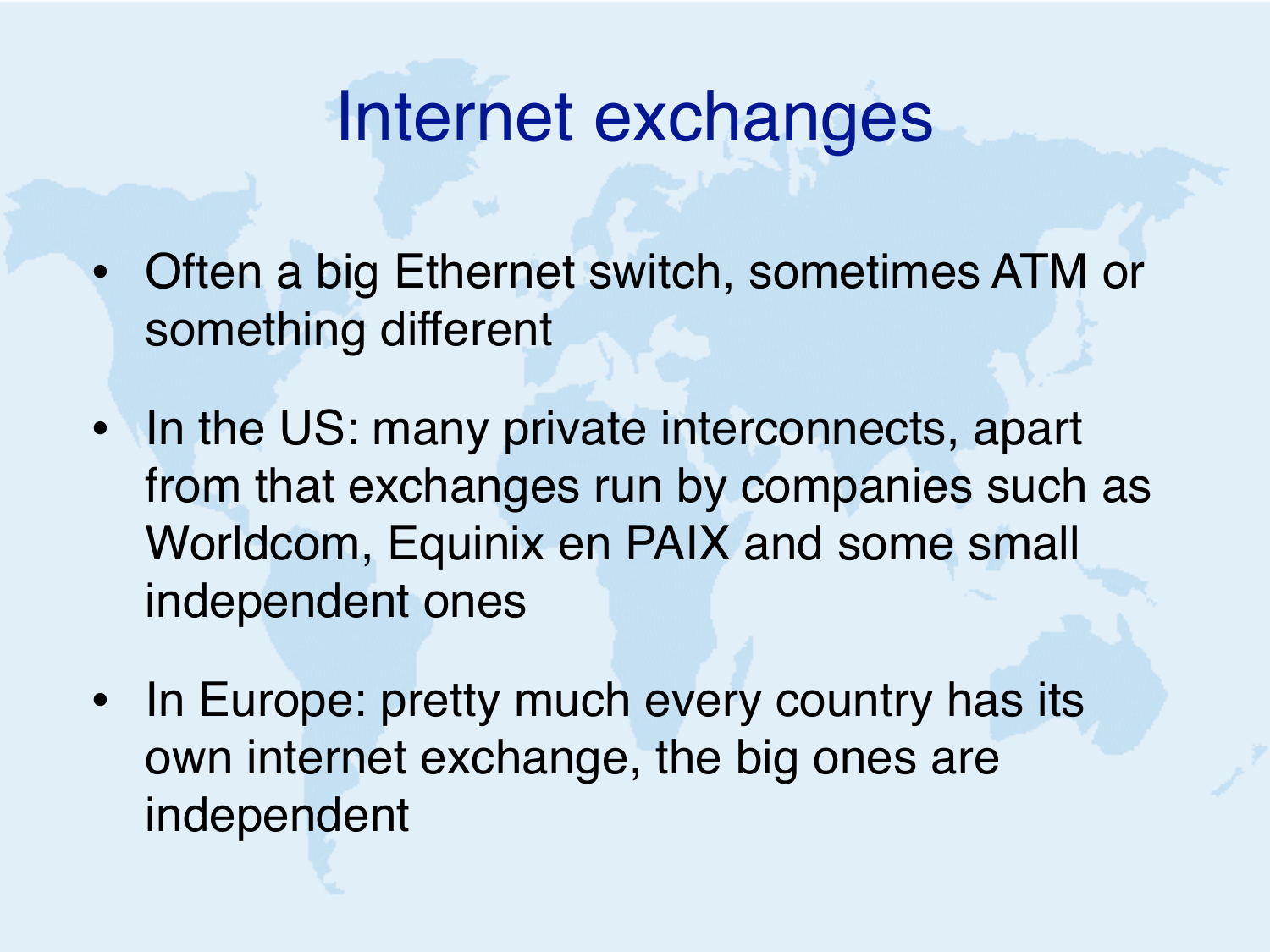#### Interconnects US

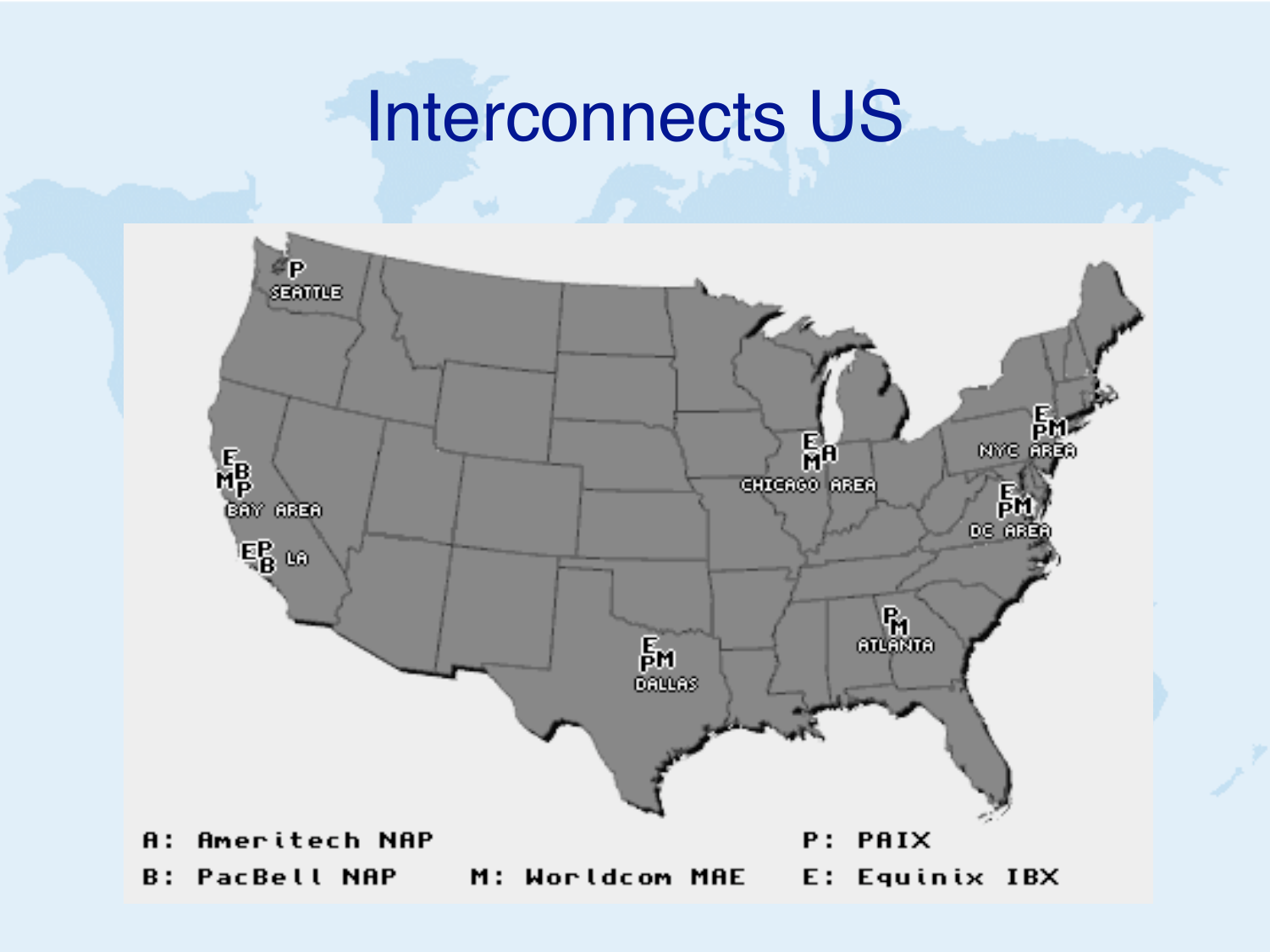#### Interconnects Europe

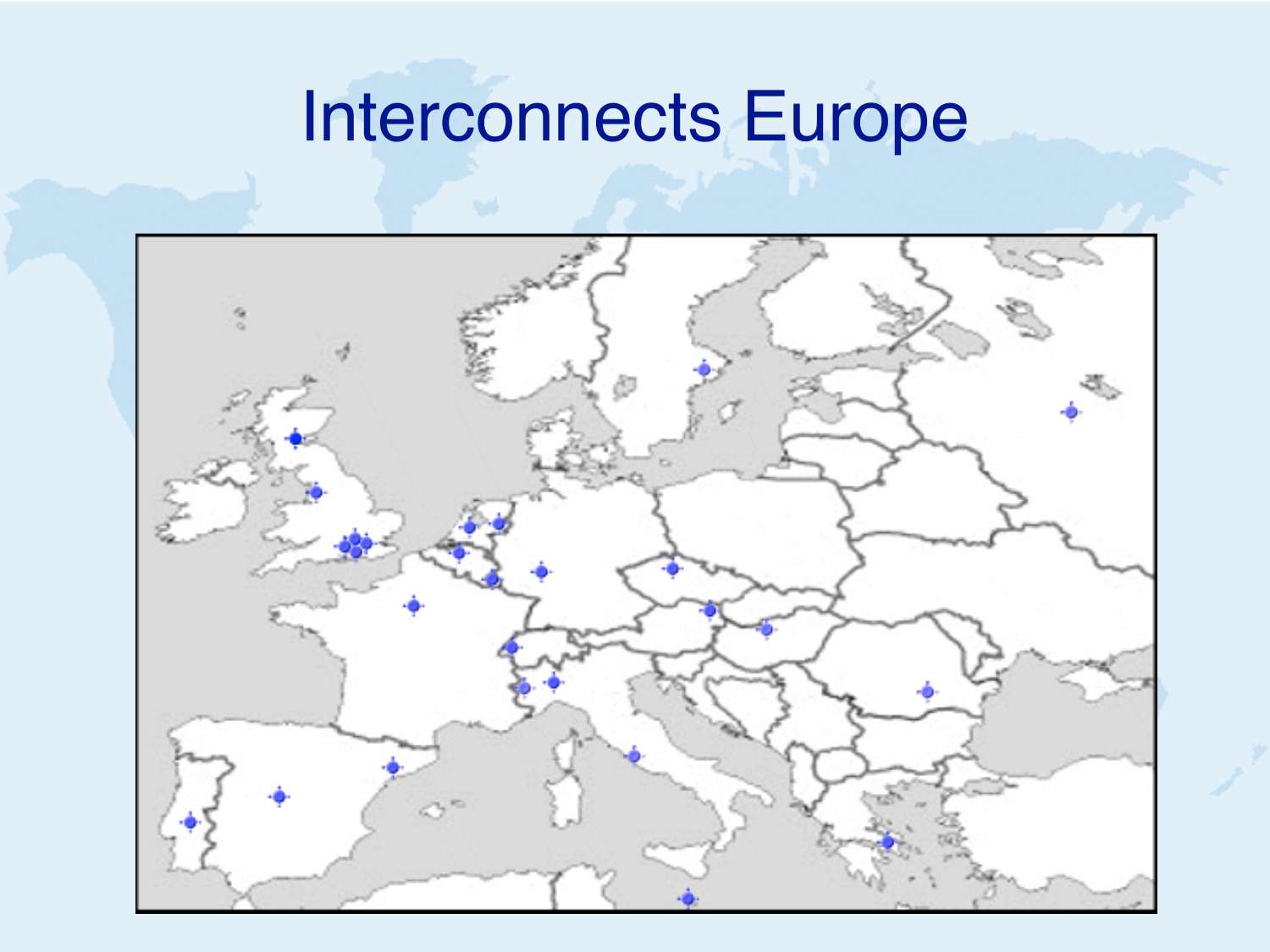#### Routing between ISPs

- Internal routing protocols don't work here: too much information
- So: external routing protocols
- Another way of looking: not per router, but per network or organization, or rather "autonomous system"
- Only one external routing protocol in use: Border Gateway Protocol (BGP)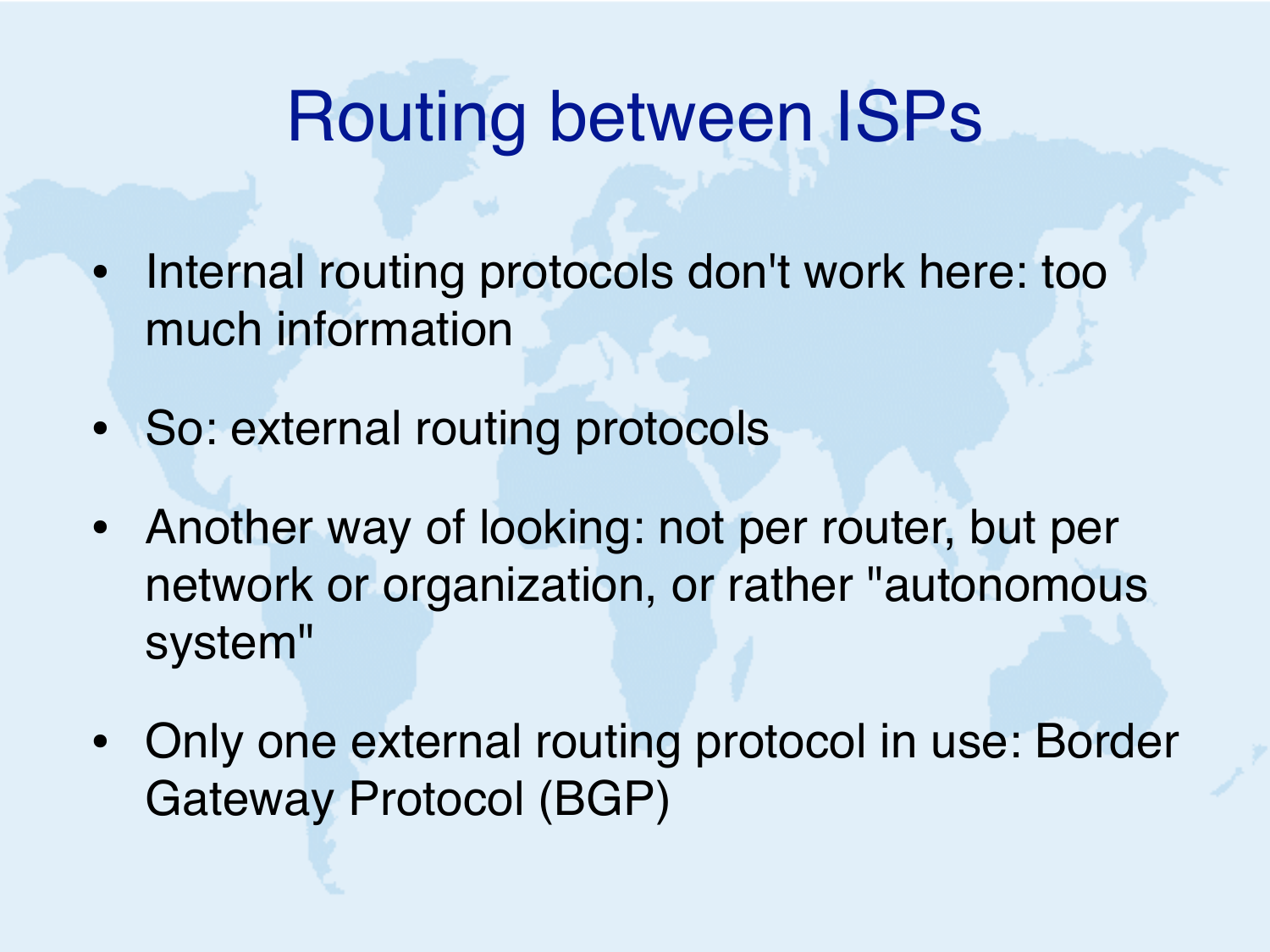## BGP's functions

- Pass on which IP addresses are use where
- Enforce "routing policy"
- Avoid routing loops
- Avoid broken links
- Additionally, when possible: choose shortest path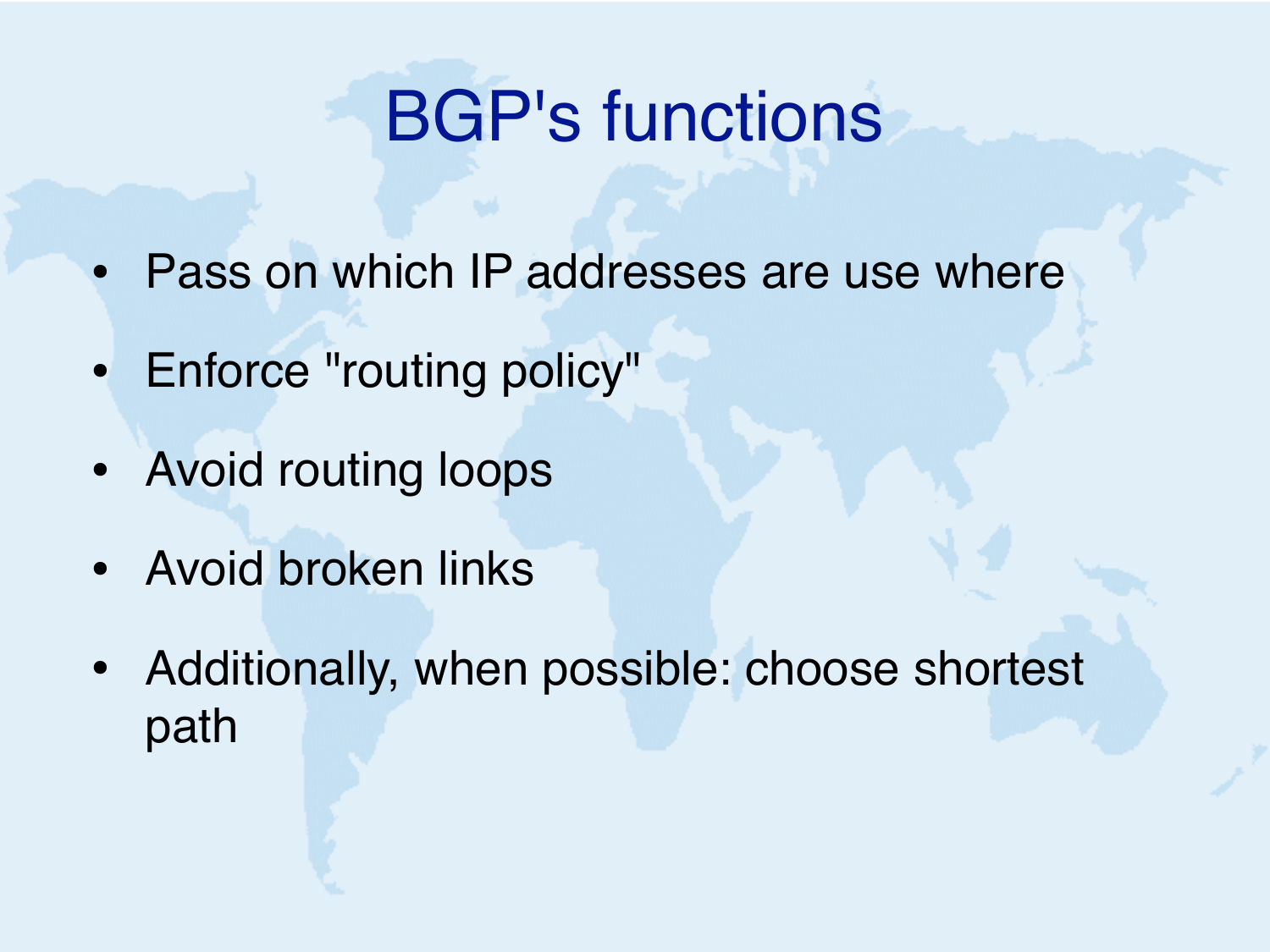#### Which addresses go where

- No geographic relevance to IP address distribution
- Even then: geographically close locations may not be very close in network terms: two networks are often both be present in the same city but don't have an interconnect there
- So: explicitly list who is responsible for which address block so others know which ISP the packets should go to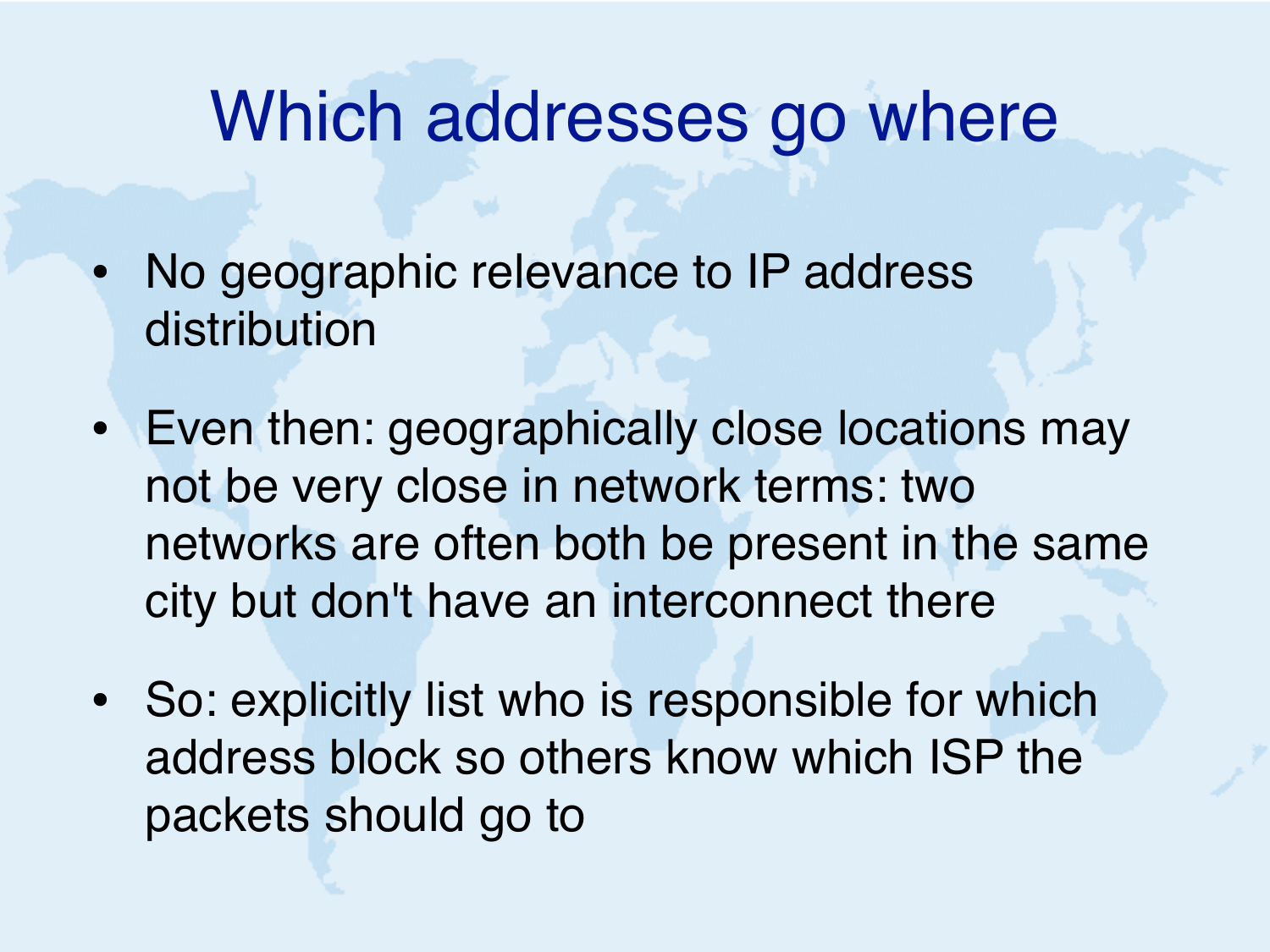#### How BGP works

- "Border routers" have connections with border routers from neighboring ASes
- (And with all BGP routers within the local AS)
- Communication over TCP port 179
- Sessions are created manually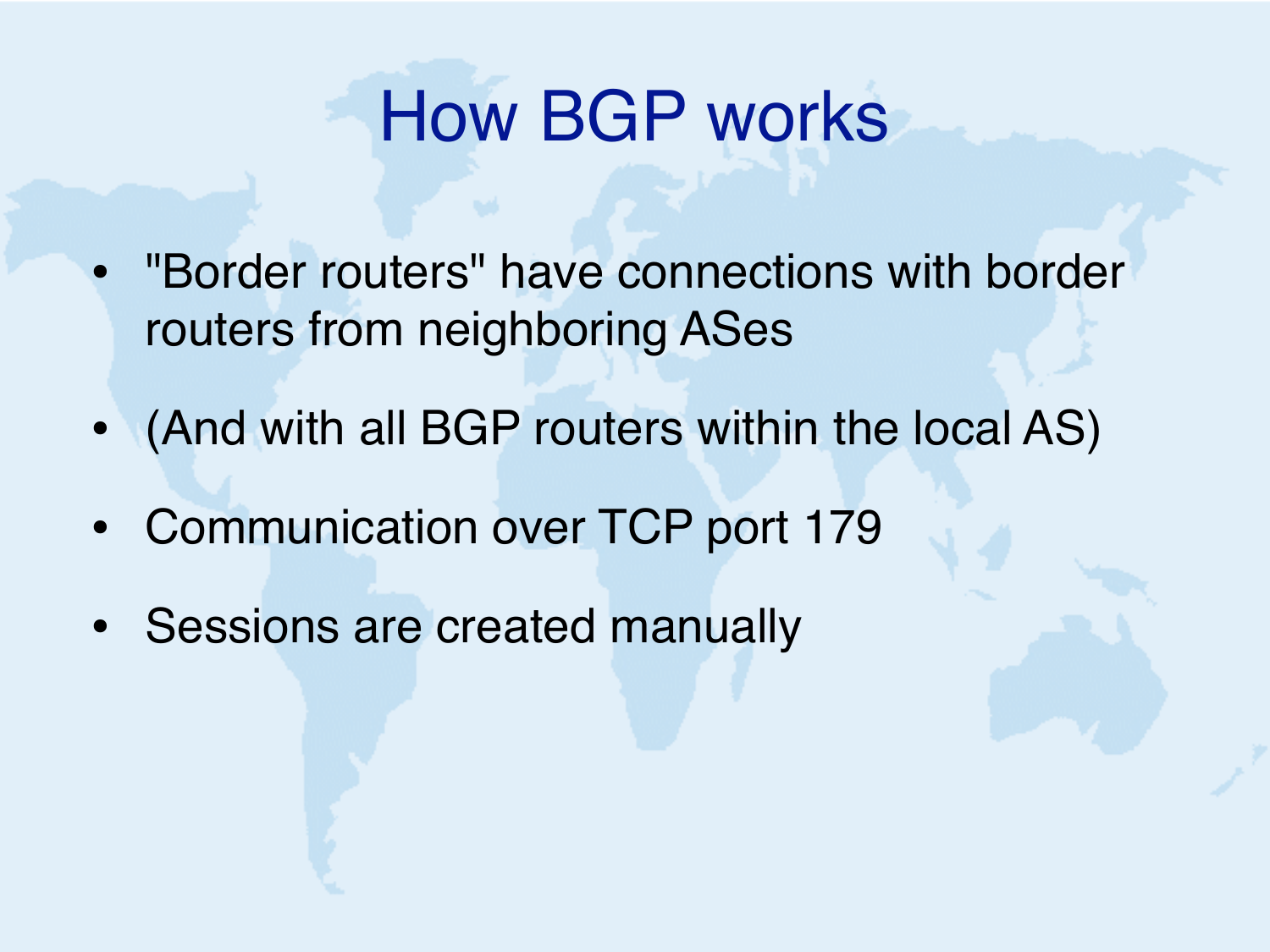## How BGP works (2)

- As soon as the connection is established each router sends a (more or less) complete copy of the "global routing table" to the neighbor
- Path through neighboring router better? Then use it yourself
- When this is done, only updates when something changes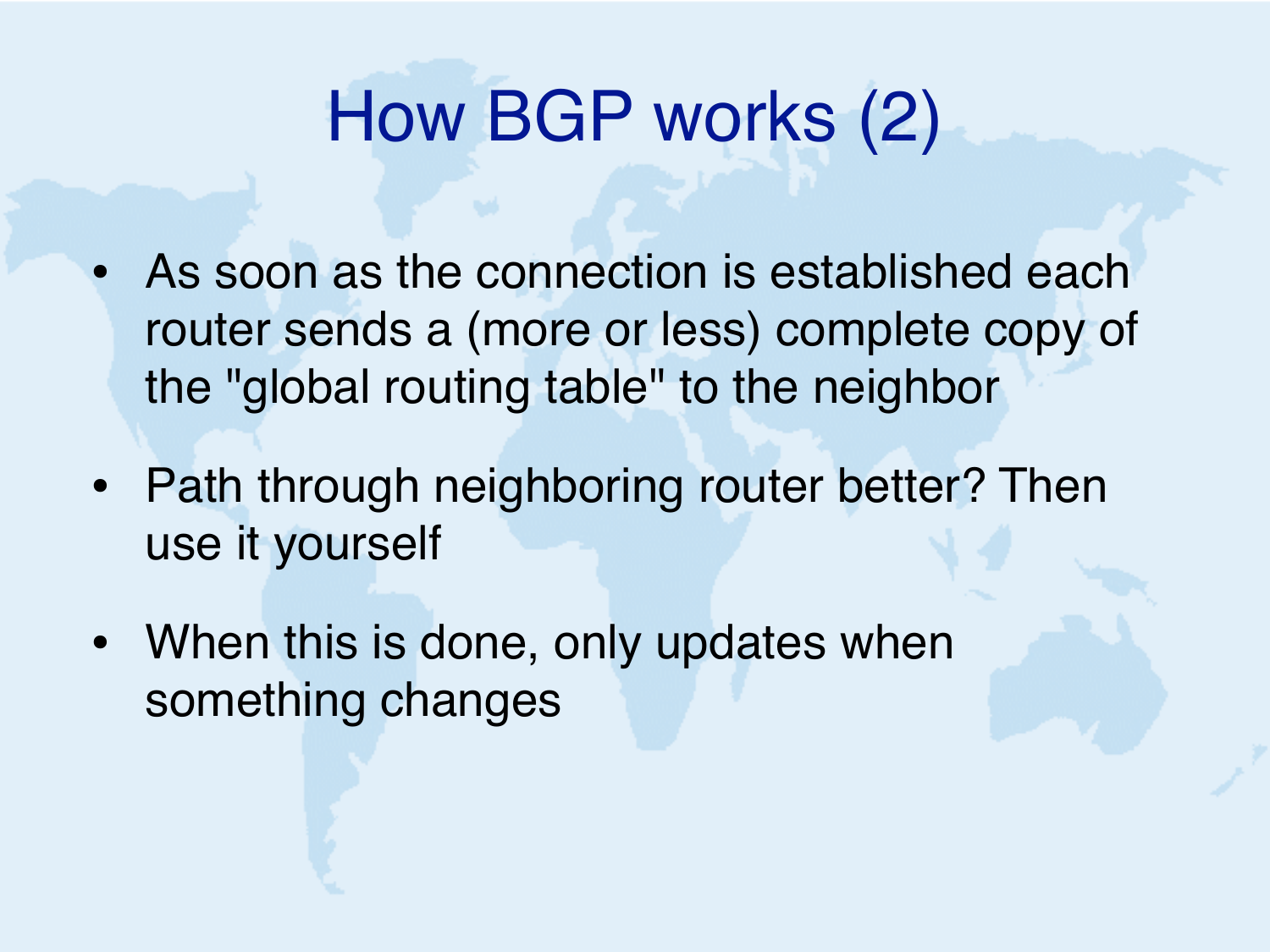#### Internal vs external view

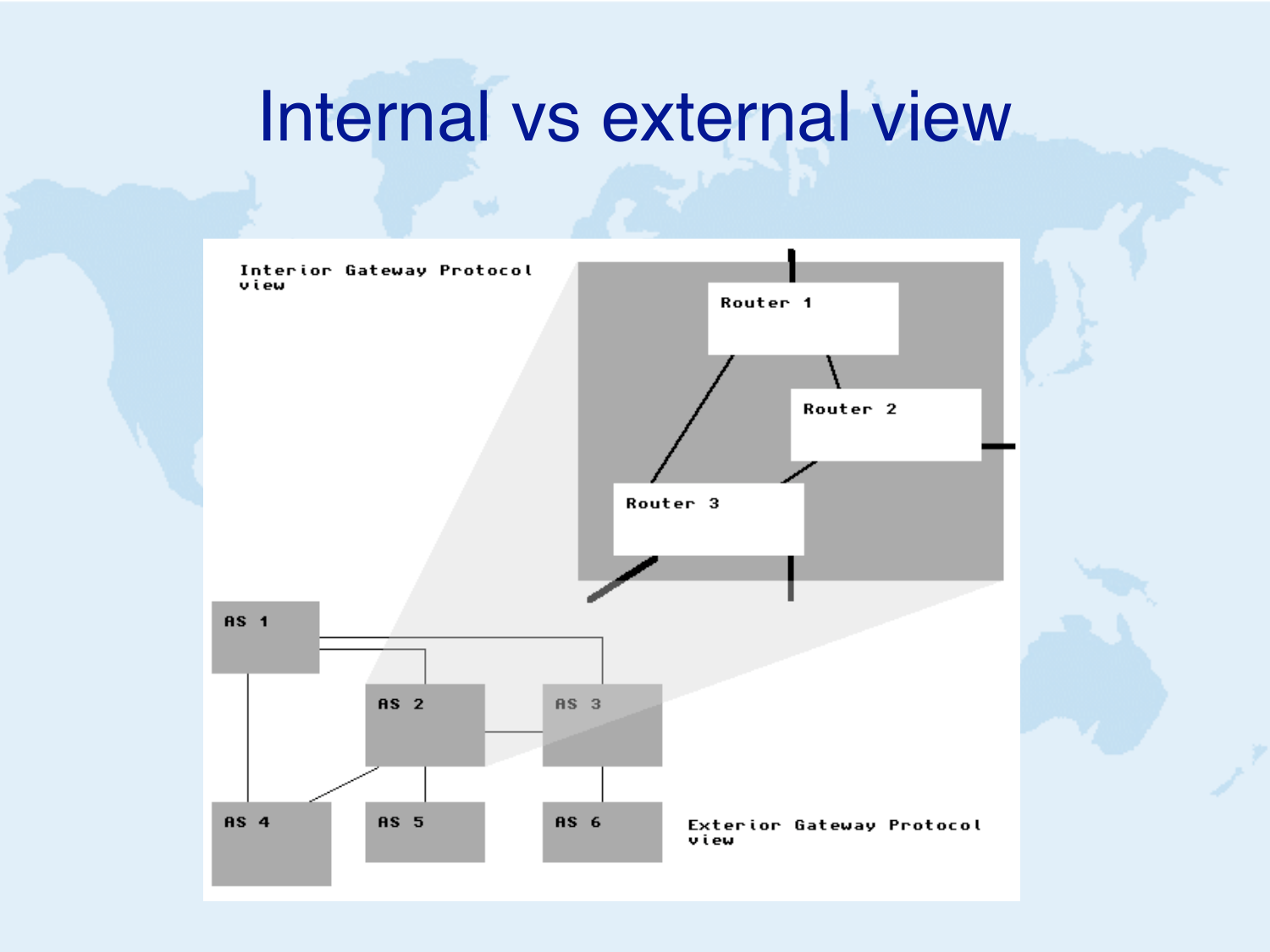#### The trees and the forrest

**Tracing the route to www.isoc.nl (212.206.127.42)**

 **1 fa3-0-4-asd8ro2.enertel.nl (195.7.144.85) [AS 12394] 4 msec 2 fa1-0-0-asd1ro6.enertel.nl (195.7.144.145) [AS 12394] 4 msec 3 po0-0-0-asd10ro1.enertel.nl (195.7.154.14) [AS 12394] 4 msec 4 adm-b2-pos2-1.telia.net (213.248.72.133) [AS 1299] 4 msec 5 pos3-2.BR1.AMS3.ALTER.NET (146.188.64.113) [AS 702] 4 msec 6 so-0-2-0.TR1.AMS2.ALTER.NET (146.188.3.213) [AS 702] 4 msec 7 so-5-0-0.XR1.AMS6.ALTER.NET (146.188.8.77) [AS 702] 4 msec 8 so-0-0-0.cr1.hag1.alter.net (212.136.176.110) [AS 702] 4 msec 9 so-4-0-0.cr2.hag1.alter.net (212.136.176.146) [AS 702] 8 msec 10 so-0-0-0.cr2.rtm1.alter.net (212.136.176.121) [AS 702] 8 msec 11 412.atm10-0-0.gw4.rtm1.alter.net (212.136.177.146) [AS 702] 16 msec 12 www.isoc.nl (212.206.127.42) [AS 702] 4 msec**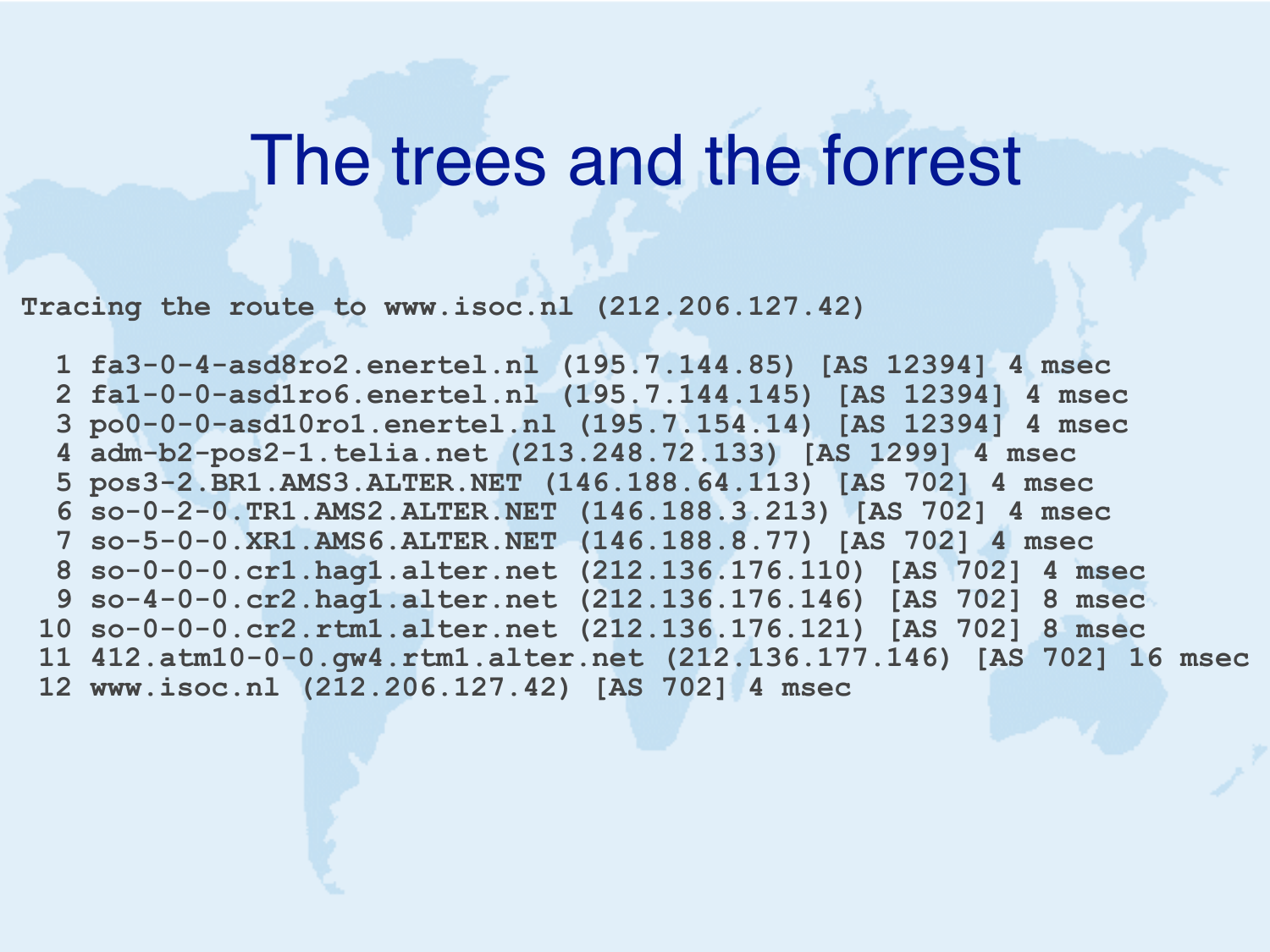#### The trees and the forrest (2)

#### **Tracing the route to www.isoc.nl (212.206.127.42)**

 **1 fa3-0-4-asd8ro2.enertel.nl (195.7.144.85) [AS 12394] 4 msec 2 fa1-0-0-asd1ro6.enertel.nl (195.7.144.145) [AS 12394] 4 msec 3 po0-0-0-asd10ro1.enertel.nl (195.7.154.14) [AS 12394] 4 msec 4 adm-b2-pos2-1.telia.net (213.248.72.133) [AS 1299] 4 msec 5 pos3-2.BR1.AMS3.ALTER.NET (146.188.64.113) [AS 702] 4 msec 6 so-0-2-0.TR1.AMS2.ALTER.NET (146.188.3.213) [AS 702] 4 msec 7 so-5-0-0.XR1.AMS6.ALTER.NET (146.188.8.77) [AS 702] 4 msec 8 so-0-0-0.cr1.hag1.alter.net (212.136.176.110) [AS 702] 4 msec 9 so-4-0-0.cr2.hag1.alter.net (212.136.176.146) [AS 702] 8 msec 10 so-0-0-0.cr2.rtm1.alter.net (212.136.176.121) [AS 702] 8 msec 11 412.atm10-0-0.gw4.rtm1.alter.net (212.136.177.146) [AS 702] 16 msec 12 www.isoc.nl (212.206.127.42) [AS 702] 4 msec**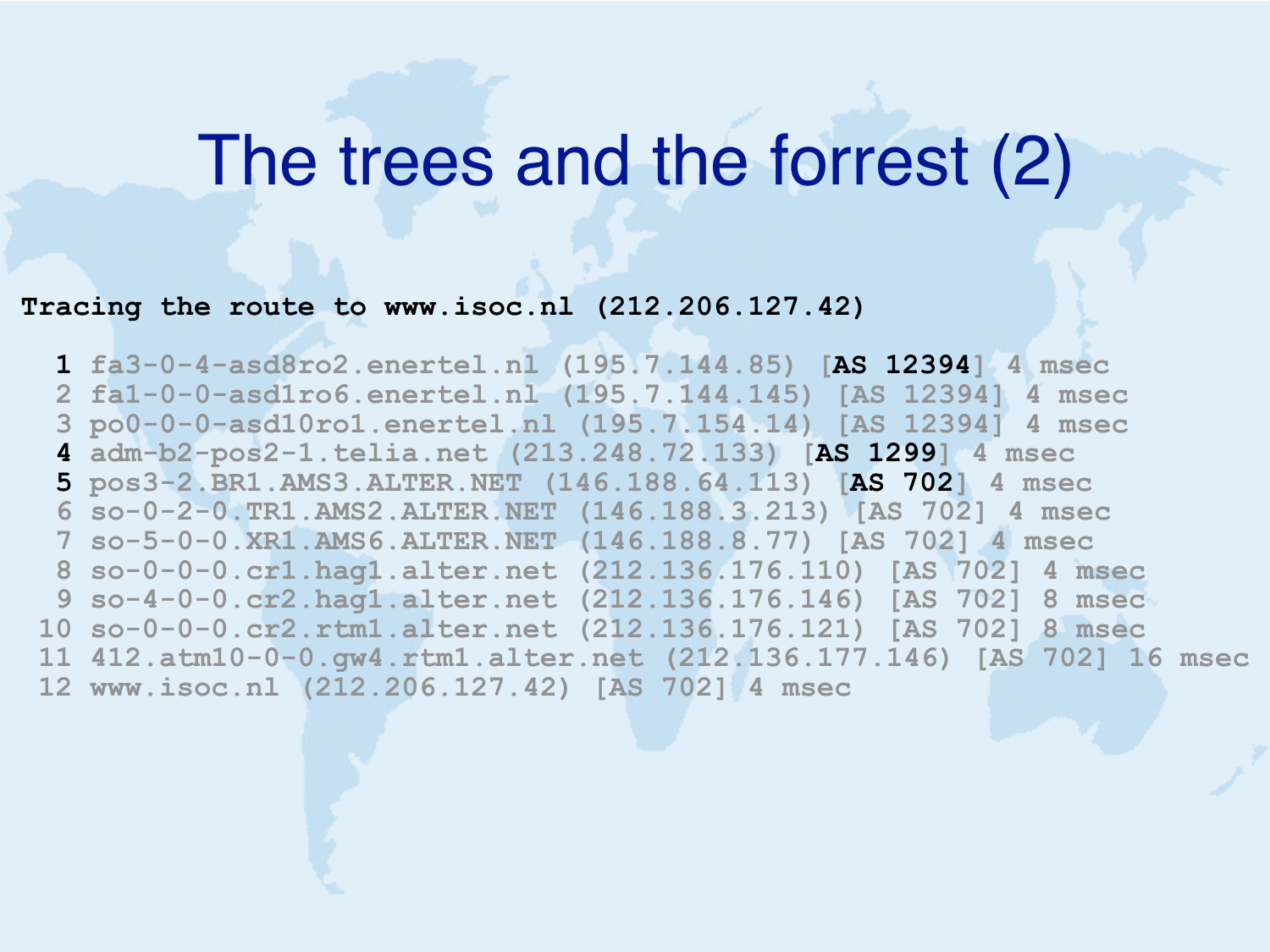

- Only send routes when allowed: don't provide services unless paid for
- Additionally: configured preference
- And: check whether what the neighbor sends is correct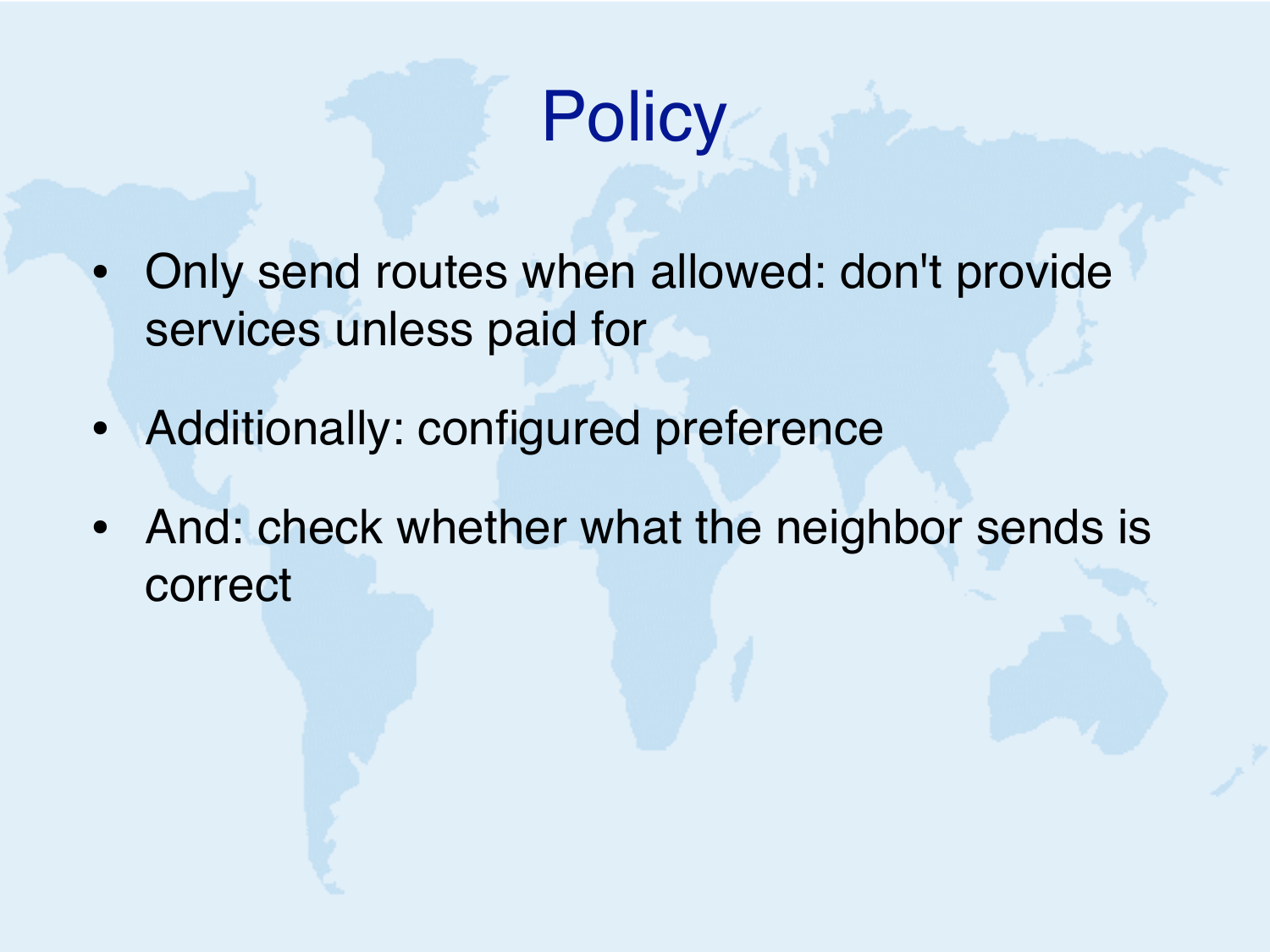#### **Transit**

- Transit is provided to paying customers
- X provides transit to Y
- X routes packets from/to far away on behalf of Y
- So X announces to everyone that Y is reachable through them
- And X announces to Y that the whole world is reachable through them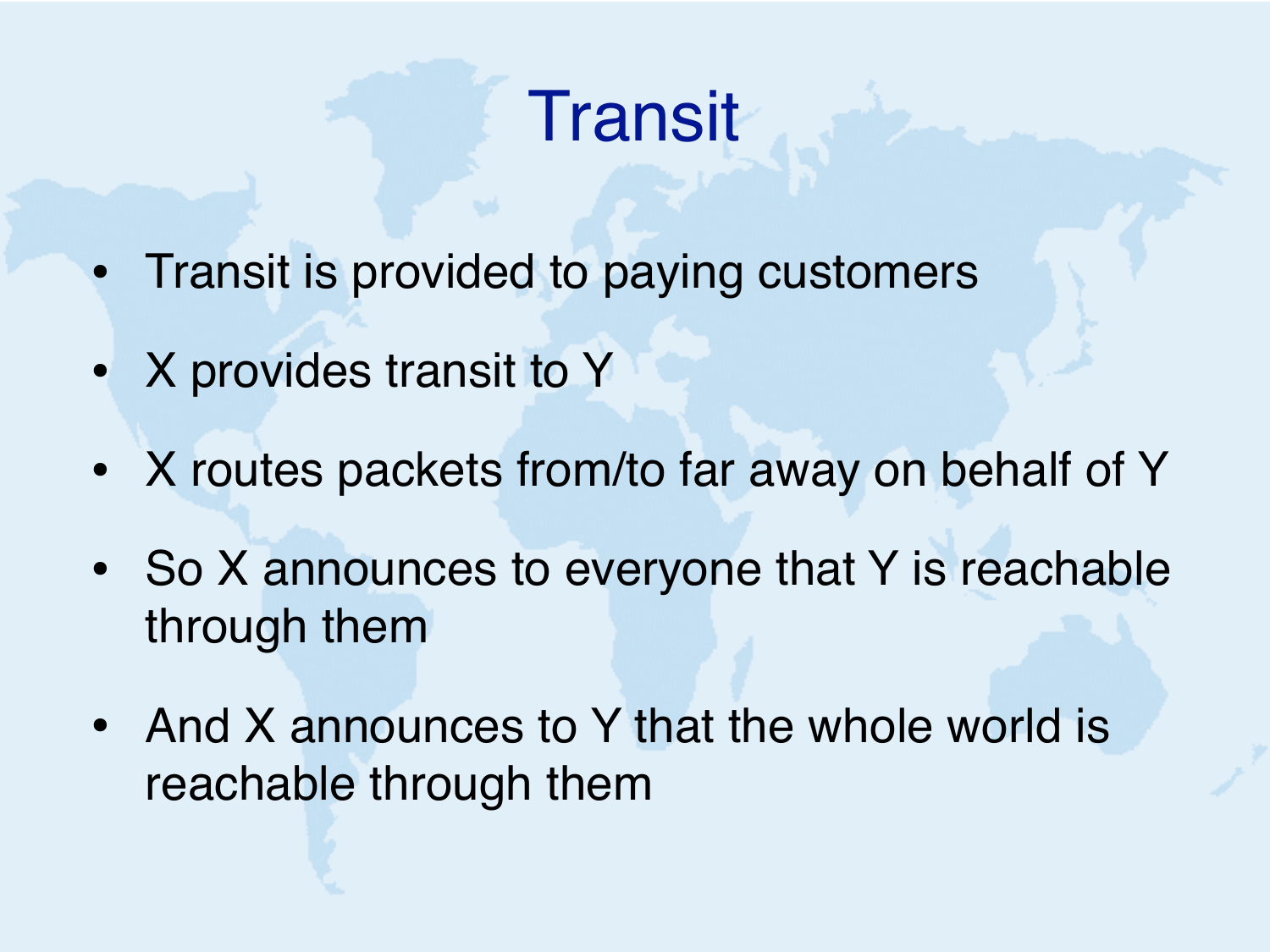## **Peering**

- **Exchange traffic without money changing hands** (usually)
- X peers with Z
- X announces to Z that X's customers are reachable through X, but NOT the rest of the world
- Z does the same. Net effect: all traffic has X or a customer of X as its source and Z or a customer of Z as its destination (or the other way around)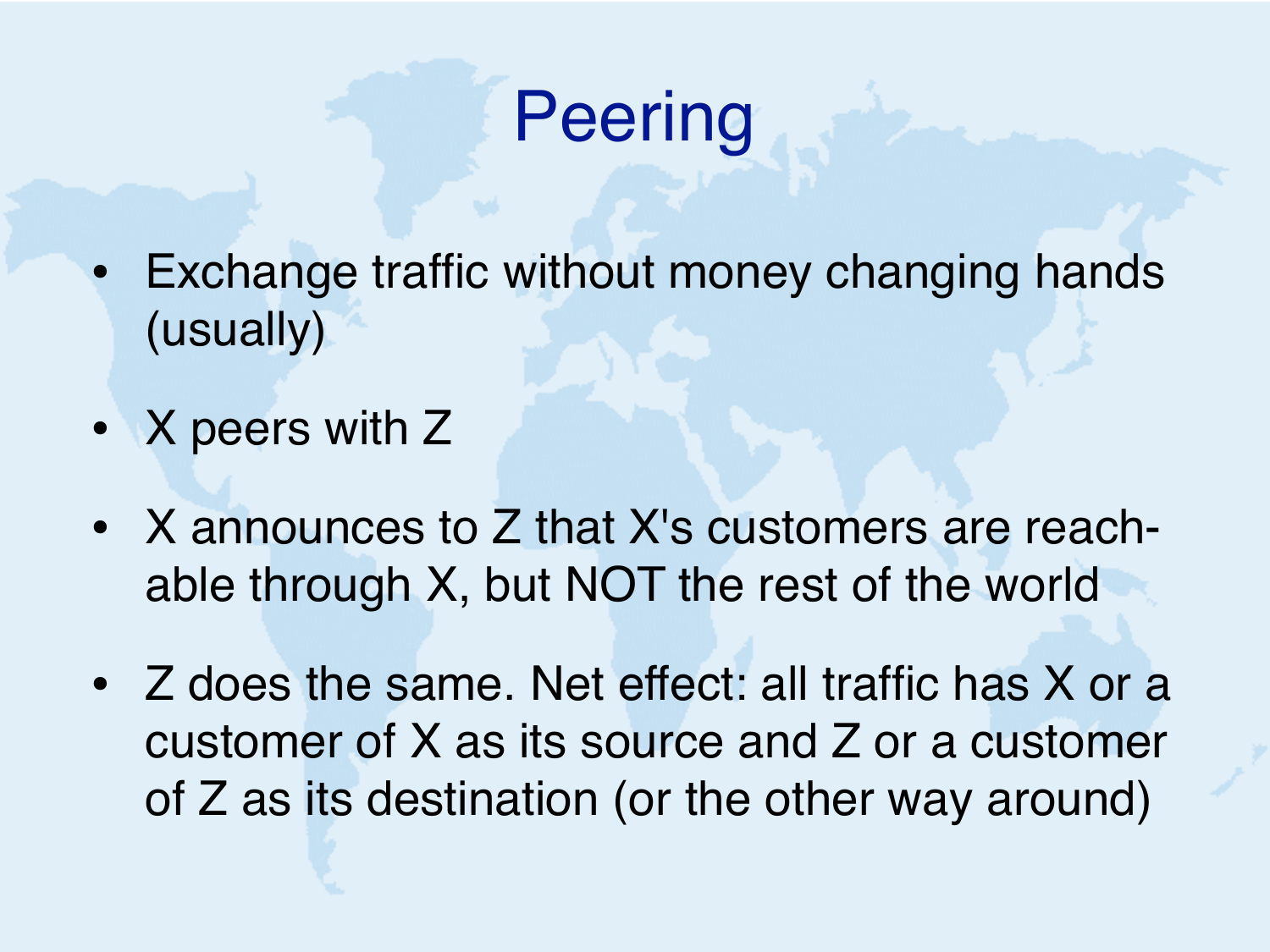#### Peering and transit

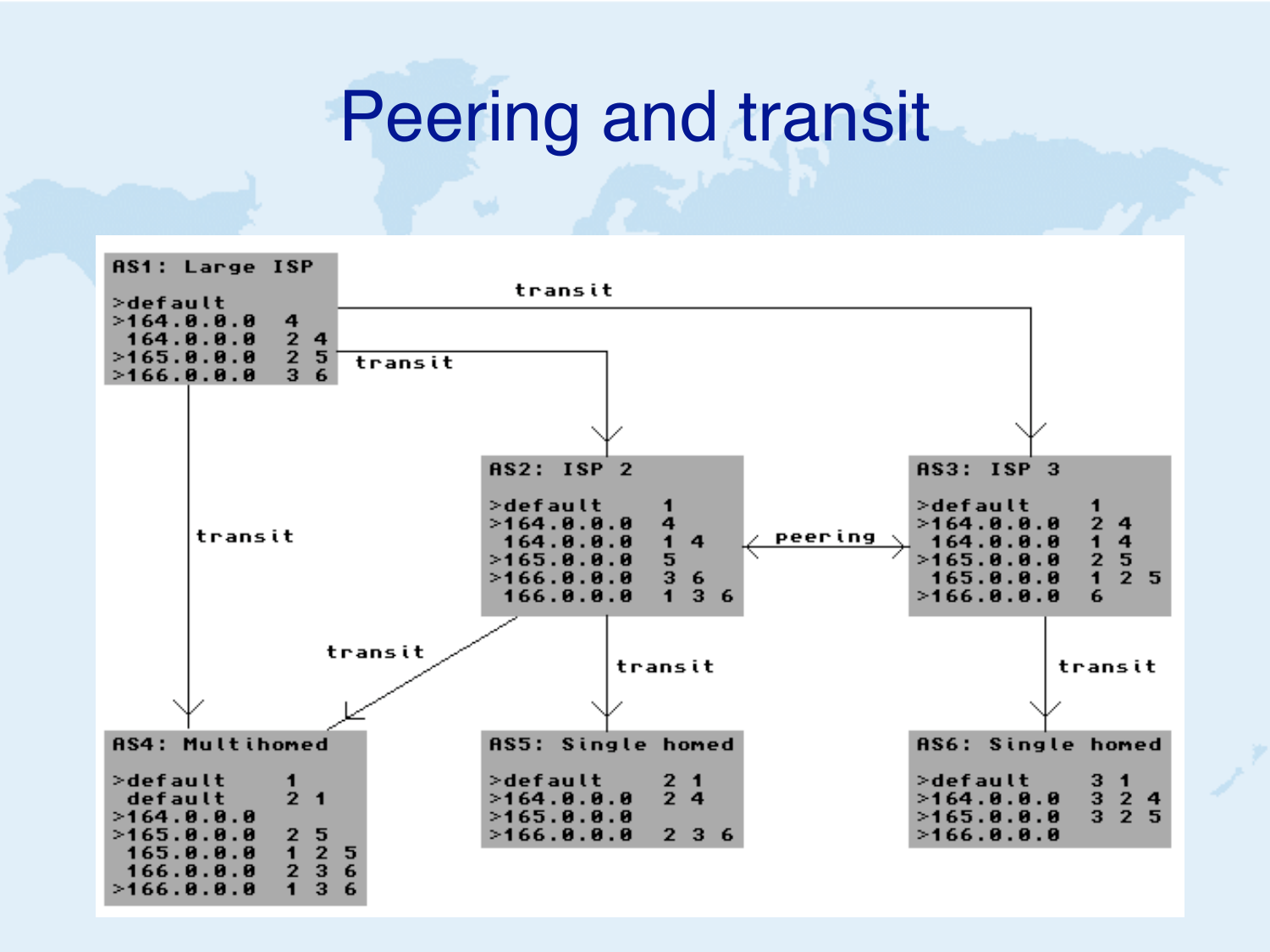#### Path attributes

- Information routers exchange consists of a range of IP addresses and "path attributes"
- Address ranges take the shape of a prefix: 10.0.0.0/8, 192.168.0.0/16, 127.0.0.1/32
- Some common path attributes are:

AS path, next hop, origin, Multi Exit Discriminator (or metric) and communities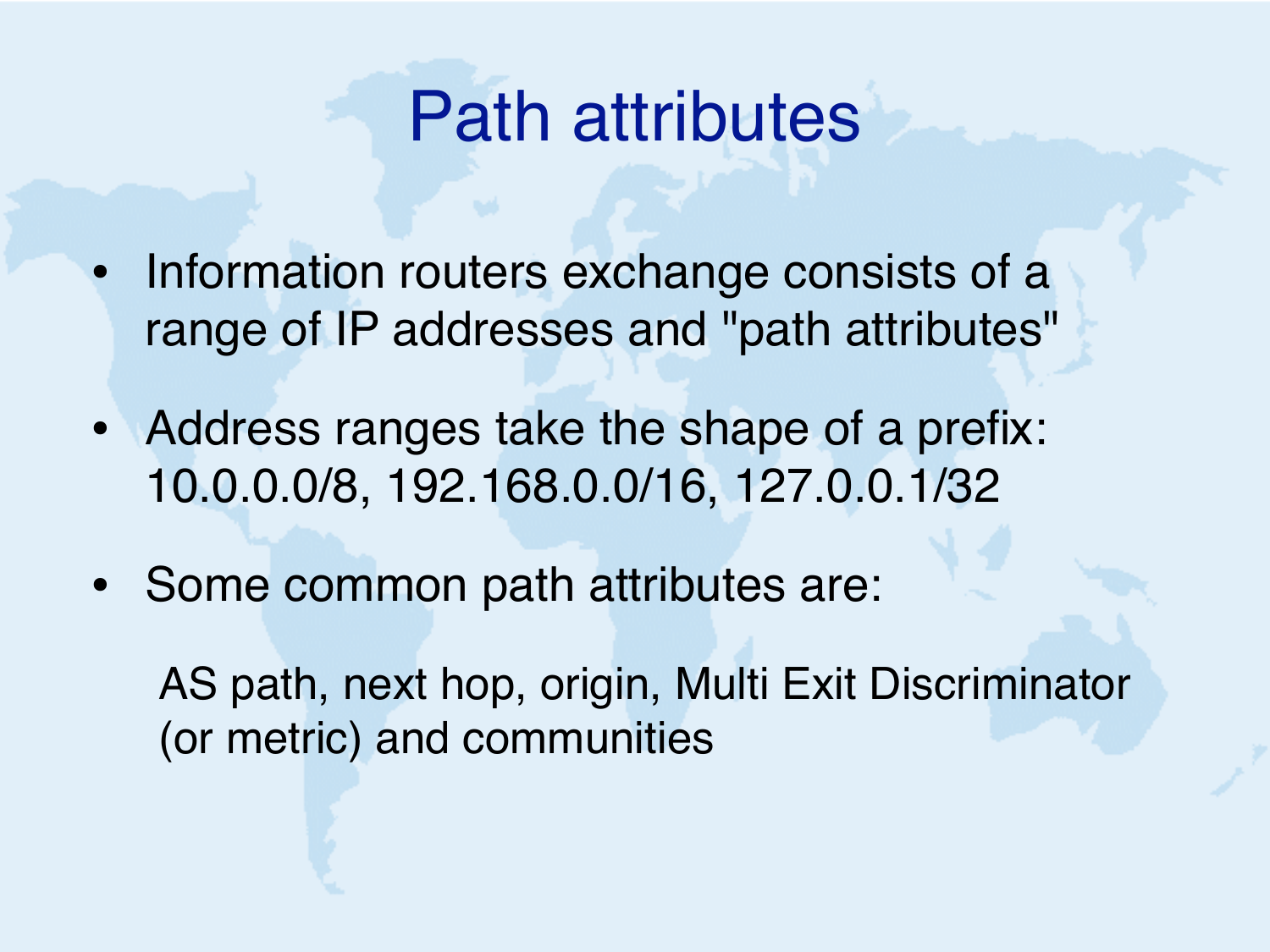# AS path

- **Mandatory**
- First of all: detect and avoid routing loops
- Also important to enforce transit/peering filters
- And for filters that make sure customers don't accidently act as transit ISPs
- Shortest (allowed) path is preferred when comparing different routes for the same destination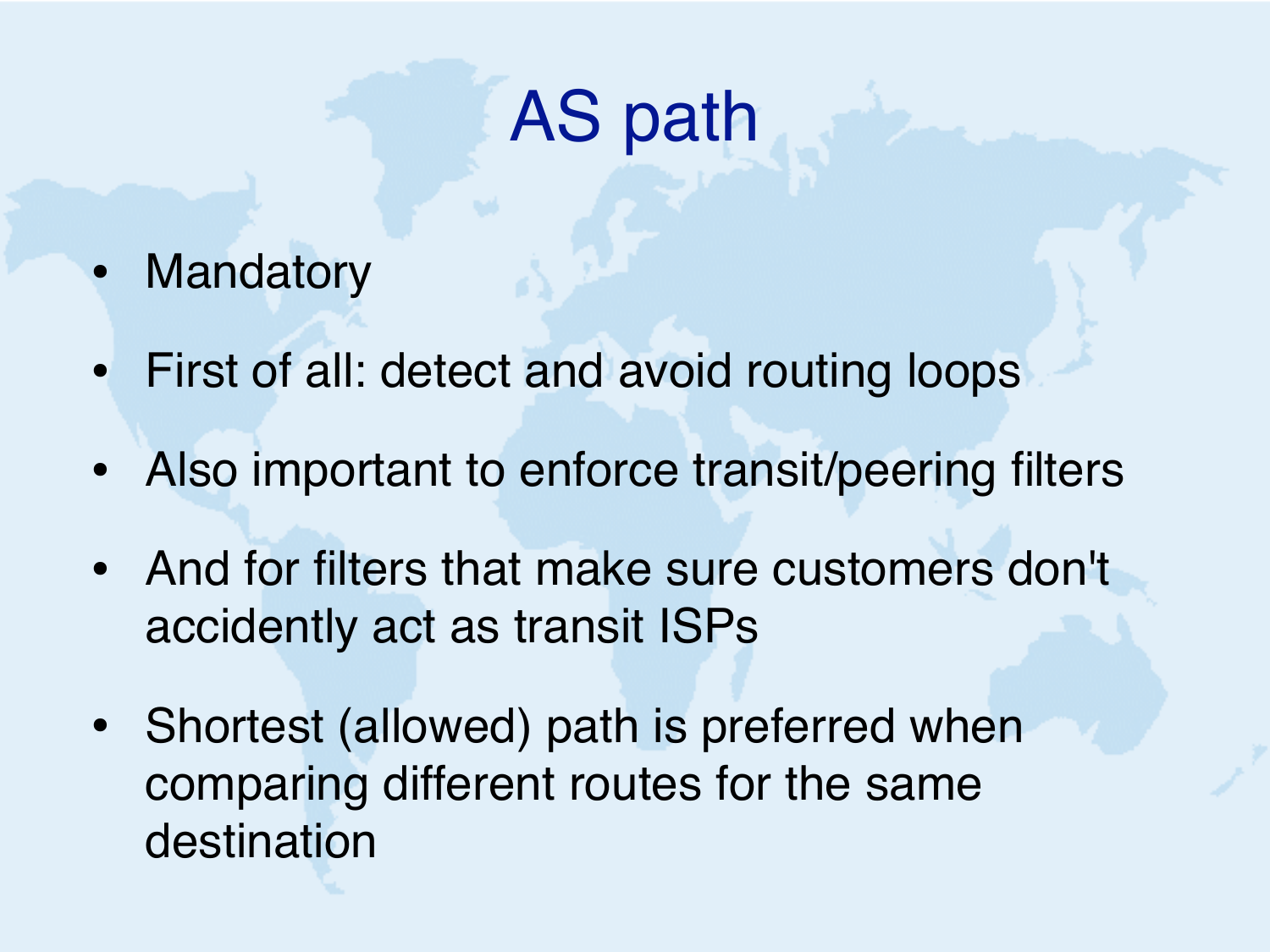#### Local preference

- Only exchanged within the local AS, but mandatory.
- Route with the highest local preference is used.
- Only when local pref is equal other attributes such as AS path are evaluated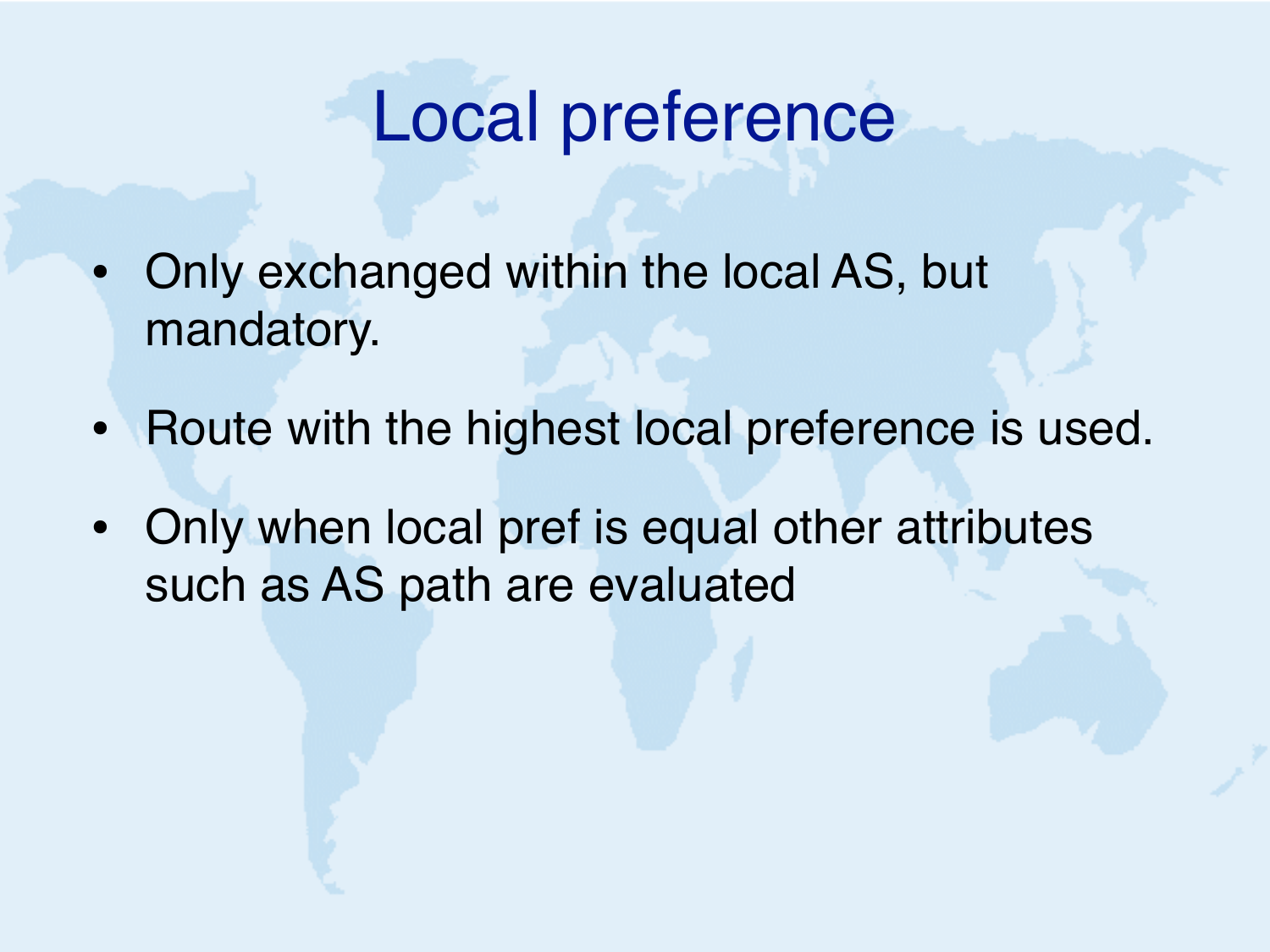### Multi Exit Discriminator

- **Optional**
- Similar to "metric" in internal routing protocols
- Originally meant to differentiate between multiple similar routes over the same neighboring AS, but useful elsewhere too
- Isn't communicated to external ASes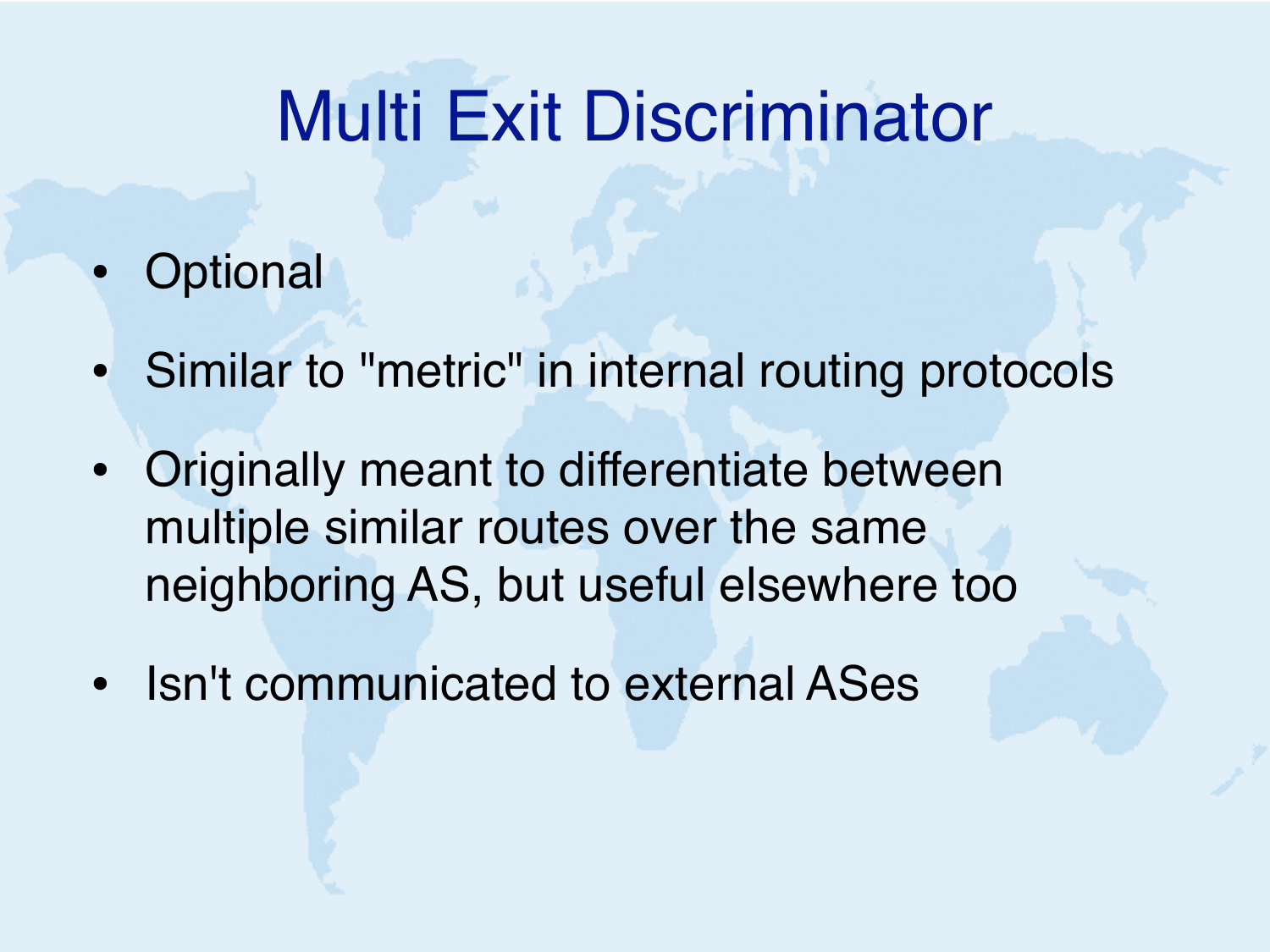#### **Communities**

- 32 bit value used to convey user-defined information
- Not in the original BGP specification! (So obviously optional)
- Some "well-known" communities
- Most take the shape of AS:nn (such as 701:120) where meaning depends on source AS
- Mostly used for special treatment of routes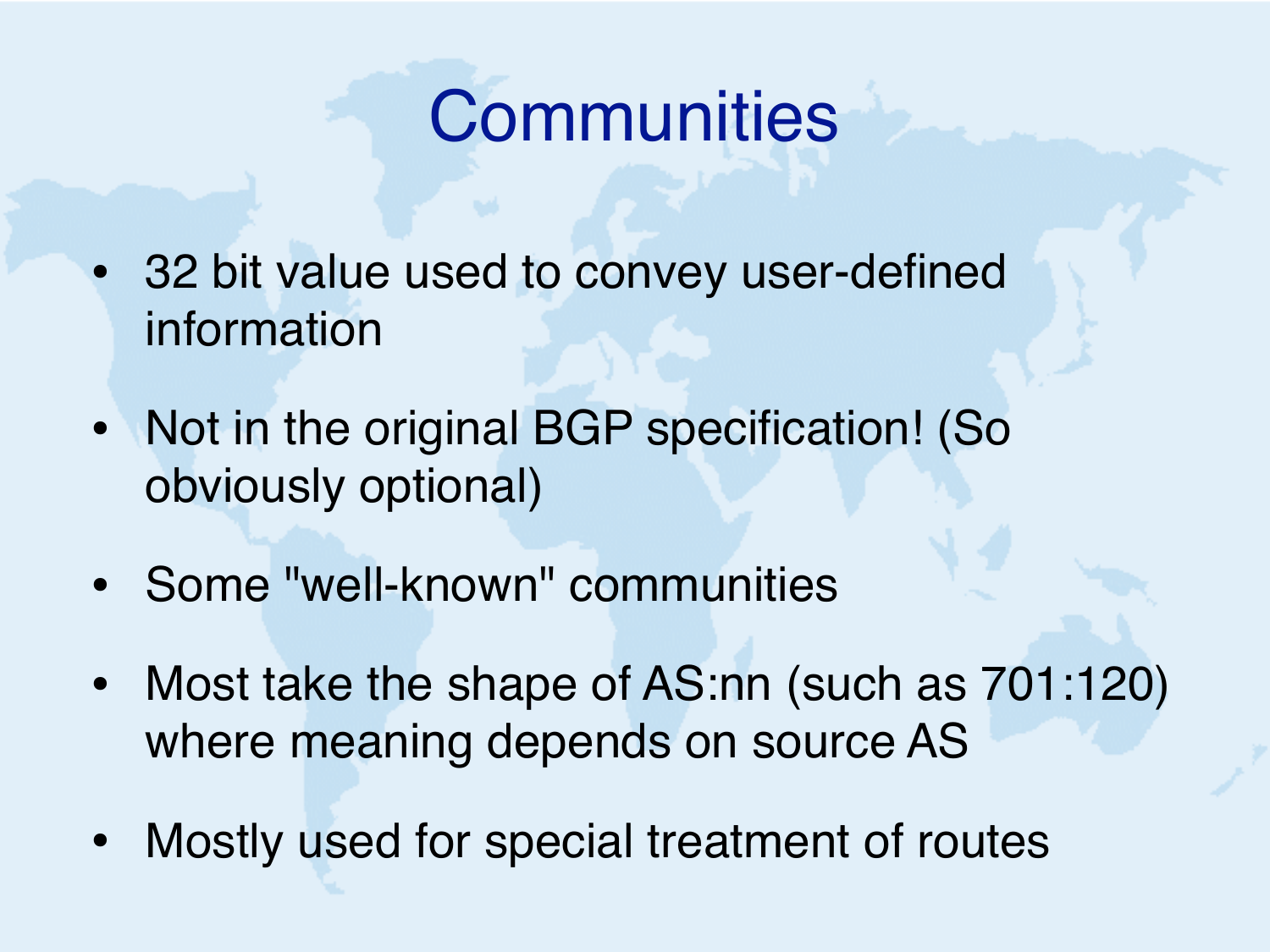#### In the wild...

| Network                                      | Next Hop        | Metric LocPrf Weight Path |                                            |                     |  |
|----------------------------------------------|-----------------|---------------------------|--------------------------------------------|---------------------|--|
| $* > i 158.74.0.0$                           | 213.156.3.144   |                           | $10$ $100$                                 | 0 4589 1 i          |  |
| $\star$ . The contribution of $\mathbf{v}_1$ | 195.7.144.85    |                           | <u> 1995 - Jan Jawa Barat, pamang pang</u> | 0 12394 3356 1 i    |  |
| $\star$ > 158.94.0.0                         | $-195.7.144.85$ | 51                        |                                            | 0 12394 1299 786 i  |  |
| $* > i158.96.0.0$                            | 213.156.3.144   | 10                        | 100                                        | 0 4589 3561 10840 i |  |
| $* > i158.100.0.0$                           | 213.156.3.144   | 10                        | 100                                        | 0 4589 3561 3908 i  |  |
| $\star$ > 158.103.0.0                        | 195.7.144.85    | $-51$                     |                                            | 0 12394 1299 209 i  |  |
| $\star$ 213.17.3.0                           | 195.7.144.85    | 5 <sup>5</sup>            |                                            | 0 12394 1299 9302 i |  |

• "This is a route to all addresses that have 213.17.3 as their first 24 bits. The path to this network leads through ASes 12394, 1299 and 9302. The origin is IGP, the MED metric 5, there is no local preference present and send packets to the router with address 195.7.144.85."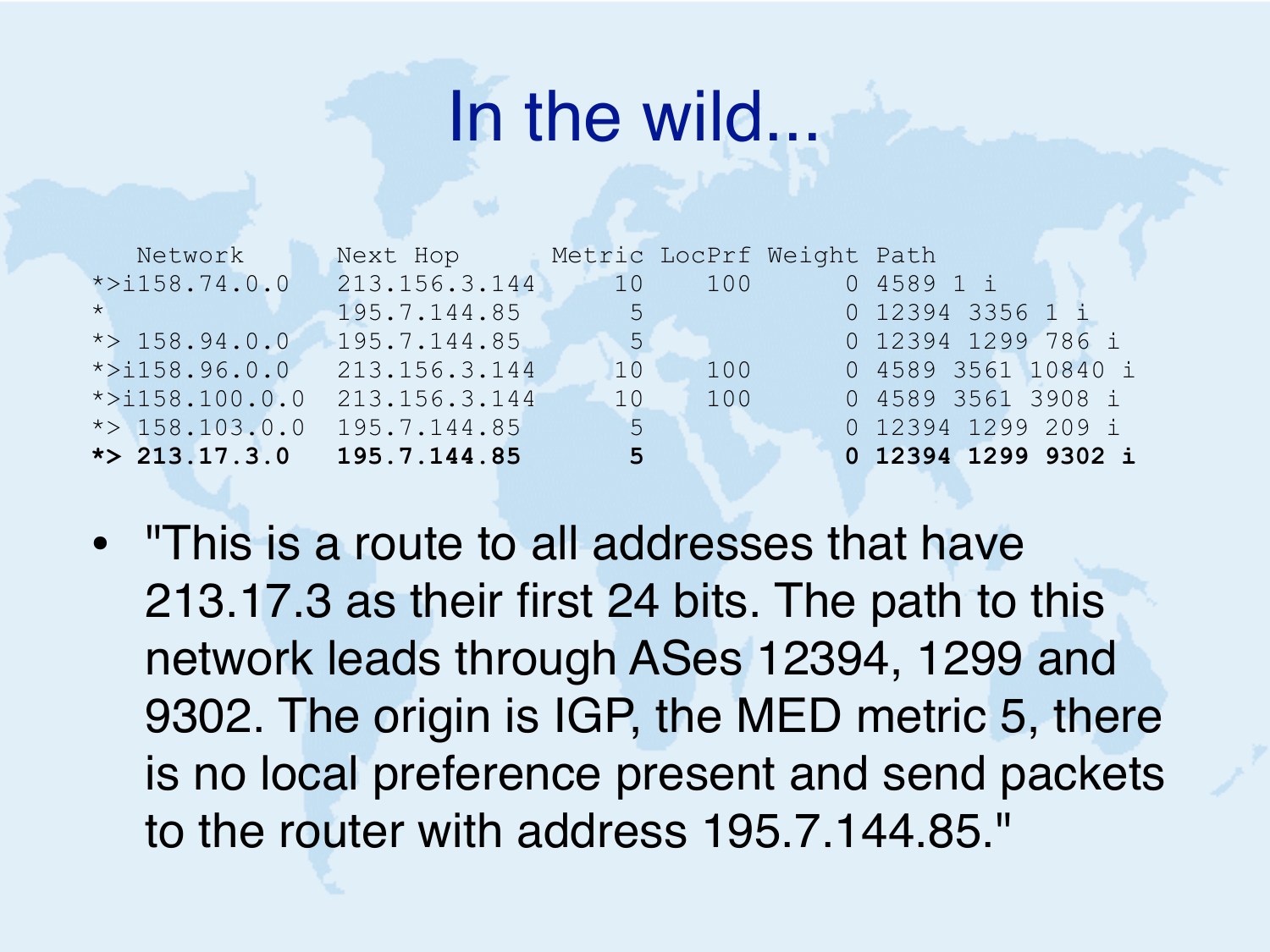#### Who uses BGP?

- Most ISPs, in order to tell other ISPs which address blocks they use
- End users?
	- Most don't, ISP handles routing for their addresses
	- End users with more than one ISP (who are said to be "multihomed") do, since they can't depend on a single ISP to handle this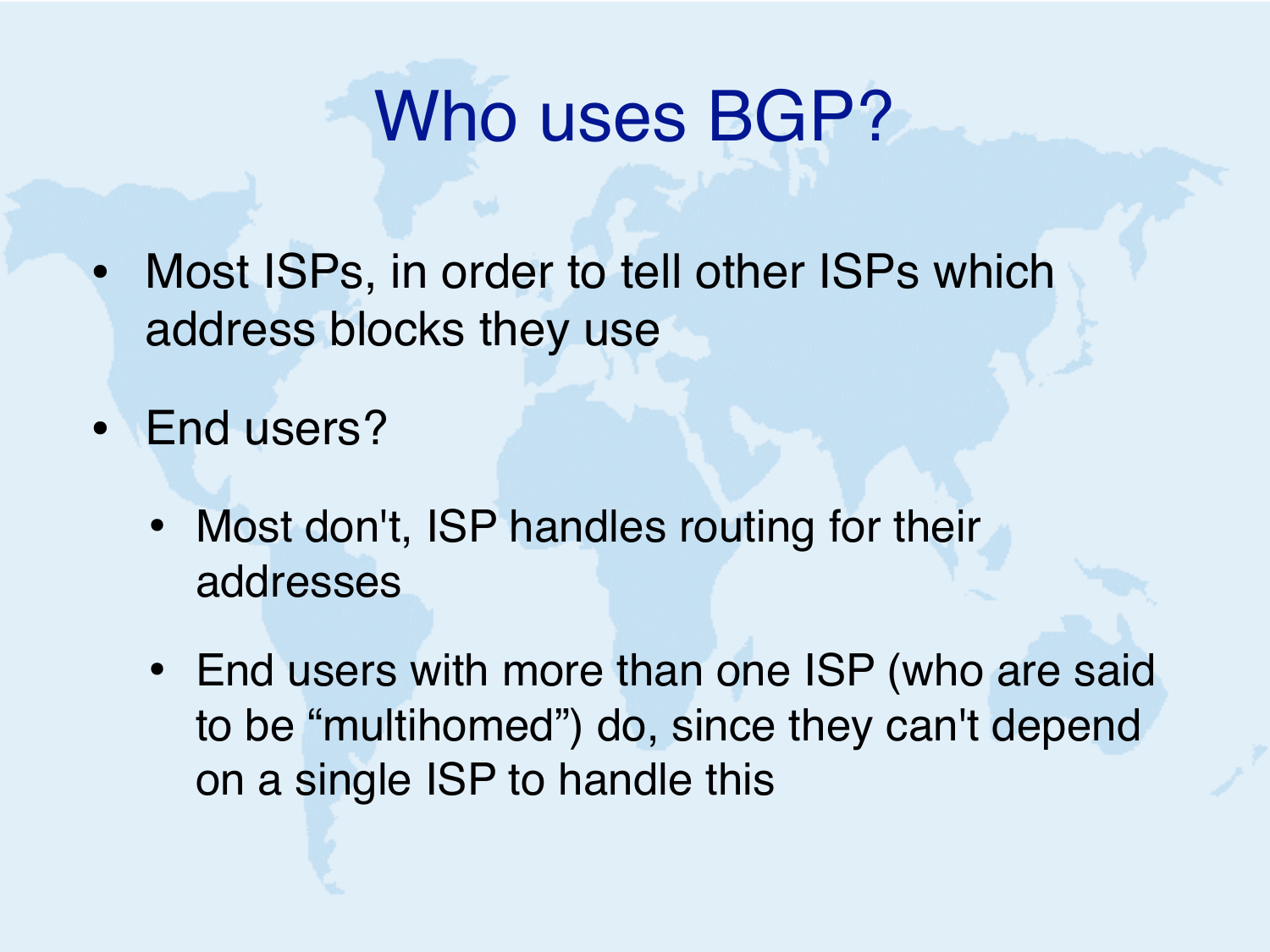#### What BGP does for you

- Filter out certain routes:
	- On prefix (for instance, accept only previously agreed upon address blocks)
	- On AS path (for instance, only send routes with just the local AS and ASes from customers in the AS path to peers)
- Always prefer certain routes, like the ones learned over an internet exchange, by giving them a higher local preference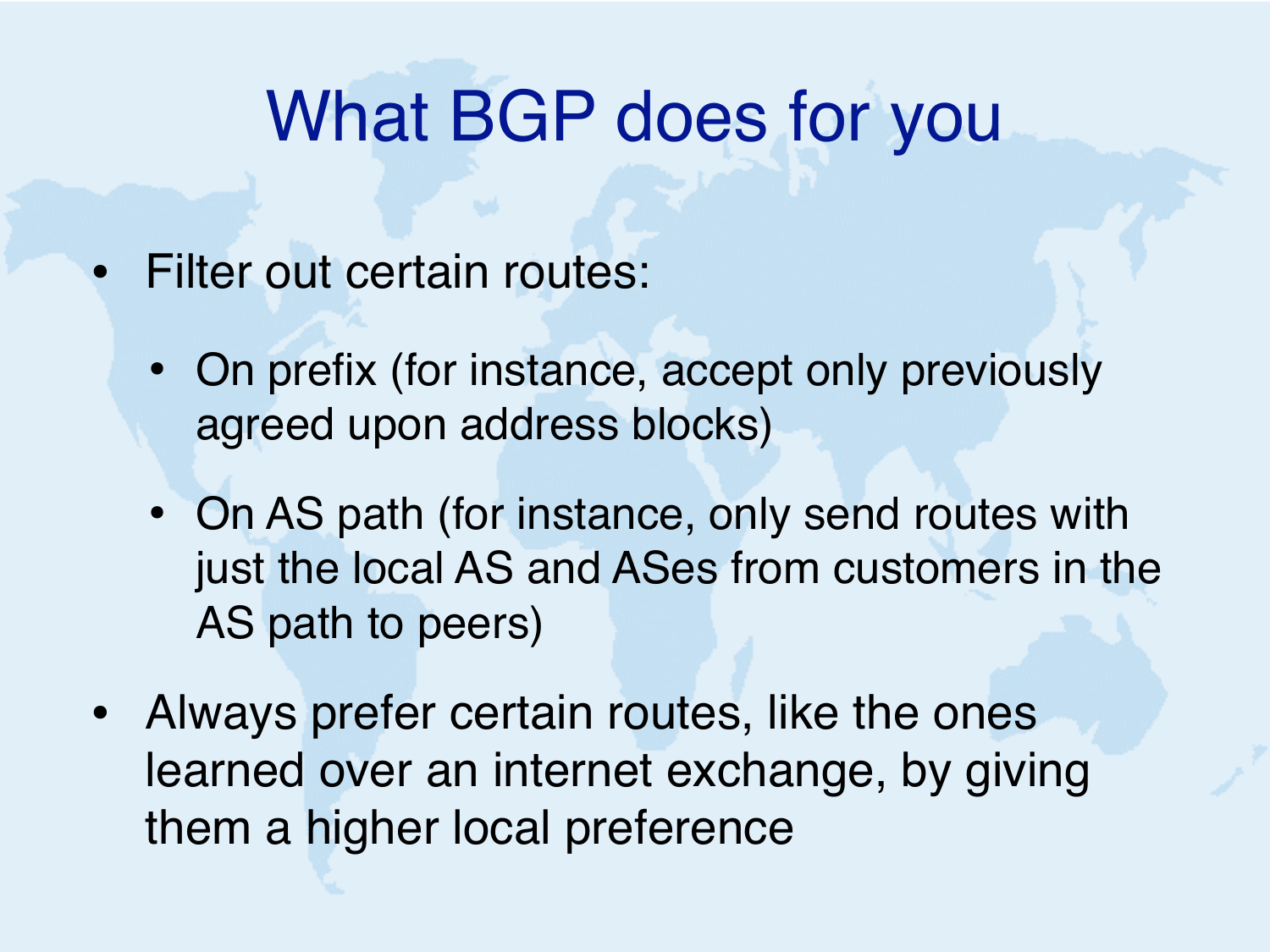#### Balancing traffic

- When more than one external connection is available (without this BGP isn't very useful...) BGP automatically balances the traffic
- But not always in the most desirable way
- Influence this:
	- Make AS path longer for certain routes to make them less attractive
	- Set MED to prefer a route if AS paths are the same length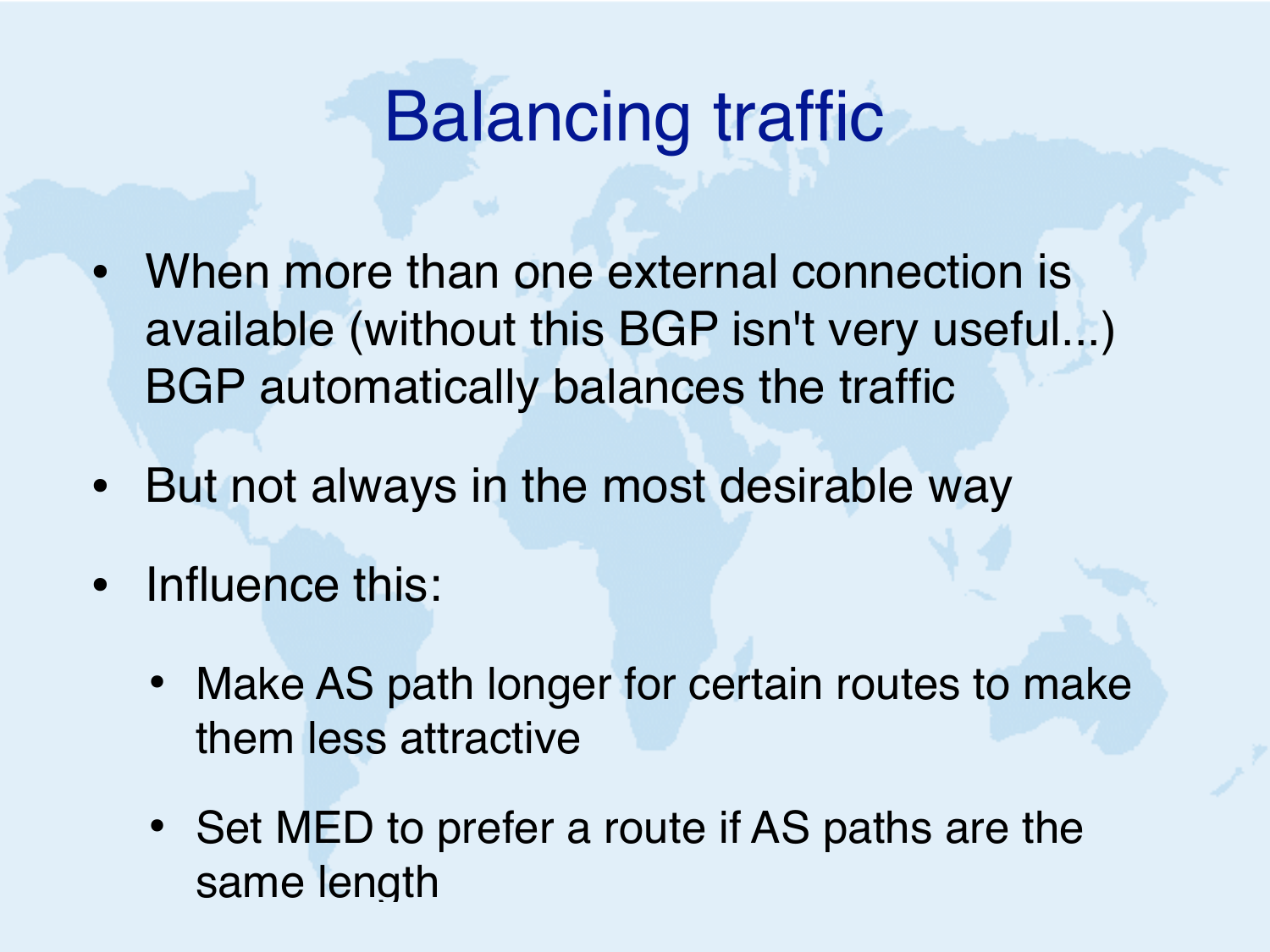#### Sometimes too effective



- When two ISPs both peer with mostly the same networks paths will tend to be the same length
- In this case even small changes radically change traffic patterns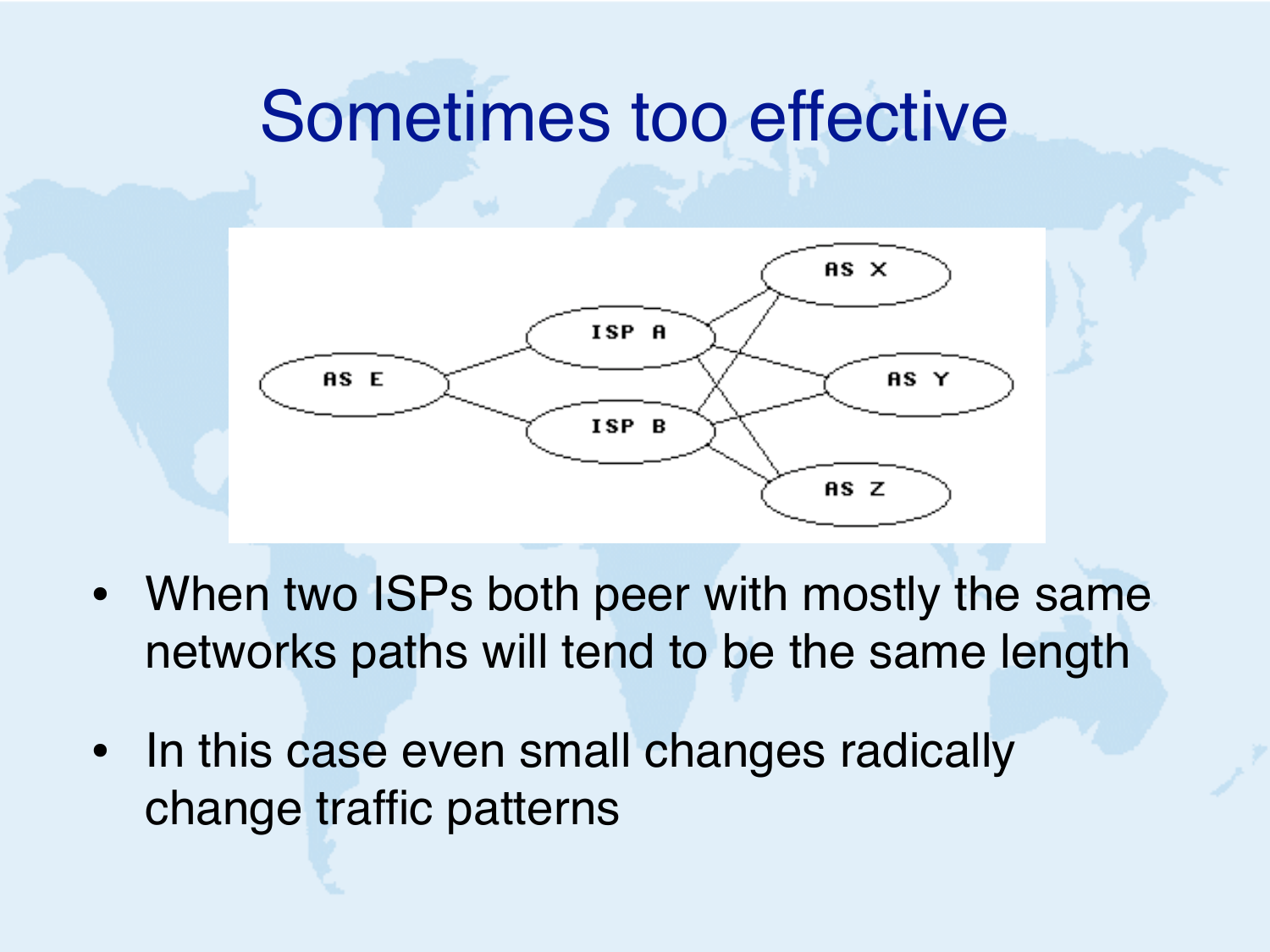# Communities in practice

| Aut-num:                | <b>AS702</b>                                                     |
|-------------------------|------------------------------------------------------------------|
| as-name:                | <b>AS702</b>                                                     |
| descr:                  | UUNET - Commercial IP service provider in Europe                 |
| import:                 | from AS72 194.98.169.195 at 194.98.169.196 accept AS72           |
| import:                 | from AS109 213.53.49.50 at 213.53.49.49 accept AS109             |
| $[$ $]$                 |                                                                  |
| export:                 | to AS72 194.98.169.195 at 194.98.169.196 announce ANY            |
| export:                 | to AS109 213.53.49.50 at 213.53.49.49 announce ANY               |
| $[ \cdot \cdot \cdot ]$ |                                                                  |
| remarks:                |                                                                  |
|                         |                                                                  |
| remarks:                | UUNET uses the following communities with its customers:         |
| remarks:                | 702:80<br>Set Local Pref 80 within AS702                         |
| remarks:                | 702:120<br>Set Local Pref 120 within AS702                       |
| remarks:                | 702:20<br>Announce only to UUNET AS'es and UUNET customers       |
| remarks:                | 702:30<br>Keep within Europe, don't announce to other UUNET AS's |
| remarks:                | Prepend AS702 once at edges of UUNET to Peers<br>702:1           |
| remarks:                | Prepend AS702 twice at edges of UUNET to Peers<br>702:2          |
| remarks:                | 702:3<br>Prepend AS702 thrice at edges of UUNET to Peers         |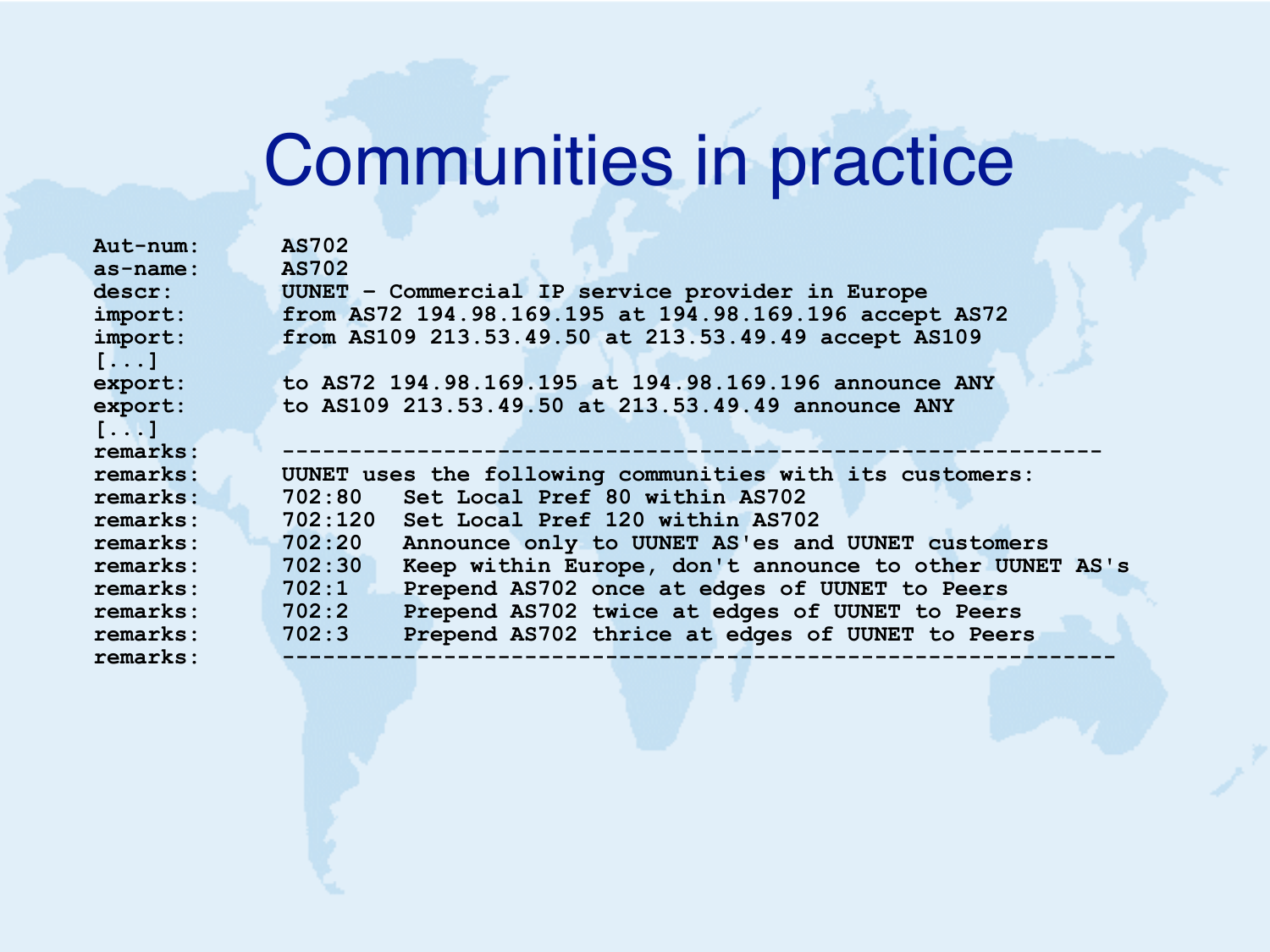#### How do ISPs use BGP

- Filter, filter, filter
- Well, maybe not all of them do this...
- Don't accept tiny address blocks (less than 256 addresses or /24): 120.000 prefixes is more than enough!
- "Hot potato" or "early exit" routing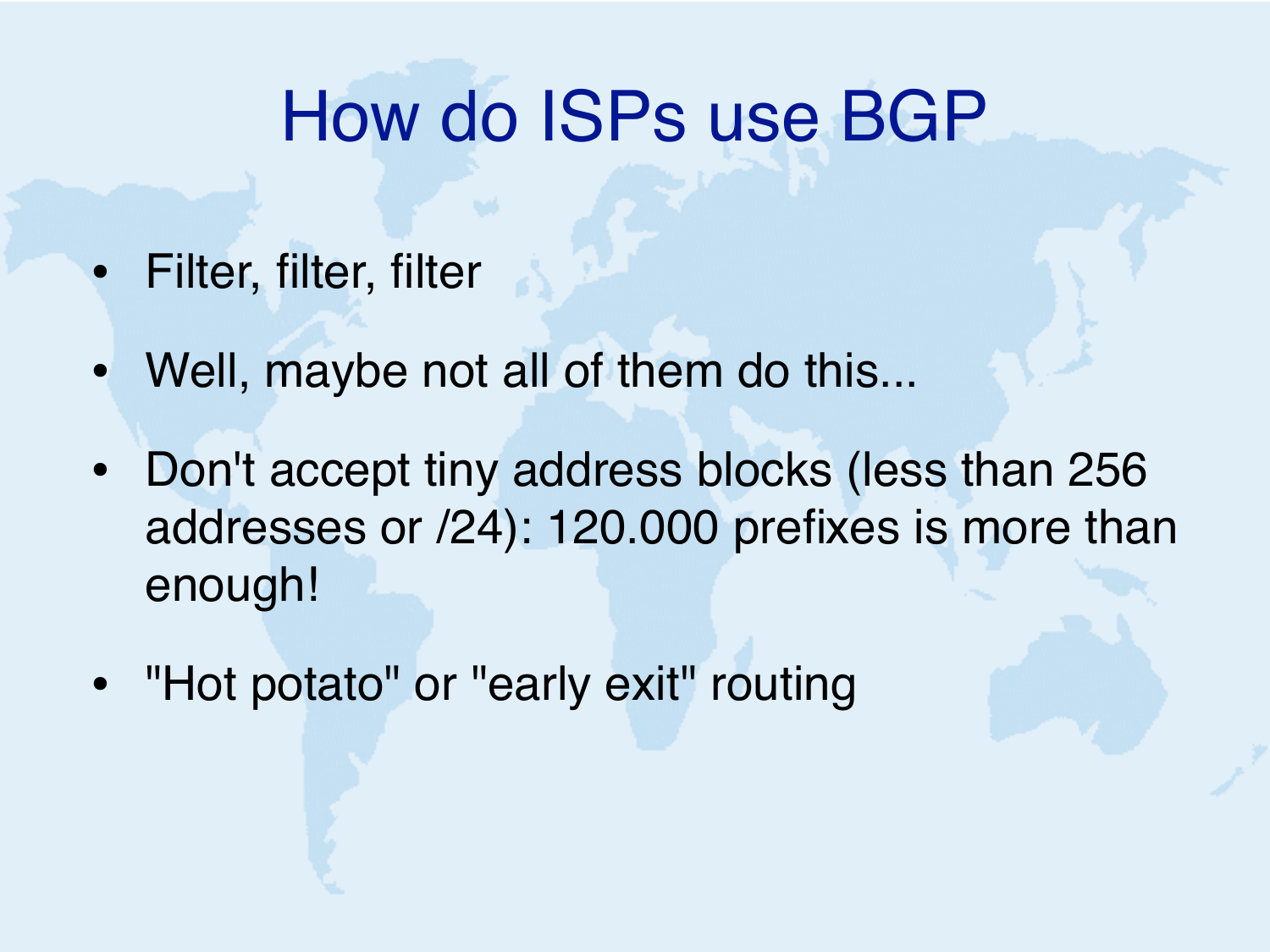#### Early exit: simple



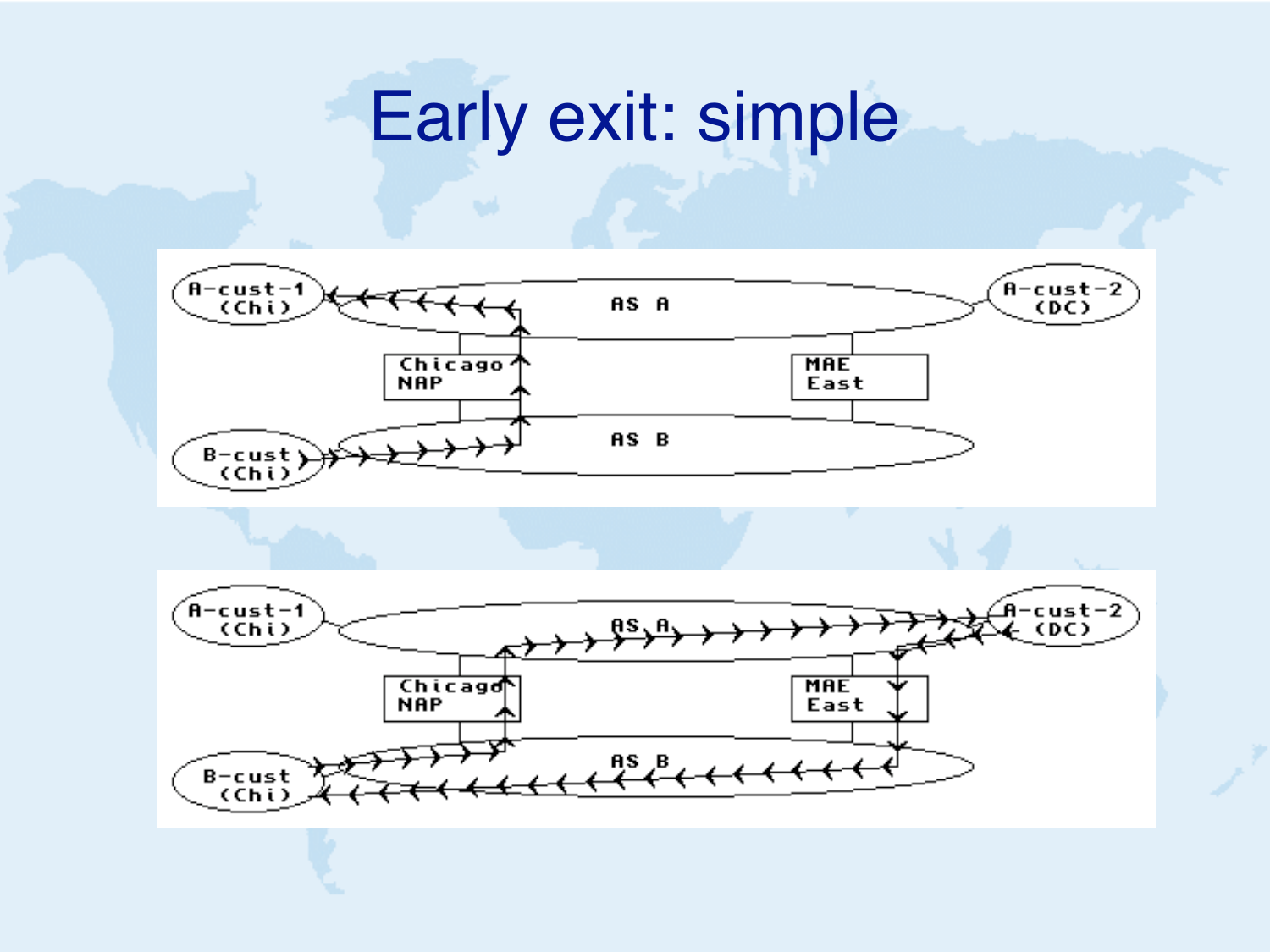#### Multiprotocol BGP

- Extension to BGP4 that makes it possible to distribute routing information for additional protocols
- Used for IP multicast: sending a single packet to more than one receiver
- And also IPv6, the new version of IP that allows for much more address space
- Some more esoteric uses such as VPNs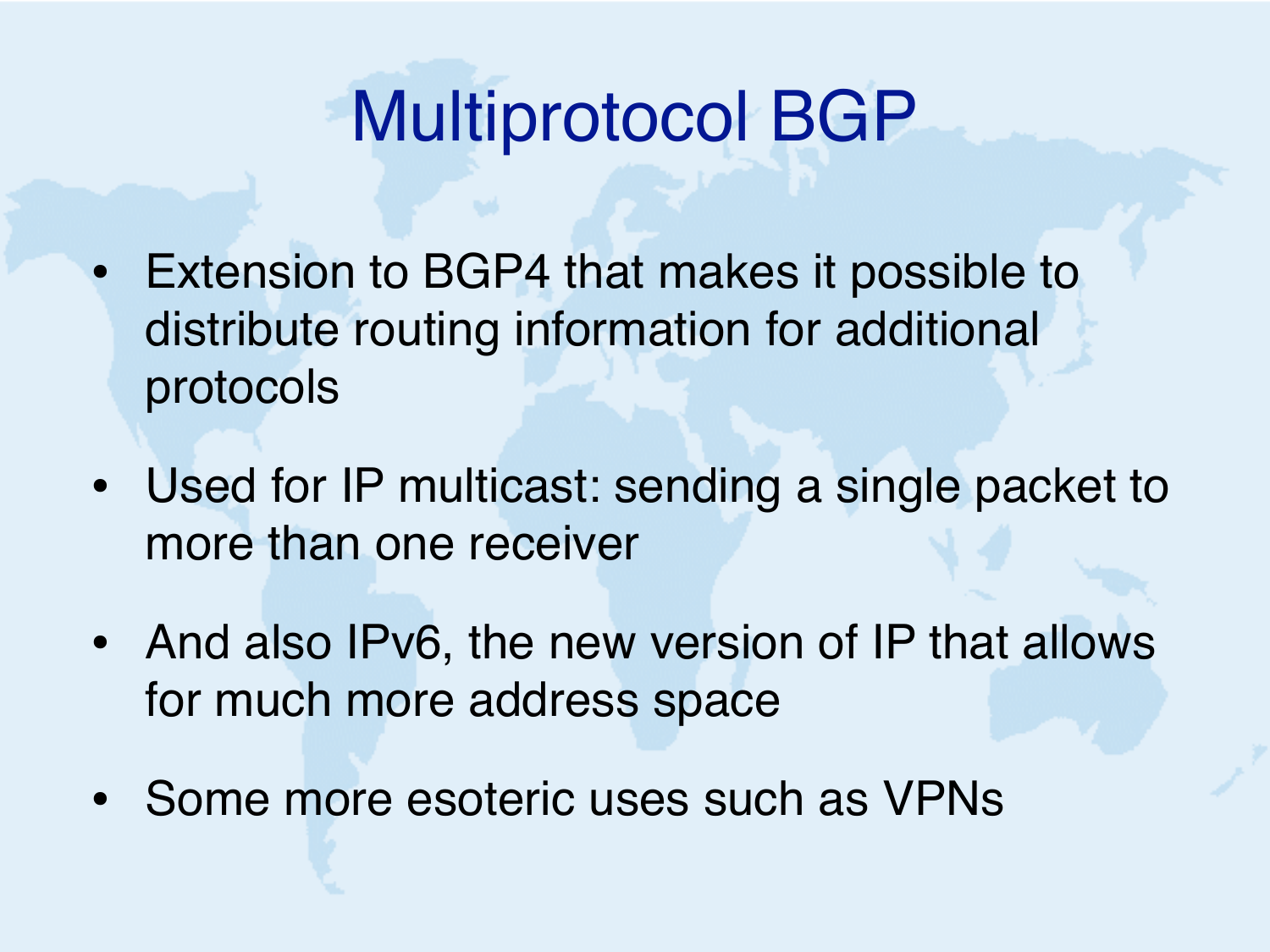#### BGP security

- BGP is sensitive to attacks at the TCP, IP and link (usually ethernet) layers
- But in most cases not simple to exploit! MD5/ password offers protection, if hard to manage
- Future: Secure BGP (S-BGP) and/or secure origin BGP (soBGP)
- Heavy encryption too much? Most problems are due to human error anyway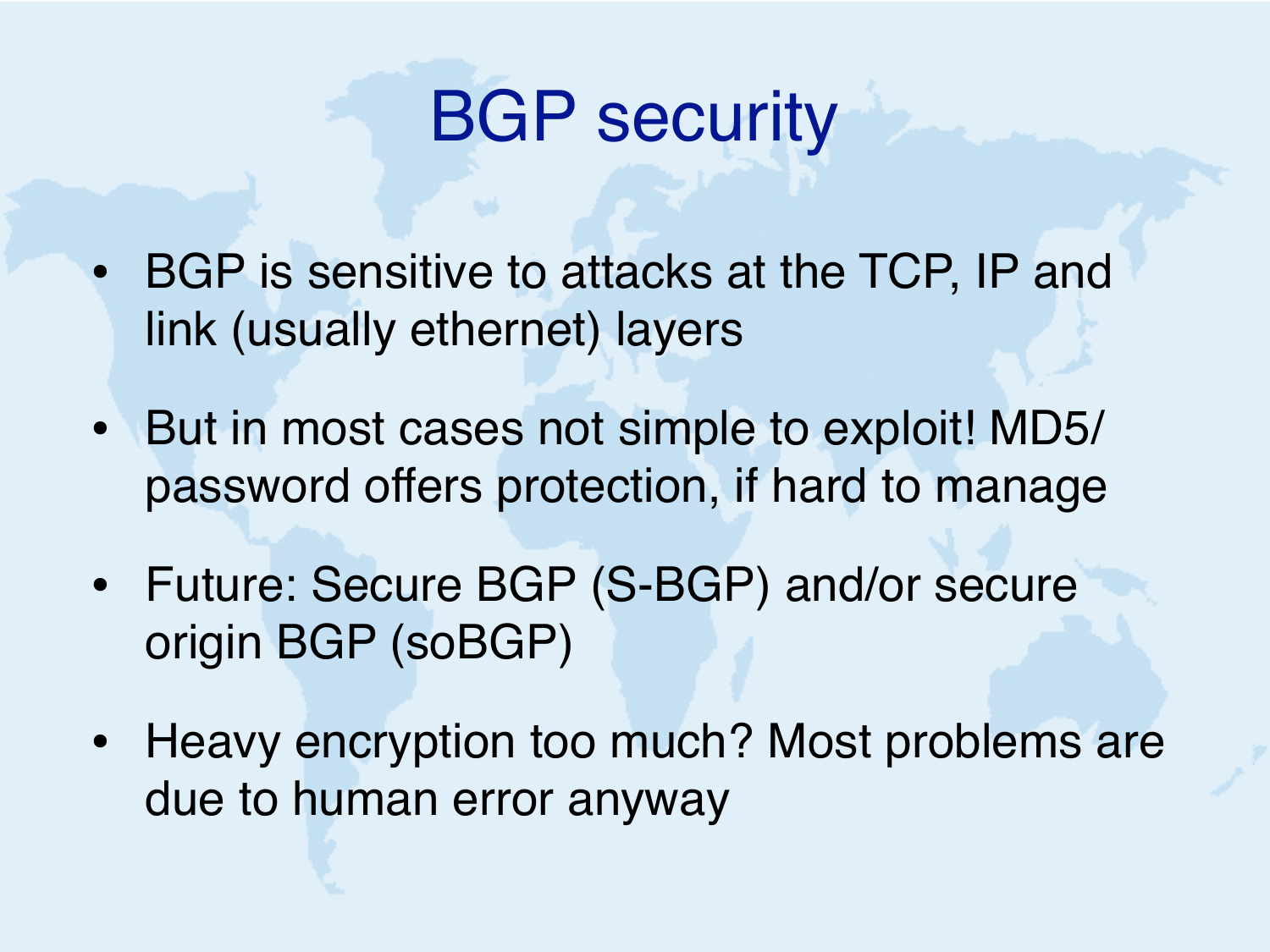#### Risks with current situation

- Filtering makes adapting to change harder
- Too much happens in too few places, see New York on 9/11
- Additional links often don't work as well as expected
- 120,000 routes is *a lot*, little room for error
- All those bankruptcies don't really help